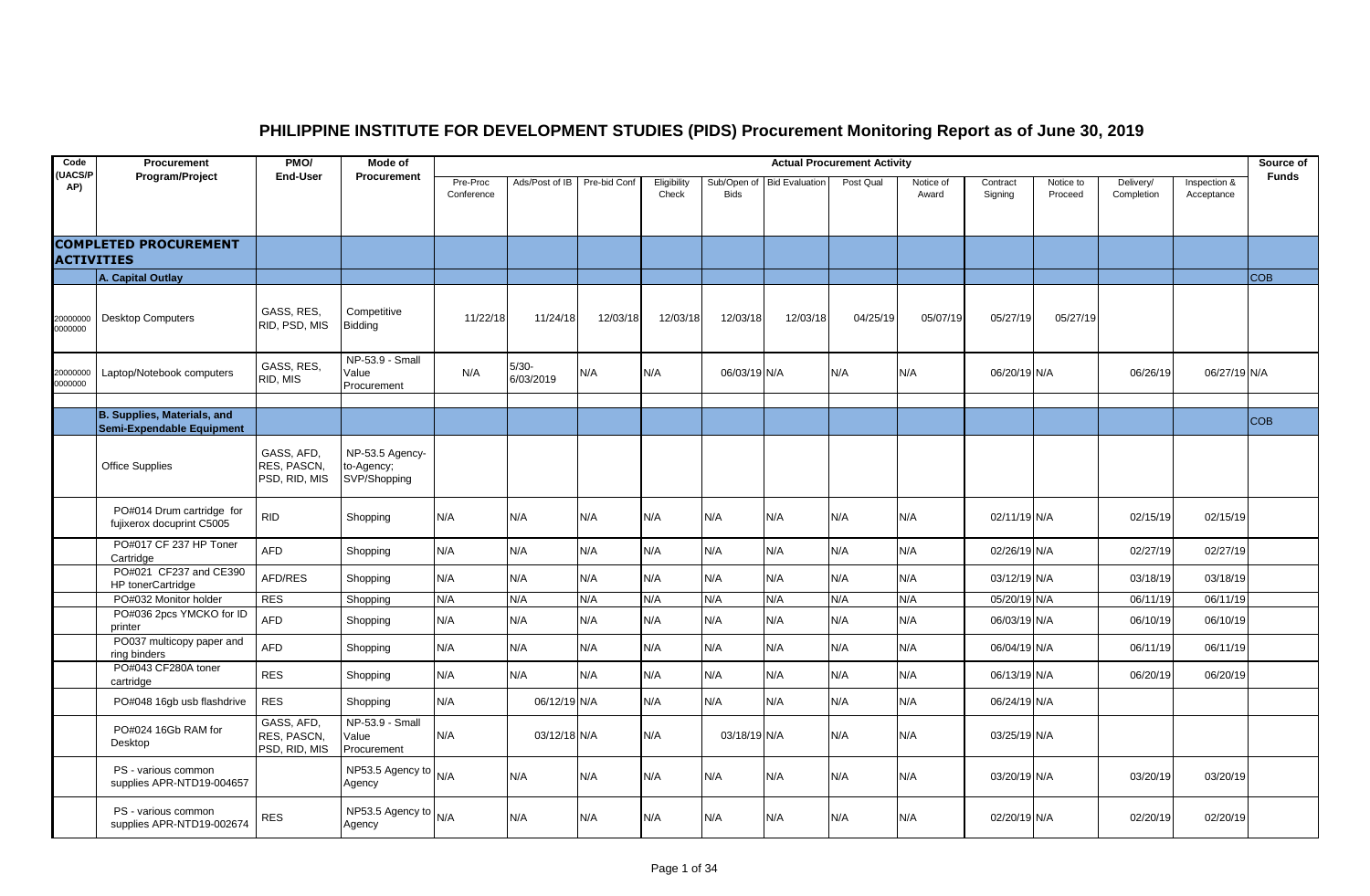| Code                 | Procurement                                              |              | ABC (PhP)   |              |              | <b>Contract Cost (PhP)</b> |                | <b>List of Invited</b>                                                             |          |          | Date of Receipt of Invitation                       |                       |           |                                                                 | <b>Remarks</b>                                                           |
|----------------------|----------------------------------------------------------|--------------|-------------|--------------|--------------|----------------------------|----------------|------------------------------------------------------------------------------------|----------|----------|-----------------------------------------------------|-----------------------|-----------|-----------------------------------------------------------------|--------------------------------------------------------------------------|
| <b>UACS/P</b><br>AP) | Program/Project                                          | <b>Total</b> | <b>MOOE</b> | CO           | <b>Total</b> | <b>MOOE</b>                | CO             | <b>Observers</b>                                                                   |          |          | Pre-bid Conf   Eligibility Check   Sub/Open of Bids | <b>Bid Evaluation</b> | Post Qual | Delivery/<br>Completion/<br>Acceptance<br>$($ If<br>applicable) | (Explaining changes<br>from the APP)                                     |
| <b>ACTIVITIES</b>    | <b>COMPLETED PROCUREMENT</b>                             |              |             |              |              |                            |                |                                                                                    |          |          |                                                     |                       |           |                                                                 |                                                                          |
|                      | A. Capital Outlay                                        | 3,500,000.00 | $\sim$      | 3,500,000.00 | 3,432,760.00 | $\sim$                     | 3,432,760.00   |                                                                                    |          |          |                                                     |                       |           |                                                                 |                                                                          |
| 20000000<br>0000000  | <b>Desktop Computers</b>                                 | 2,700,000.00 |             | 2,700,000.00 | 2,656,800.00 |                            | 2,656,800.00   | <b>COA/Coalition Against</b><br>Corruption/Phil.Institute<br>for Supply Management | 11/28/18 | 11/28/18 | 11/28/18                                            | 11/28/18              | 11/28/18  |                                                                 | Early procurement but<br>awarded only upon<br>the approval of the<br>GAA |
| 20000000<br>0000000  | Laptop/Notebook computers                                | 800,000.00   |             | 800,000.00   | 775,960.00   |                            | 775,960.00 N/A |                                                                                    | N/A      | N/A      | N/A                                                 | N/A                   | N/A       | N/A                                                             |                                                                          |
|                      |                                                          |              |             |              |              |                            |                |                                                                                    |          |          |                                                     |                       |           |                                                                 |                                                                          |
|                      | B. Supplies, Materials, and<br>Semi-Expendable Equipment | 820,306.20   | 820,306.20  |              | 492,153.46   | 492,153.46                 |                |                                                                                    |          |          |                                                     |                       |           |                                                                 |                                                                          |
|                      | <b>Office Supplies</b>                                   |              |             |              |              |                            |                |                                                                                    |          |          |                                                     |                       |           |                                                                 |                                                                          |
|                      | PO#014 Drum cartridge for<br>fujixerox docuprint C5005   | 24,380.00    | 24,380.00   |              | 24,380.00    | 24,380.00                  |                | N/A                                                                                | N/A      | N/A      | N/A                                                 | N/A                   | N/A       | N/A                                                             |                                                                          |
|                      | PO#017 CF 237 HP Toner<br>Cartridge                      | 9,200.00     | 9,200.00    |              | 9,200.00     | 9,200.00                   |                | N/A                                                                                | N/A      | N/A      | N/A                                                 | N/A                   | N/A       | N/A                                                             |                                                                          |
|                      | PO#021 CF237 and CE390<br>HP tonerCartridge              | 18,400.00    | 18,400.00   |              | 18,400.00    | 18,400.00                  |                | N/A                                                                                | N/A      | N/A      | N/A                                                 | N/A                   | N/A       | N/A                                                             |                                                                          |
|                      | PO#032 Monitor holder                                    | 5,778.00     | 5,778.00    |              | 5,778.00     | 5,778.00                   |                | N/A                                                                                | N/A      | N/A      | N/A                                                 | N/A                   | N/A       | N/A                                                             |                                                                          |
|                      | PO#036 2pcs YMCKO for ID<br>printer                      | 6,000.00     | 6,000.00    |              | 6,000.00     | 6,000.00                   |                | N/A                                                                                | N/A      | N/A      | N/A                                                 | N/A                   | N/A       | N/A                                                             |                                                                          |
|                      | PO037 multicopy paper and<br>ring binders                | 28,610.00    | 28,610.00   |              | 28,610.00    | 28,610.00                  |                | N/A                                                                                | N/A      | N/A      | N/A                                                 | N/A                   | N/A       | N/A                                                             |                                                                          |
|                      | PO#043 CF280A toner<br>cartridge                         | 10,600.00    | 10,600.00   |              | 10,600.00    | 10,600.00                  |                | N/A                                                                                | N/A      | N/A      | N/A                                                 | N/A                   | N/A       | N/A                                                             |                                                                          |
|                      | PO#048 16gb usb flashdrive                               | 56,400.00    | 56,400.00   |              | 56,400.00    | 56,400.00                  |                | N/A                                                                                | N/A      | N/A      | N/A                                                 | N/A                   | N/A       | N/A                                                             |                                                                          |
|                      | PO#024 16Gb RAM for<br>Desktop                           | 62,965.00    | 62,965.00   |              | 62,965.00    | 62,965.00                  |                | N/A                                                                                | N/A      | N/A      | N/A                                                 | N/A                   | N/A       | N/A                                                             |                                                                          |
|                      | PS - various common<br>supplies APR-NTD19-004657         | 14,968.72    | 14,968.72   |              | 14,968.72    | 14,968.72                  |                | N/A                                                                                | N/A      | N/A      | N/A                                                 | N/A                   | N/A       | N/A                                                             |                                                                          |
|                      | PS - various common<br>supplies APR-NTD19-002674         | 7,856.16     | 7,856.16    |              | 7,856.16     | 7,856.16                   |                | N/A                                                                                | N/A      | N/A      | N/A                                                 | N/A                   | N/A       | N/A                                                             |                                                                          |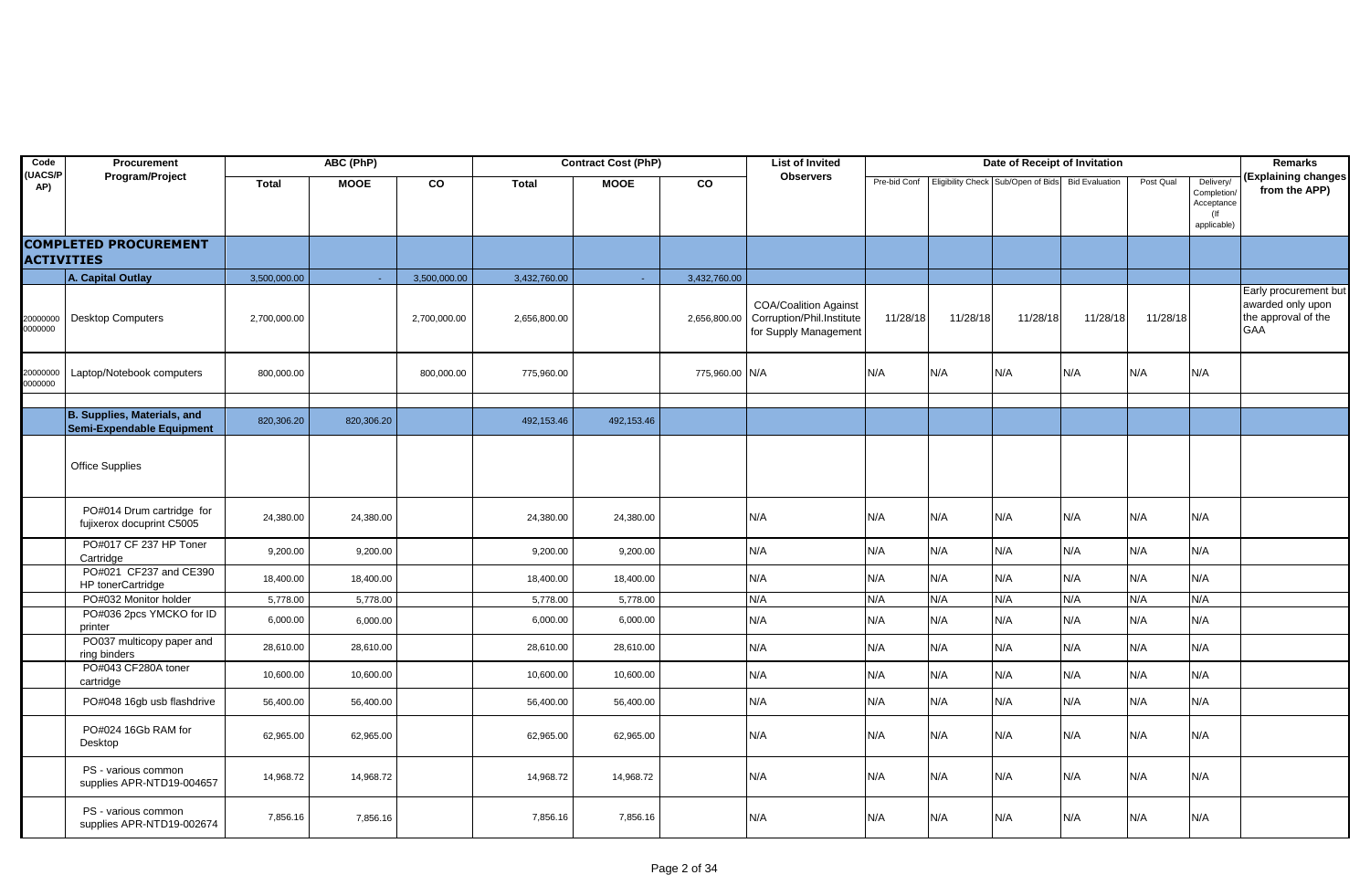| Code                | Procurement                                                   | PMO/                                       | Mode of                                 | <b>Actual Procurement Activity</b> |                |              |                      |                            |                       |           |                    |                     |                      |                         | Source of                  |              |
|---------------------|---------------------------------------------------------------|--------------------------------------------|-----------------------------------------|------------------------------------|----------------|--------------|----------------------|----------------------------|-----------------------|-----------|--------------------|---------------------|----------------------|-------------------------|----------------------------|--------------|
| (UACS/P<br>AP)      | Program/Project                                               | <b>End-User</b>                            | Procurement                             | Pre-Proc<br>Conference             | Ads/Post of IB | Pre-bid Conf | Eligibility<br>Check | Sub/Open of<br><b>Bids</b> | <b>Bid Evaluation</b> | Post Qual | Notice of<br>Award | Contract<br>Signing | Notice to<br>Proceed | Delivery/<br>Completion | Inspection &<br>Acceptance | <b>Funds</b> |
|                     | PS - various common<br>supplies APR-NTD19-002675              | <b>RES</b>                                 | NP53.5 Agency to $N/A$<br>Agency        |                                    | N/A            | N/A          | N/A                  | N/A                        | N/A                   | N/A       | N/A                | 02/20/19 N/A        |                      | 02/20/19                | 02/20/19                   |              |
|                     | PS - various common<br>supplies APR-NTD19-001558              | <b>AFD</b>                                 | NP53.5 Agency to $N/A$<br>Agency        |                                    | N/A            | N/A          | N/A                  | N/A                        | N/A                   | N/A       | N/A                | 01/31/19 N/A        |                      | 01/31/19                | 01/31/19                   |              |
| 20000000<br>0000000 | Semi-Expendable Equipment                                     | GASS, AFD,<br>RES, PASCN,<br>PSD, RID, MIS | Shopping                                |                                    |                |              |                      |                            |                       |           |                    |                     |                      |                         |                            |              |
|                     | PO#027 3pcs Harddisk<br><b>Drive</b>                          | <b>MIS</b>                                 | Shopping                                | N/A                                | N/A            | N/A          | N/A                  | N/A                        | N/A                   | N/A       | N/A                | 04/15/19 N/A        |                      | 04/24/19                | 04/24/19                   |              |
|                     | PO#038 digital voice<br>recorder                              | <b>RES</b>                                 | Shopping                                | N/A                                | N/A            | N/A          | N/A                  | N/A                        | N/A                   | N/A       | N/A                | 06/06/19 N/A        |                      | 06/10/19                | 06/10/19                   |              |
|                     | PO#042 digital, voice<br>recorder                             | <b>RES</b>                                 | Shopping                                | N/A                                | N/A            | N/A          | N/A                  | N/A                        | N/A                   | N/A       | N/A                | 06/13/19 N/A        |                      | 06/24/19                | 06/24/19                   |              |
| 20000000<br>0000000 | Fuel, Oil and Lubricants                                      | PCD-RID                                    | NP-53.9 - Small<br>Value<br>Procurement |                                    |                |              |                      |                            |                       |           |                    |                     |                      |                         |                            |              |
|                     | C. Printing, Lay-outing,<br><b>Binding, &amp; Publication</b> |                                            |                                         |                                    |                |              |                      |                            |                       |           |                    |                     |                      |                         |                            | <b>COB</b>   |
| 20000000<br>0000000 | <b>Policy Notes</b>                                           | PCD-RID                                    | NP-53.9 - Small<br>Value<br>Procurement |                                    |                |              |                      |                            |                       |           |                    |                     |                      |                         |                            |              |
|                     | PO#007 3 Policy Notes                                         | PCD-RID                                    | NP-53.9 - Small<br>Value<br>Procurement | N/A                                | N/A            | N/A          | N/A                  | N/A                        | N/A                   | N/A       | N/A                | 01/15/19 N/A        |                      | 02/04/19                | 02/04/19                   |              |
|                     | PO#011 Policy Notes 2019-<br>19                               | PCD-RID                                    | NP-53.9 - Small<br>Value<br>Procurement | N/A                                | N/A            | N/A          | N/A                  | N/A                        | N/A                   | N/A       | N/A                | 01/24/19 N/A        |                      | 02/07/19                | 02/07/19                   |              |
|                     | PO#016 Policy Notes NO.<br>2019-01                            | PCD-RID                                    | NP-53.9 - Small<br>Value<br>Procurement | N/A                                | N/A            | N/A          | N/A                  | N/A                        | N/A                   | N/A       | N/A                | 02/19/19 N/A        |                      | 31/12/2019              | 03/12/19                   |              |
|                     | PO#022 Policy Notes 2019-<br>01 and 02                        | PCD-RID                                    | NP-53.9 - Small<br>Value<br>Procurement | N/A                                | N/A            | N/A          | N/A                  | N/A                        | N/A                   | N/A       | N/A                | 03/27/19 N/A        |                      | 04/02/19                | 04/02/19                   |              |
|                     | PO#033 Policy Notes 2019-<br>04                               | PCD-RID                                    | NP-53.9 - Small<br>Value<br>Procurement | N/A                                | N/A            | N/A          | N/A                  | N/A                        | N/A                   | N/A       | N/A                | 05/21/19 N/A        |                      | 06/11/19                | 06/11/19                   |              |
|                     | PO#039 Policy Notes 2019-<br>05                               | PCD-RID                                    | NP-53.9 - Small<br>Value<br>Procurement |                                    | N/A            | N/A          | N/A                  | N/A                        | N/A                   | N/A       | N/A                | 06/06/19 N/A        |                      | 06/13/19                | 06/13/19                   |              |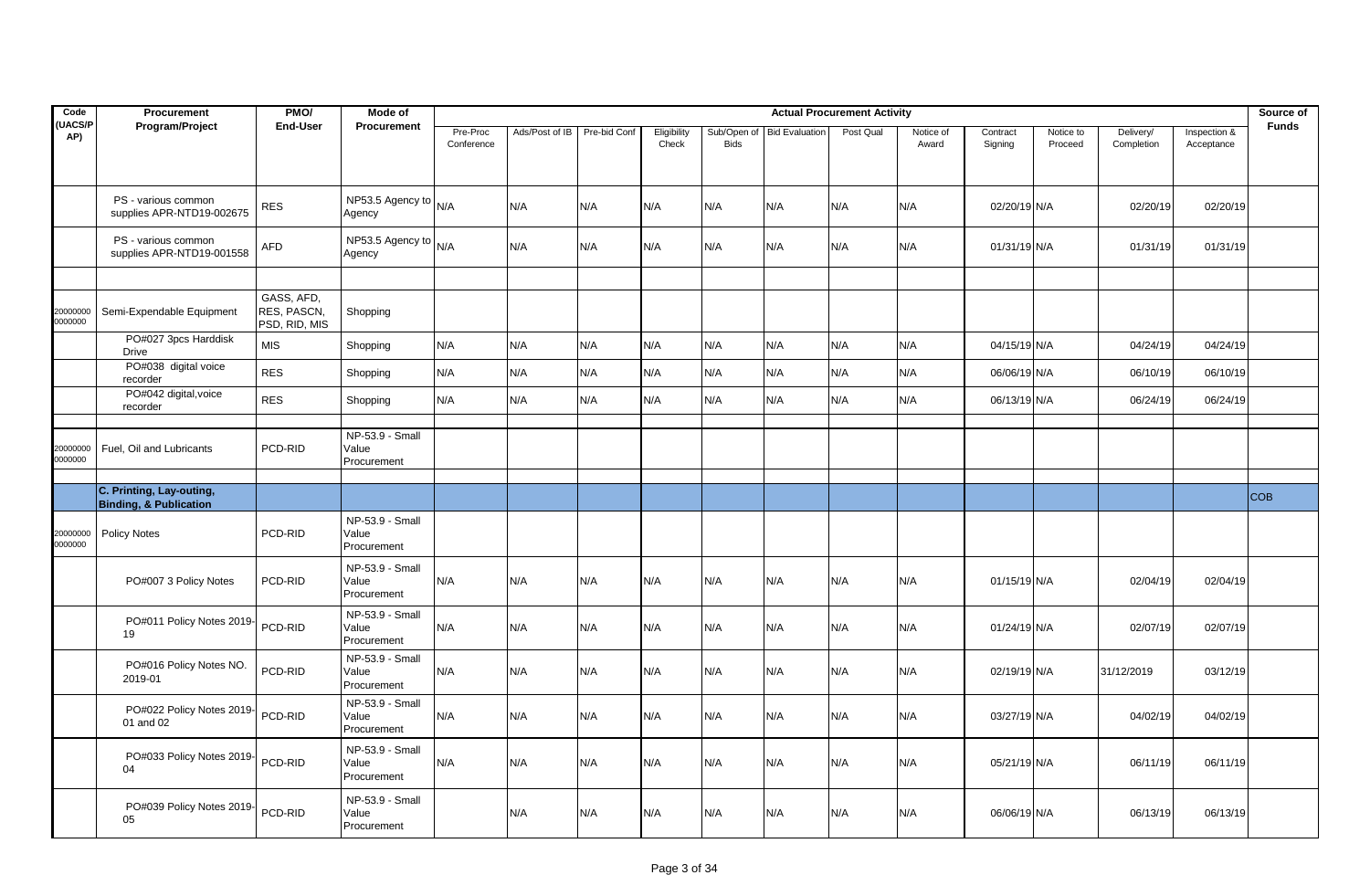| Code                 | Procurement                                                   |              | ABC (PhP)   |    |              | <b>Contract Cost (PhP)</b> |    | <b>List of Invited</b> |              |     | Date of Receipt of Invitation      |                       |           |                                                                 | <b>Remarks</b>                       |
|----------------------|---------------------------------------------------------------|--------------|-------------|----|--------------|----------------------------|----|------------------------|--------------|-----|------------------------------------|-----------------------|-----------|-----------------------------------------------------------------|--------------------------------------|
| <b>UACS/P</b><br>AP) | Program/Project                                               | <b>Total</b> | <b>MOOE</b> | CO | <b>Total</b> | <b>MOOE</b>                | CO | <b>Observers</b>       | Pre-bid Conf |     | Eligibility Check Sub/Open of Bids | <b>Bid Evaluation</b> | Post Qual | Delivery/<br>Completion/<br>Acceptance<br>$($ lf<br>applicable) | (Explaining changes<br>from the APP) |
|                      | PS - various common<br>supplies APR-NTD19-002675              | 12,198.16    | 12,198.16   |    | 12,198.16    | 12,198.16                  |    | N/A                    | N/A          | N/A | N/A                                | N/A                   | N/A       | N/A                                                             |                                      |
|                      | PS - various common<br>supplies APR-NTD19-001558              | 7,856.16     | 7,856.16    |    | 7,856.16     | 7,856.16                   |    | N/A                    | N/A          | N/A | N/A                                | N/A                   | N/A       | N/A                                                             |                                      |
|                      |                                                               |              |             |    |              |                            |    |                        |              |     |                                    |                       |           |                                                                 |                                      |
| 20000000<br>0000000  | Semi-Expendable Equipment                                     |              |             |    |              |                            |    |                        |              |     |                                    |                       |           |                                                                 |                                      |
|                      | PO#027 3pcs Harddisk<br>Drive                                 | 42,500.00    | 42,500.00   |    | 42,500.00    | 42,500.00                  |    | N/A                    | N/A          | N/A | N/A                                | N/A                   | N/A       | N/A                                                             |                                      |
|                      | PO#038 digital voice<br>recorder                              | 6,599.00     | 6,599.00    |    | 6,599.00     | 6,599.00                   |    | N/A                    | N/A          | N/A | N/A                                | N/A                   | N/A       | N/A                                                             |                                      |
|                      | PO#042 digital, voice<br>recorder                             | 6,995.00     | 6,995.00    |    | 6,995.00     | 6,995.00                   |    | N/A                    | N/A          | N/A | N/A                                | N/A                   | N/A       | N/A                                                             |                                      |
|                      |                                                               |              |             |    | $\sim$       |                            |    |                        |              |     |                                    |                       |           |                                                                 |                                      |
| 20000000<br>0000000  | Fuel, Oil and Lubricants                                      | 499,000.00   | 499,000.00  |    | 170,847.26   | 170,847.26                 |    |                        |              |     |                                    |                       |           |                                                                 |                                      |
|                      |                                                               |              |             |    |              |                            |    |                        |              |     |                                    |                       |           |                                                                 |                                      |
|                      | C. Printing, Lay-outing,<br><b>Binding, &amp; Publication</b> | 588,606.00   | 588,606.00  |    | 588,606.00   | 588,606.00                 |    |                        |              |     |                                    |                       |           |                                                                 |                                      |
| 20000000<br>0000000  | <b>Policy Notes</b>                                           |              |             |    |              |                            |    |                        |              |     |                                    |                       |           |                                                                 |                                      |
|                      | PO#007 3 Policy Notes                                         | 40,650.00    | 40,650.00   |    | 40,650.00    | 40,650.00                  |    | N/A                    | N/A          | N/A | N/A                                | N/A                   | N/A       | N/A                                                             |                                      |
|                      | PO#011 Policy Notes 2019-<br>19                               | 15,300.00    | 15,300.00   |    | 15,300.00    | 15,300.00                  |    | N/A                    | N/A          | N/A | N/A                                | N/A                   | N/A       | N/A                                                             |                                      |
|                      | PO#016 Policy Notes NO.<br>2019-01                            | 12,000.00    | 12,000.00   |    | 12,000.00    | 12,000.00                  |    | N/A                    | N/A          | N/A | N/A                                | N/A                   | N/A       | N/A                                                             |                                      |
|                      | PO#022 Policy Notes 2019-<br>01 and 02                        | 18,000.00    | 18,000.00   |    | 18,000.00    | 18,000.00                  |    | N/A                    | N/A          | N/A | N/A                                | N/A                   | N/A       | N/A                                                             |                                      |
|                      | PO#033 Policy Notes 2019-<br>04                               | 11,500.00    | 11,500.00   |    | 11,500.00    | 11,500.00                  |    | N/A                    | N/A          | N/A | N/A                                | N/A                   | N/A       | N/A                                                             |                                      |
|                      | PO#039 Policy Notes 2019-<br>05                               | 9,200.00     | 9,200.00    |    | 9,200.00     | 9,200.00                   |    | N/A                    | N/A          | N/A | N/A                                | N/A                   | N/A       | N/A                                                             |                                      |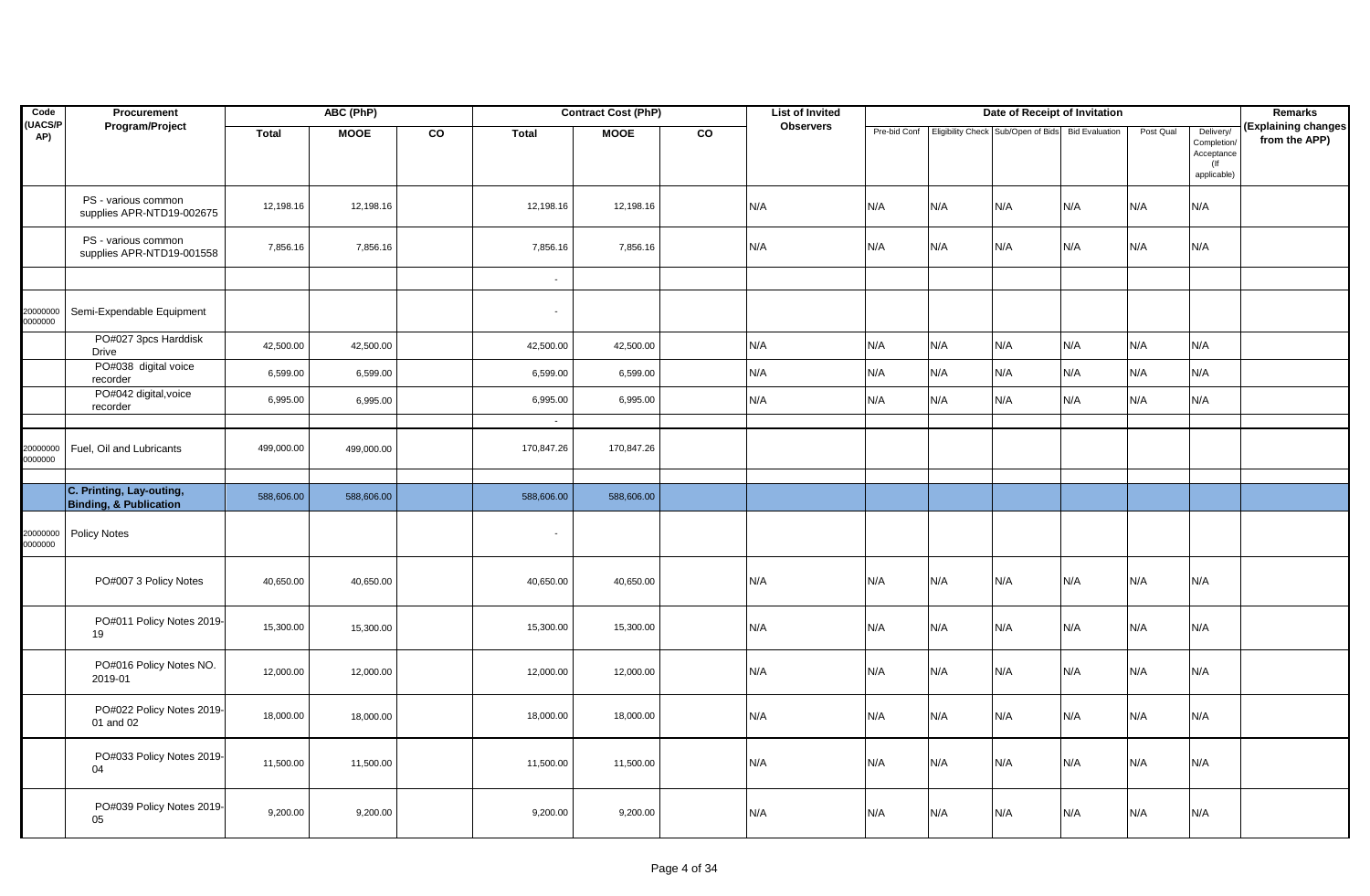| Code                 | Procurement                                                  | PMO/                                       | Mode of                                 |                        |                |              |                      |                            |                       | <b>Actual Procurement Activity</b> |                    |                     |                      |                         |                            | Source of    |
|----------------------|--------------------------------------------------------------|--------------------------------------------|-----------------------------------------|------------------------|----------------|--------------|----------------------|----------------------------|-----------------------|------------------------------------|--------------------|---------------------|----------------------|-------------------------|----------------------------|--------------|
| <b>UACS/P</b><br>AP) | Program/Project                                              | <b>End-User</b>                            | Procurement                             | Pre-Proc<br>Conference | Ads/Post of IB | Pre-bid Conf | Eligibility<br>Check | Sub/Open of<br><b>Bids</b> | <b>Bid Evaluation</b> | Post Qual                          | Notice of<br>Award | Contract<br>Signing | Notice to<br>Proceed | Delivery/<br>Completion | Inspection &<br>Acceptance | <b>Funds</b> |
|                      | PO#044 Policy Notes 2019-<br>06                              | PCD-RID                                    | NP-53.9 - Small<br>Value<br>Procurement | N/A                    | N/A            | N/A          | N/A                  | N/A                        | N/A                   | N/A                                | N/A                | 06/17/19 N/A        |                      | 06/26/19                | 06/26/19                   |              |
| 20000000<br>0000000  | Development Research News                                    | PCD-RID                                    | NP-53.9 - Small<br>Value<br>Procurement |                        |                |              |                      |                            |                       |                                    |                    |                     |                      |                         |                            |              |
|                      | PO#013 DRN Oct to Dec<br>2018                                | PCD-RID                                    | NP-53.9 - Small<br>Value<br>Procurement | N/A                    | N/A            | N/A          | N/A                  | N/A                        | N/A                   | N/A                                | N/A                | 02/06/19 N/A        |                      | 03/02/19                | 03/02/19                   |              |
|                      | PO#023 and 26 DRN Jan<br>to Marc 2019                        | PCD-RID                                    | NP-53.9 - Small<br>Value<br>Procurement | N/A                    | N/A            | N/A          | N/A                  | N/A                        | N/A                   | N/A                                | N/A                | 03/14/19 N/A        |                      | 04/11/19                | 04/15/19                   |              |
|                      | PO#049 DRN April-June<br>2019                                | PCD-RID                                    | NP-53.9 - Small<br>Value<br>Procurement | N/A                    | N/A            | N/A          | N/A                  | N/A                        | N/A                   | N/A                                | N/A                | 06/24/19 N/A        |                      |                         |                            |              |
| 20000000<br>0000000  | Research Papers                                              | PCD-RID                                    | NP-53.9 - Small<br>Value<br>Procurement |                        |                |              |                      |                            |                       |                                    |                    |                     |                      |                         |                            |              |
|                      | PO#003 Research Paper<br>Series 2018-05                      | PCD-RID                                    | NP-53.9 - Small<br>Value<br>Procurement | N/A                    |                | N/A          | N/A                  | N/A                        | N/A                   | N/A                                | N/A                | 01/10/19 N/A        |                      | 03/02/19                | 03/02/19                   |              |
|                      | PO#006 Research Paper<br>Series 2018-04                      | PCD-RID                                    | NP-53.9 - Small<br>Value<br>Procurement | N/A                    | 12/21/19 N/A   |              | N/A                  | 01/14/19 N/A               |                       | N/A                                | N/A                | 01/15/19 N/A        |                      | 02/04/19                | 02/04/19                   |              |
|                      | PO#012 Research Paper<br>Series 2018-06                      | PCD-RID                                    | NP-53.9 - Small<br>Value<br>Procurement | N/A                    | 01/17/19 N/A   |              | N/A                  | N/A                        | N/A                   | N/A                                | N/A                | 01/24/19 N/A        |                      | 06/04/19                | 06/04/19                   |              |
| 20000000<br>0000000  | Economic Policy Monitor &<br>Other Printing and Publications | GASS, AFD,<br>RES, PASCN,<br>PSD, RID, MIS | NP-53.9 - Small<br>Value<br>Procurement |                        |                |              |                      |                            |                       |                                    |                    |                     |                      |                         |                            |              |
|                      | PO#020 EPM 2016-2017                                         | PCD-RID                                    | NP-53.9 - Small<br>Value<br>Procurement | N/A                    | 02/21/19 N/A   |              | N/A                  | 02/26/19 N/A               |                       | N/A                                | N/A                | 03/12/19 N/A        |                      | 05/30/19                | 05/30/19                   |              |
|                      | PO#031 EPM 2017-2018                                         | PCD-RID                                    | NP-53.9 - Small<br>Value<br>Procurement | N/A                    | 04/30/19 N/A   |              | N/A                  | 05/06/19 N/A               |                       | N/A                                | N/A                | 05/16/19 N/A        |                      | 06/06/19                | 06/06/19                   |              |
|                      | <b>D. Repairs and Maintenance</b>                            |                                            |                                         |                        |                |              |                      |                            |                       |                                    |                    |                     |                      |                         |                            | <b>COB</b>   |
|                      |                                                              |                                            |                                         |                        |                |              |                      |                            |                       |                                    |                    |                     |                      |                         |                            |              |
| 20000000<br>0000000  | Machinery & Equipment                                        | GASS, AFD,<br>RES, PASCN,<br>PSD, RID, MIS | NP-53.9 - Small<br>Value<br>Procurement |                        |                |              |                      |                            |                       |                                    |                    |                     |                      |                         |                            |              |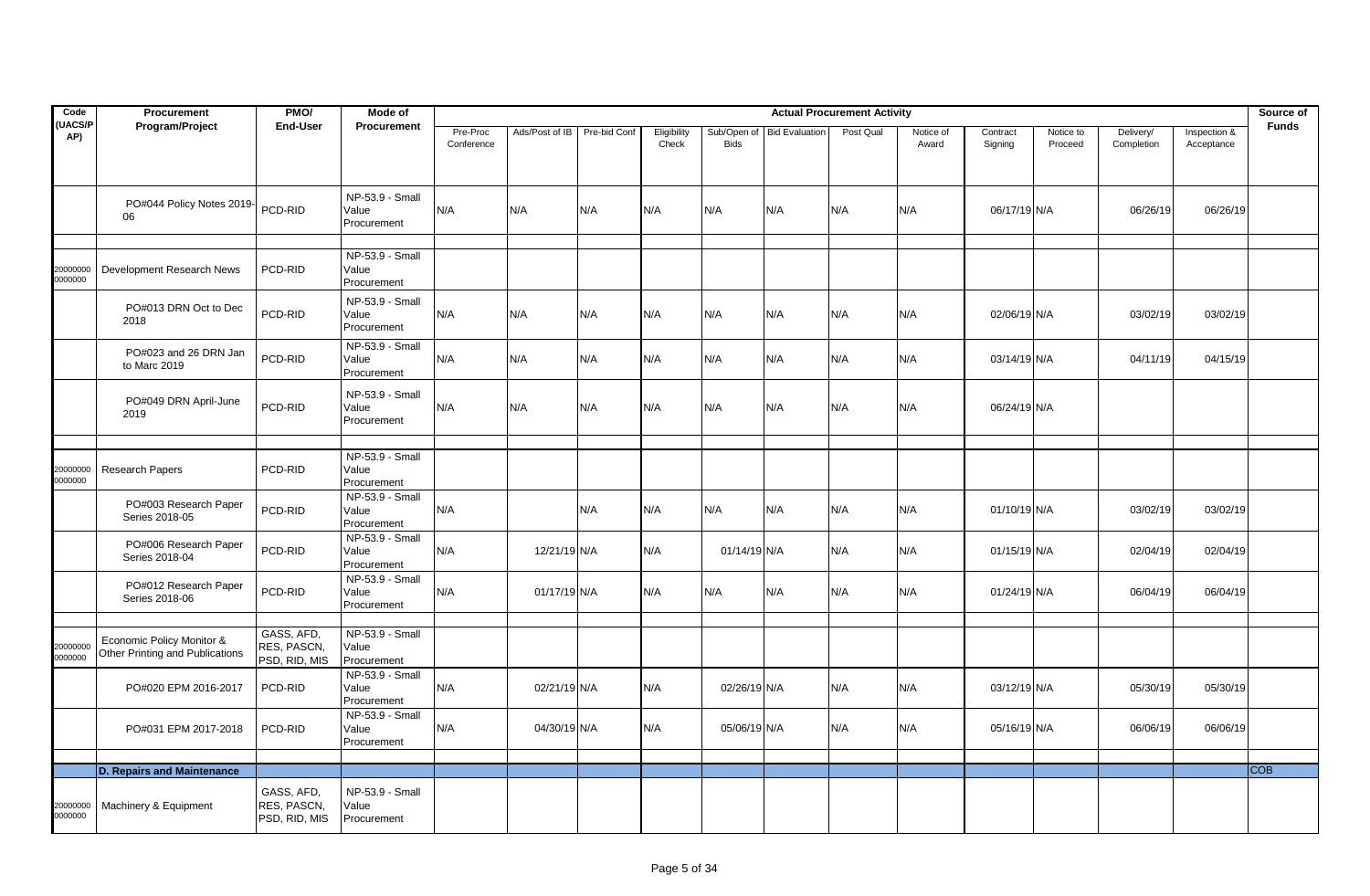| Code                | Procurement                                                  |              | ABC (PhP)   |    |            | <b>Contract Cost (PhP)</b> |    |     | <b>List of Invited</b> |              |     | Date of Receipt of Invitation      |                       |           |                                                                 | Remarks                              |
|---------------------|--------------------------------------------------------------|--------------|-------------|----|------------|----------------------------|----|-----|------------------------|--------------|-----|------------------------------------|-----------------------|-----------|-----------------------------------------------------------------|--------------------------------------|
| (UACS/P<br>AP)      | Program/Project                                              | <b>Total</b> | <b>MOOE</b> | CO | Total      | <b>MOOE</b>                | CO |     | <b>Observers</b>       | Pre-bid Conf |     | Eligibility Check Sub/Open of Bids | <b>Bid Evaluation</b> | Post Qual | Delivery/<br>Completion/<br>Acceptance<br>$($ lf<br>applicable) | (Explaining changes<br>from the APP) |
|                     | PO#044 Policy Notes 2019-<br>06                              | 11,450.00    | 11,450.00   |    | 11,450.00  | 11,450.00                  |    | N/A |                        | N/A          | N/A | N/A                                | N/A                   | N/A       | N/A                                                             |                                      |
|                     |                                                              |              |             |    |            |                            |    |     |                        |              |     |                                    |                       |           |                                                                 |                                      |
| 20000000<br>0000000 | Development Research News                                    |              |             |    |            |                            |    |     |                        |              |     |                                    |                       |           |                                                                 |                                      |
|                     | PO#013 DRN Oct to Dec<br>2018                                | 20,000.00    | 20,000.00   |    | 20,000.00  | 20,000.00                  |    | N/A |                        | N/A          | N/A | N/A                                | N/A                   | N/A       | N/A                                                             |                                      |
|                     | PO#023 and 26 DRN Jan<br>to Marc 2019                        | 27,000.00    | 27,000.00   |    | 27,000.00  | 27,000.00                  |    | N/A |                        | N/A          | N/A | N/A                                | N/A                   | N/A       | N/A                                                             |                                      |
|                     | PO#049 DRN April-June<br>2019                                | 41,000.00    | 41,000.00   |    | 41,000.00  | 41,000.00                  |    | N/A |                        | N/A          | N/A | N/A                                | N/A                   | N/A       | N/A                                                             |                                      |
|                     |                                                              | $\sim$       |             |    |            |                            |    |     |                        |              |     |                                    |                       |           |                                                                 |                                      |
| 20000000<br>0000000 | Research Papers                                              |              |             |    |            |                            |    |     |                        |              |     |                                    |                       |           |                                                                 |                                      |
|                     | PO#003 Research Paper<br>Series 2018-05                      | 26,040.00    | 26,040.00   |    | 26,040.00  | 26,040.00                  |    | N/A |                        | N/A          | N/A | N/A                                | N/A                   | N/A       | N/A                                                             |                                      |
|                     | PO#006 Research Paper<br>Series 2018-04                      | 55,524.00    | 55,524.00   |    | 55,524.00  | 55,524.00                  |    | N/A |                        | N/A          | N/A | N/A                                | N/A                   | N/A       | N/A                                                             |                                      |
|                     | PO#012 Research Paper<br>Series 2018-06                      | 36,540.00    | 36,540.00   |    | 36,540.00  | 36,540.00                  |    | N/A |                        | N/A          | N/A | N/A                                | N/A                   | N/A       | N/A                                                             |                                      |
|                     |                                                              |              |             |    |            |                            |    |     |                        |              |     |                                    |                       |           |                                                                 |                                      |
| 20000000<br>0000000 | Economic Policy Monitor &<br>Other Printing and Publications |              |             |    |            |                            |    |     |                        |              |     |                                    |                       |           |                                                                 |                                      |
|                     | PO#020 EPM 2016-2017                                         | 128,400.00   | 128,400.00  |    | 128,400.00 | 128,400.00                 |    |     |                        | N/A          | N/A | N/A                                | N/A                   | N/A       | N/A                                                             |                                      |
|                     | PO#031 EPM 2017-2018                                         | 136,002.00   | 136,002.00  |    | 136,002.00 | 136,002.00                 |    |     |                        | N/A          | N/A | N/A                                | N/A                   | N/A       | N/A                                                             |                                      |
|                     |                                                              | $\sim$       |             |    |            |                            |    |     |                        |              |     |                                    |                       |           |                                                                 |                                      |
|                     | D. Repairs and Maintenance                                   | 446,971.07   | 446,971.07  |    | 446,971.07 | 446,971.07                 |    |     |                        |              |     |                                    |                       |           |                                                                 |                                      |
| 20000000<br>0000000 | Machinery & Equipment                                        |              |             |    |            |                            |    |     |                        |              |     |                                    |                       |           |                                                                 |                                      |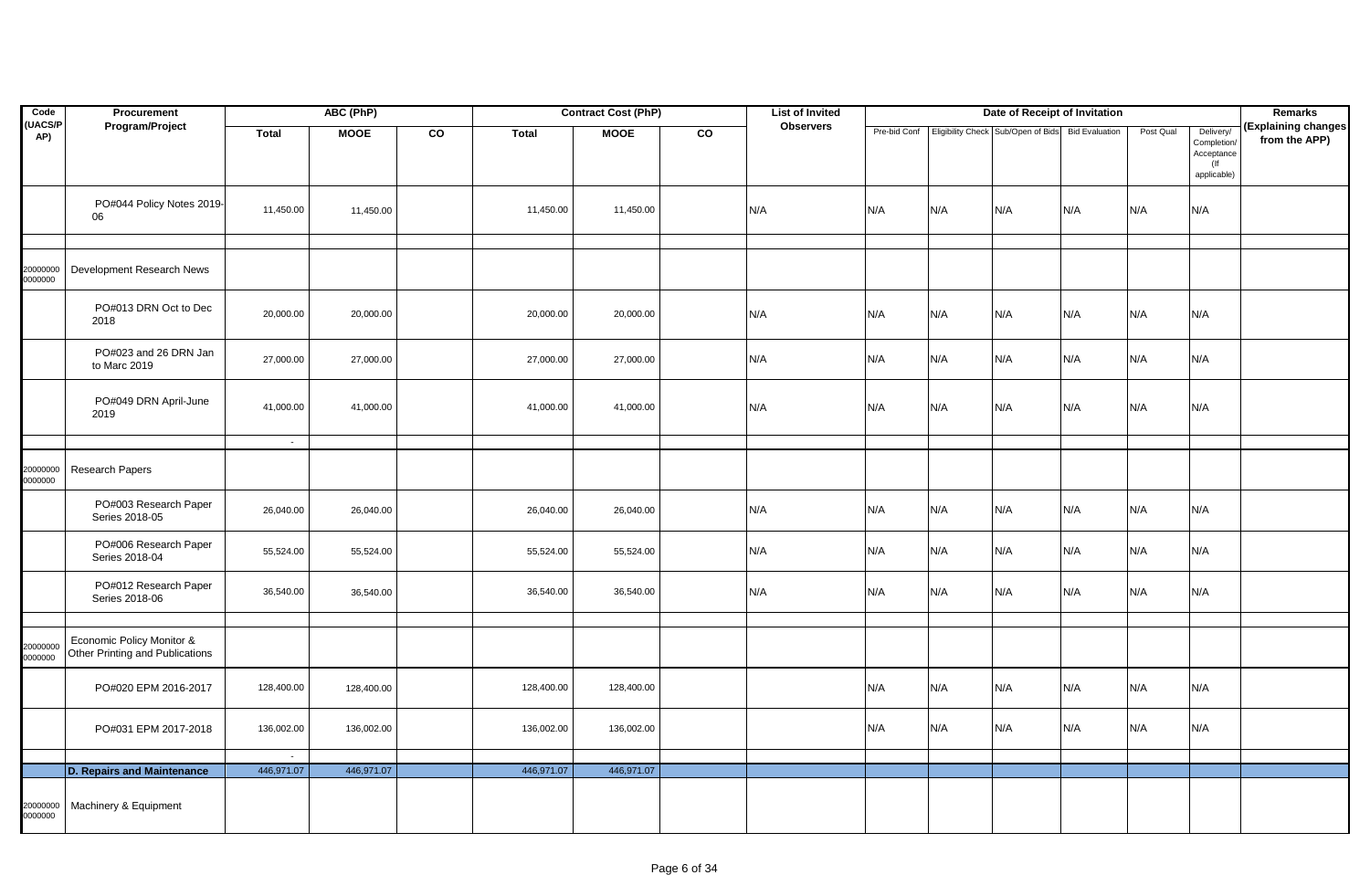| Code                 | Procurement                                                                           | PMO/                                              | Mode of                                   |                        |                |              |                      |                            |                       | <b>Actual Procurement Activity</b> |                    |                     |                      |                         |                            | Source of    |
|----------------------|---------------------------------------------------------------------------------------|---------------------------------------------------|-------------------------------------------|------------------------|----------------|--------------|----------------------|----------------------------|-----------------------|------------------------------------|--------------------|---------------------|----------------------|-------------------------|----------------------------|--------------|
| <b>UACS/P</b><br>AP) | Program/Project                                                                       | <b>End-User</b>                                   | <b>Procurement</b>                        | Pre-Proc<br>Conference | Ads/Post of IB | Pre-bid Conf | Eligibility<br>Check | Sub/Open of<br><b>Bids</b> | <b>Bid Evaluation</b> | Post Qual                          | Notice of<br>Award | Contract<br>Signing | Notice to<br>Proceed | Delivery/<br>Completion | Inspection &<br>Acceptance | <b>Funds</b> |
|                      | PO#019 Repair of laptop<br>(Asis)                                                     | OP                                                | NP-53.9 - Small<br>Value<br>Procurement   | N/A                    | N/A            | N/A          | N/A                  | N/A                        | N/A                   | N/A                                | N/A                | 03/04/19 N/A        |                      | 04/02/19                | 04/02/19                   |              |
|                      | PO#041 evaporator coil<br>(ACU)                                                       | <b>MIS</b>                                        | $NP-53.9 - Small$<br>Value<br>Procurement | N/A                    | N/A            | N/A          | N/A                  | N/A                        | N/A                   | N/A                                | N/A                | 06/10/19 N/A        |                      | 06/17/19                | 06/17/19                   |              |
| 20000000<br>0000000  | <b>Transportation Equipment</b><br>(Motor Vehicles)                                   | GASS, AFD,<br><b>RES. PASCN.</b><br>PSD, RID, MIS | NP-53.9 - Small<br>Value<br>Procurement   |                        |                |              |                      |                            |                       |                                    |                    |                     |                      |                         |                            |              |
|                      | PO#015 vehicle Tire -<br>Innova SJA-382                                               | <b>AFD</b>                                        | NP-53.9 - Small<br>Value<br>Procurement   | N/A                    | N/A            | N/A          | N/A                  | N/A                        | N/A                   | N/A                                | N/A                | 02/14/19 N/A        |                      | 02/21/19                | 02/21/19                   |              |
|                      | PO#018 vehicle tire - Isuzu<br>Crosswind SKV 791                                      | <b>RID</b>                                        | NP-53.9 - Small<br>Value<br>Procurement   | N/A                    | N/A            | N/A          | N/A                  | N/A                        | N/A                   | N/A                                | N/A                | 03/04/19 N/A        |                      | 03/04/19                | 03/04/19                   |              |
|                      | PO#034 vehicle battery<br><b>SKV781</b>                                               | <b>RID</b>                                        | NP-53.9 - Small<br>Value<br>Procurement   | N/A                    | N/A            | N/A          | N/A                  | N/A                        | N/A                   | N/A                                | N/A                | 05/23/19 N/A        |                      | 05/23/19                | 05/24/19                   |              |
|                      | PO#050 vehicle tire SJA<br>382                                                        | <b>AFD</b>                                        | NP-53.9 - Small<br>Value<br>Procurement   | N/A                    | N/A            | N/A          | N/A                  | N/A                        | N/A                   | N/A                                | N/A                | 06/25/19 N/A        |                      |                         |                            |              |
|                      | JO#001 Repair of Toyota<br>Innova SJA-382                                             | <b>AFD</b>                                        | $NP-53.9 - Small$<br>Value<br>Procurement | N/A                    | N/A            | N/A          | N/A                  | N/A                        | N/A                   | N/A                                | N/A                | 01/08/19 N/A        |                      | 01/08/19                |                            |              |
|                      | JO#002 70km Service<br>Maintenance of Toyota<br>Innova YU 1806                        | <b>AFD</b>                                        | NP-53.9 - Small<br>Value<br>Procurement   | N/A                    | N/A            | N/A          | N/A                  | N/A                        | N/A                   | N/A                                | N/A                | 01/30/19 N/A        |                      | 01/31/19                |                            |              |
|                      | JO#003 60,000 km service<br>check-up and change oil<br>check-up                       | <b>RID</b>                                        | NP-53.9 - Small<br>Value<br>Procurement   | N/A                    | N/A            | N/A          | N/A                  | N/A                        | N/A                   | N/A                                | N/A                | 02/04/19 N/A        |                      | 02/06/19                |                            |              |
|                      | JO#004 75 kms Service<br>Maintenance of Official<br>Vehicle SHV-117                   | <b>PSD</b>                                        | NP-53.9 - Small<br>Value<br>Procurement   | N/A                    | N/A            | N/A          | N/A                  | N/A                        | N/A                   | N/A                                | N/A                | 02/19/19 N/A        |                      | 02/19/19                |                            |              |
|                      | JO#005 Replacement of<br>fan belt, fan blade, & rotor<br>disc. - SHV 117              | <b>PSD</b>                                        | NP-53.9 - Small<br>Value<br>Procurement   | N/A                    | N/A            | N/A          | N/A                  | N/A                        | N/A                   | N/A                                | N/A                | 02/28/19 N/A        |                      | 03/11/19                |                            |              |
|                      | JO#006 PM of aircon at<br>MIS Server Room/ (PR NO.<br>18PR10-552 dtd Oct 29.<br>2018) | <b>AFD</b>                                        | NP-53.9 - Small<br>Value<br>Procurement   | N/A                    | N/A            | N/A          | N/A                  | N/A                        | N/A                   | N/A                                | N/A                | 02/28/19 N/A        |                      |                         |                            |              |
|                      | JO#007 Quarterly<br>Preventive Maintenance of<br>Fire Alarm Systems                   | <b>MIS</b>                                        | Direct Contracting N/A                    |                        | N/A            | N/A          | N/A                  | N/A                        | N/A                   | N/A                                | N/A                | 04/10/19 N/A        |                      |                         |                            |              |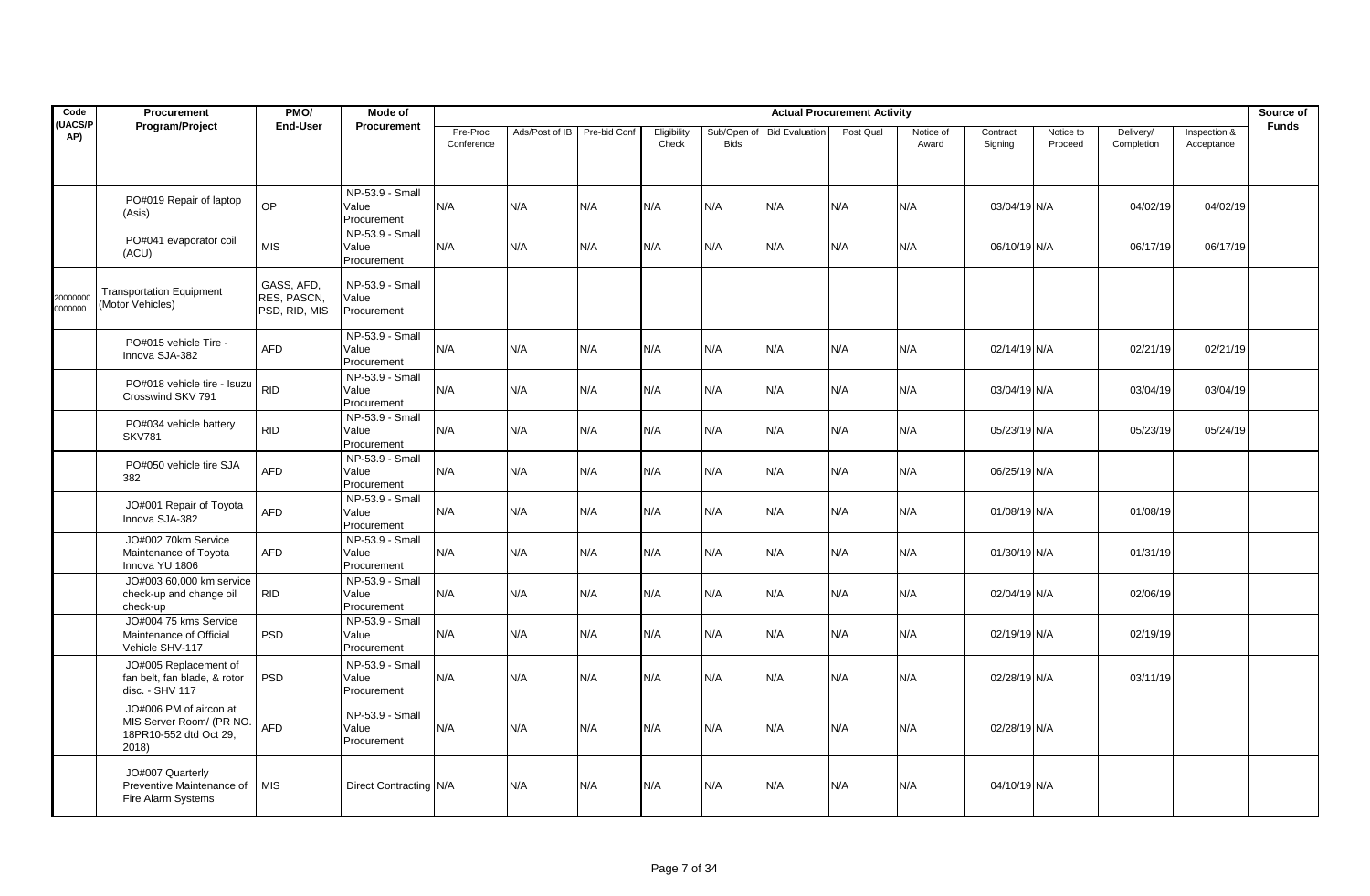| Code                | Procurement                                                                           |              | ABC (PhP)   |    |              | <b>Contract Cost (PhP)</b> |    | <b>List of Invited</b> |     |     | Date of Receipt of Invitation                                      |     |           |                                                                 | <b>Remarks</b>                       |
|---------------------|---------------------------------------------------------------------------------------|--------------|-------------|----|--------------|----------------------------|----|------------------------|-----|-----|--------------------------------------------------------------------|-----|-----------|-----------------------------------------------------------------|--------------------------------------|
| (UACS/P<br>AP)      | Program/Project                                                                       | <b>Total</b> | <b>MOOE</b> | CO | <b>Total</b> | <b>MOOE</b>                | CO | <b>Observers</b>       |     |     | Pre-bid Conf   Eligibility Check Sub/Open of Bids   Bid Evaluation |     | Post Qual | Delivery/<br>Completion/<br>Acceptance<br>$($ If<br>applicable) | (Explaining changes<br>from the APP) |
|                     | PO#019 Repair of laptop<br>(Asis)                                                     | 18,500.00    | 18,500.00   |    | 18,500.00    | 18,500.00                  |    | N/A                    | N/A | N/A | N/A                                                                | N/A | N/A       | N/A                                                             |                                      |
|                     | PO#041 evaporator coil<br>(ACU)                                                       | 10,063.02    | 10,063.02   |    | 10,063.02    | 10,063.02                  |    | N/A                    | N/A | N/A | N/A                                                                | N/A | N/A       | N/A                                                             |                                      |
| 20000000<br>0000000 | <b>Transportation Equipment</b><br>(Motor Vehicles)                                   |              |             |    |              |                            |    |                        |     |     |                                                                    |     |           |                                                                 |                                      |
|                     | PO#015 vehicle Tire -<br>Innova SJA-382                                               | 9,150.00     | 9,150.00    |    | 9,150.00     | 9,150.00                   |    | N/A                    | N/A | N/A | N/A                                                                | N/A | N/A       | N/A                                                             |                                      |
|                     | PO#018 vehicle tire - Isuzu<br>Crosswind SKV 791                                      | 8,920.00     | 8,920.00    |    | 8,920.00     | 8,920.00                   |    | N/A                    | N/A | N/A | N/A                                                                | N/A | N/A       | N/A                                                             |                                      |
|                     | PO#034 vehicle battery<br><b>SKV781</b>                                               | 6,500.00     | 6,500.00    |    | 6,500.00     | 6,500.00                   |    | N/A                    | N/A | N/A | N/A                                                                | N/A | N/A       | N/A                                                             |                                      |
|                     | PO#050 vehicle tire SJA<br>382                                                        | 8,586.00     | 8,586.00    |    | 8,586.00     | 8,586.00                   |    | N/A                    | N/A | N/A | N/A                                                                | N/A | N/A       | N/A                                                             |                                      |
|                     | JO#001 Repair of Toyota<br>Innova SJA-382                                             | 16,834.05    | 16,834.05   |    | 16,834.05    | 16,834.05                  |    | N/A                    | N/A | N/A | N/A                                                                | N/A | N/A       | N/A                                                             |                                      |
|                     | JO#002 70km Service<br>Maintenance of Toyota<br>Innova YU 1806                        | 14,970.21    | 14,970.21   |    | 14,970.21    | 14,970.21                  |    | N/A                    | N/A | N/A | N/A                                                                | N/A | N/A       | N/A                                                             |                                      |
|                     | JO#003 60,000 km service<br>check-up and change oil<br>check-up                       | 10,134.17    | 10,134.17   |    | 10,134.17    | 10,134.17                  |    | N/A                    | N/A | N/A | N/A                                                                | N/A | N/A       | N/A                                                             |                                      |
|                     | JO#004 75 kms Service<br>Maintenance of Official<br>Vehicle SHV-117                   | 7,413.49     | 7,413.49    |    | 7,413.49     | 7,413.49                   |    | N/A                    | N/A | N/A | N/A                                                                | N/A | N/A       | N/A                                                             |                                      |
|                     | JO#005 Replacement of<br>fan belt, fan blade, & rotor<br>disc. - SHV 117              | 22,064.00    | 22,064.00   |    | 22,064.00    | 22,064.00                  |    | N/A                    | N/A | N/A | N/A                                                                | N/A | N/A       | N/A                                                             |                                      |
|                     | JO#006 PM of aircon at<br>MIS Server Room/ (PR NO.<br>18PR10-552 dtd Oct 29,<br>2018) | 32,016.00    | 32,016.00   |    | 32,016.00    | 32,016.00                  |    | N/A                    | N/A | N/A | N/A                                                                | N/A | N/A       | N/A                                                             |                                      |
|                     | JO#007 Quarterly<br>Preventive Maintenance of<br>Fire Alarm Systems                   | 148,452.00   | 148,452.00  |    | 148,452.00   | 148,452.00                 |    | N/A                    | N/A | N/A | N/A                                                                | N/A | N/A       | N/A                                                             |                                      |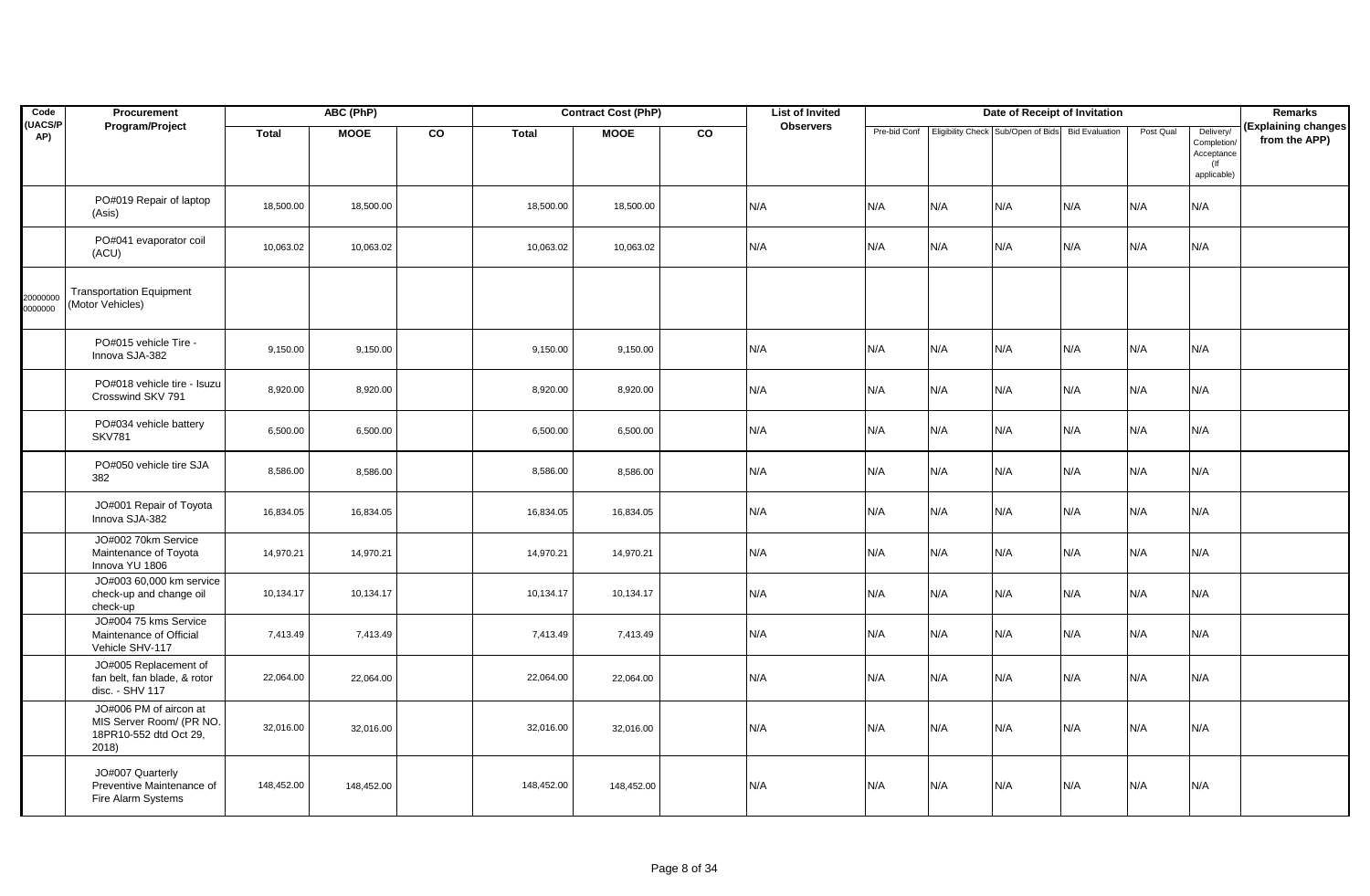| Code                 | <b>Procurement</b>                                                                                                                  | PMO/                                       | Mode of                                 |                        |                |              |                      |             |                            | <b>Actual Procurement Activity</b> |                    |                     |                      |                         |                            | Source of    |
|----------------------|-------------------------------------------------------------------------------------------------------------------------------------|--------------------------------------------|-----------------------------------------|------------------------|----------------|--------------|----------------------|-------------|----------------------------|------------------------------------|--------------------|---------------------|----------------------|-------------------------|----------------------------|--------------|
| <b>UACS/P</b><br>AP) | Program/Project                                                                                                                     | <b>End-User</b>                            | Procurement                             | Pre-Proc<br>Conference | Ads/Post of IB | Pre-bid Conf | Eligibility<br>Check | <b>Bids</b> | Sub/Open of Bid Evaluation | Post Qual                          | Notice of<br>Award | Contract<br>Signing | Notice to<br>Proceed | Delivery/<br>Completion | Inspection &<br>Acceptance | <b>Funds</b> |
|                      | JO#008 25,000 km change<br>oil and regular maintenance<br>checkup and engine wash<br>for official vehicle Toyota<br>Fortuner YT7876 | AFD                                        | NP-53.9 - Small<br>Value<br>Procurement | N/A                    | N/A            | N/A          | N/A                  | N/A         | N/A                        | N/A                                | N/A                | 04/11/19 N/A        |                      | 04/15/19                |                            |              |
|                      | JO#009 105km & engine<br>wash of Isuzu Crosswind<br><b>SKV-791</b>                                                                  | AFD                                        | NP-53.9 - Small<br>Value<br>Procurement | N/A                    | N/A            | N/A          | N/A                  | N/A         | N/A                        | N/A                                | N/A                | 04/15/19 N/A        |                      | 04/22/19                |                            |              |
|                      | JO#010 Body repair of<br>Toyota Innova SJA 382                                                                                      | <b>AFD</b>                                 | NP-53.9 - Small<br>Value<br>Procurement | N/A                    | N/A            | N/A          | N/A                  | N/A         | N/A                        | N/A                                | N/A                | 04/16/19 N/A        |                      | 04/30/19                |                            |              |
|                      | JO#011 Replacement of<br>rotor disc of SKV-117                                                                                      | <b>AFD</b>                                 | NP-53.9 - Small<br>Value<br>Procurement | N/A                    | N/A            | N/A          | N/A                  | N/A         | N/A                        | N/A                                | N/A                | 04/17/19 N/A        |                      | 05/10/19                |                            |              |
|                      | JO#012 75000km check-up<br>of YU1806                                                                                                | <b>PSD</b>                                 | NP-53.9 - Small<br>Value<br>Procurement | N/A                    | N/A            | N/A          | N/A                  | N/A         | N/A                        | N/A                                | N/A                | 05/06/19 N/A        |                      | 05/10/19                |                            |              |
|                      | JO#013 YU4699 PMS<br>40000                                                                                                          | <b>RES</b>                                 | NP-53.9 - Small<br>Value<br>Procurement | N/A                    | N/A            | N/A          | N/A                  | N/A         | N/A                        | N/A                                | N/A                | 05/16/19 N/A        |                      | 05/29/19                |                            |              |
|                      | JO#014 Periodic<br>Maintenance 115,000 kms<br>and aircon cleaning SJA<br>382                                                        | <b>AFD</b>                                 | NP-53.9 - Small<br>Value<br>Procurement | N/A                    | N/A            | N/A          | N/A                  | N/A         | N/A                        | N/A                                | N/A                | 05/22/19 N/A        |                      | 05/29/19                |                            |              |
|                      | JO#015 1 set brake pads,<br>YU4699                                                                                                  | <b>RES</b>                                 | NP-53.9 - Small<br>Value<br>Procurement | N/A                    | N/A            | N/A          | N/A                  | N/A         | N/A                        | N/A                                | N/A                | 06/03/19 N/A        |                      | 06/11/19                |                            |              |
|                      | JO#016 Installation<br>including freon with 3<br>months warranty on<br>workmanship                                                  | <b>AFD</b>                                 | NP-53.9 - Small<br>Value<br>Procurement | N/A                    | N/A            | N/A          | N/A                  | N/A         | N/A                        | N/A                                | N/A                | 06/13/19 N/A        |                      | 06/14/19                |                            |              |
|                      |                                                                                                                                     |                                            |                                         |                        |                |              |                      |             |                            |                                    |                    |                     |                      |                         |                            | <b>COB</b>   |
| 20000000<br>0000000  | <b>E. Communication</b><br>Telephone                                                                                                | GASS, AFD,<br>RES, PASCN,<br>PSD, RID, MIS | <b>GPPB Resolution</b><br>19-2006       |                        |                |              |                      |             |                            |                                    |                    |                     |                      |                         |                            |              |
| 20000000<br>0000000  | Postage and Courier Services                                                                                                        | GASS, AFD,<br>RES, PASCN,<br>PSD, RID, MIS | NP-53.5 Agency-<br>to-Agency            |                        |                |              |                      |             |                            |                                    |                    |                     |                      |                         |                            |              |
| 20000000<br>0000000  | Internet                                                                                                                            | <b>MIS</b>                                 | NP-53.9 - Small<br>Value<br>Procurement |                        |                |              |                      |             |                            |                                    |                    |                     |                      |                         |                            |              |
|                      |                                                                                                                                     |                                            |                                         |                        |                |              |                      |             |                            |                                    |                    |                     |                      |                         |                            |              |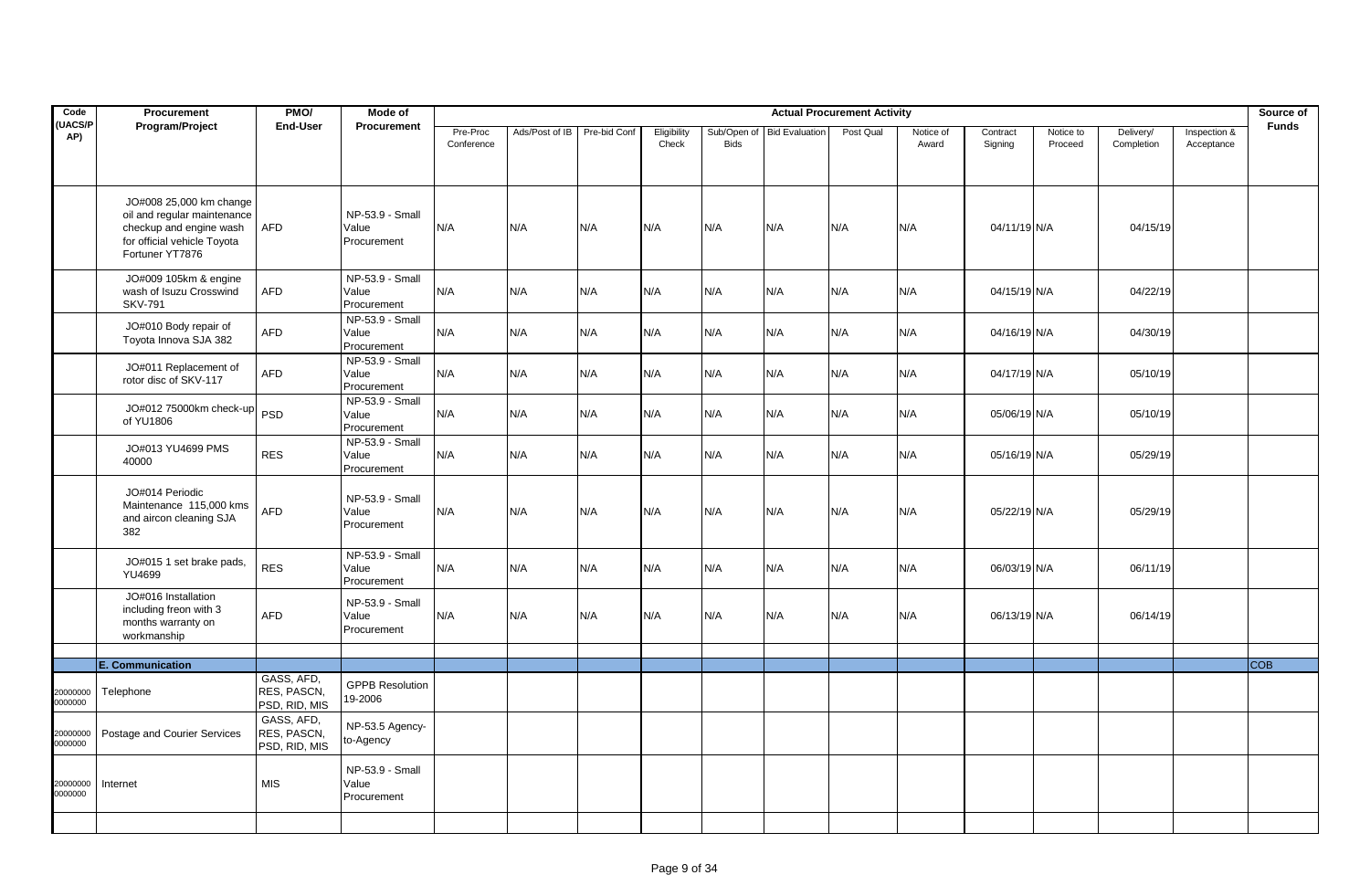| Code                 | Procurement                                                                                                                         |                            | ABC (PhP)                  |    |                          | <b>Contract Cost (PhP)</b> |    | <b>List of Invited</b> |              |     | Date of Receipt of Invitation                     |     |           |                                                                 | Remarks                                             |
|----------------------|-------------------------------------------------------------------------------------------------------------------------------------|----------------------------|----------------------------|----|--------------------------|----------------------------|----|------------------------|--------------|-----|---------------------------------------------------|-----|-----------|-----------------------------------------------------------------|-----------------------------------------------------|
| <b>UACS/P</b><br>AP) | Program/Project                                                                                                                     | <b>Total</b>               | <b>MOOE</b>                | CO | <b>Total</b>             | <b>MOOE</b>                | CO | <b>Observers</b>       | Pre-bid Conf |     | Eligibility Check Sub/Open of Bids Bid Evaluation |     | Post Qual | Delivery/<br>Completion/<br>Acceptance<br>$($ lf<br>applicable) | (Explaining changes<br>from the APP)                |
|                      | JO#008 25,000 km change<br>oil and regular maintenance<br>checkup and engine wash<br>for official vehicle Toyota<br>Fortuner YT7876 | 14,730.00                  | 14,730.00                  |    | 14,730.00                | 14,730.00                  |    | N/A                    | N/A          | N/A | N/A                                               | N/A | N/A       | N/A                                                             |                                                     |
|                      | JO#009 105km & engine<br>wash of Isuzu Crosswind<br><b>SKV-791</b>                                                                  | 6,286.26                   | 6,286.26                   |    | 6,286.26                 | 6,286.26                   |    | N/A                    | N/A          | N/A | N/A                                               | N/A | N/A       | N/A                                                             |                                                     |
|                      | JO#010 Body repair of<br>Toyota Innova SJA 382                                                                                      | 12,880.00                  | 12,880.00                  |    | 12,880.00                | 12,880.00                  |    | N/A                    | N/A          | N/A | N/A                                               | N/A | N/A       | N/A                                                             |                                                     |
|                      | JO#011 Replacement of<br>rotor disc of SKV-117                                                                                      | 28,225.00                  | 28,225.00                  |    | 28,225.00                | 28,225.00                  |    | N/A                    | N/A          | N/A | N/A                                               | N/A | N/A       | N/A                                                             |                                                     |
|                      | JO#012 75000km check-up<br>of YU1806                                                                                                | 9,689.55                   | 9,689.55                   |    | 9,689.55                 | 9,689.55                   |    | N/A                    | N/A          | N/A | N/A                                               | N/A | N/A       | N/A                                                             |                                                     |
|                      | JO#013 YU4699 PMS<br>40000                                                                                                          | 19,884.32                  | 19,884.32                  |    | 19,884.32                | 19,884.32                  |    | N/A                    | N/A          | N/A | N/A                                               | N/A | N/A       | N/A                                                             |                                                     |
|                      | JO#014 Periodic<br>Maintenance 115,000 kms<br>and aircon cleaning SJA<br>382                                                        | 32,455.00                  | 32,455.00                  |    | 32,455.00                | 32,455.00                  |    | N/A                    | N/A          | N/A | N/A                                               | N/A | N/A       | N/A                                                             |                                                     |
|                      | JO#015 1 set brake pads,<br><b>YU4699</b>                                                                                           | 2,718.00                   | 2,718.00                   |    | 2,718.00                 | 2,718.00                   |    | N/A                    | N/A          | N/A | N/A                                               | N/A | N/A       | N/A                                                             |                                                     |
|                      | JO#016 Installation<br>including freon with 3<br>months warranty on<br>workmanship                                                  | 6,500.00                   | 6,500.00                   |    | 6,500.00                 | 6,500.00                   |    | N/A                    | N/A          | N/A | N/A                                               | N/A | N/A       | N/A                                                             |                                                     |
|                      |                                                                                                                                     |                            |                            |    |                          |                            |    |                        |              |     |                                                   |     |           |                                                                 |                                                     |
| 20000000<br>0000000  | E. Communication<br>Telephone                                                                                                       | 1,024,903.44<br>317,464.74 | 1,024,903.44<br>317,464.74 |    | 734,503.44<br>317,464.74 | 734,503.44<br>317,464.74   |    |                        |              |     |                                                   |     |           |                                                                 | based on<br>disbursement                            |
| 20000000<br>0000000  | Postage and Courier Services                                                                                                        | 135,438.70                 | 135,438.70                 |    | 135,438.70               | 135,438.70                 |    |                        |              |     |                                                   |     |           |                                                                 | based on<br>disbursement                            |
| 20000000<br>0000000  | Internet                                                                                                                            | 572,000.00                 | 572,000.00                 |    | 281,600.00               | 281,600.00                 |    |                        |              |     |                                                   |     |           |                                                                 | with existing contract.<br>based on<br>disbursement |
|                      |                                                                                                                                     |                            |                            |    |                          |                            |    |                        |              |     |                                                   |     |           |                                                                 |                                                     |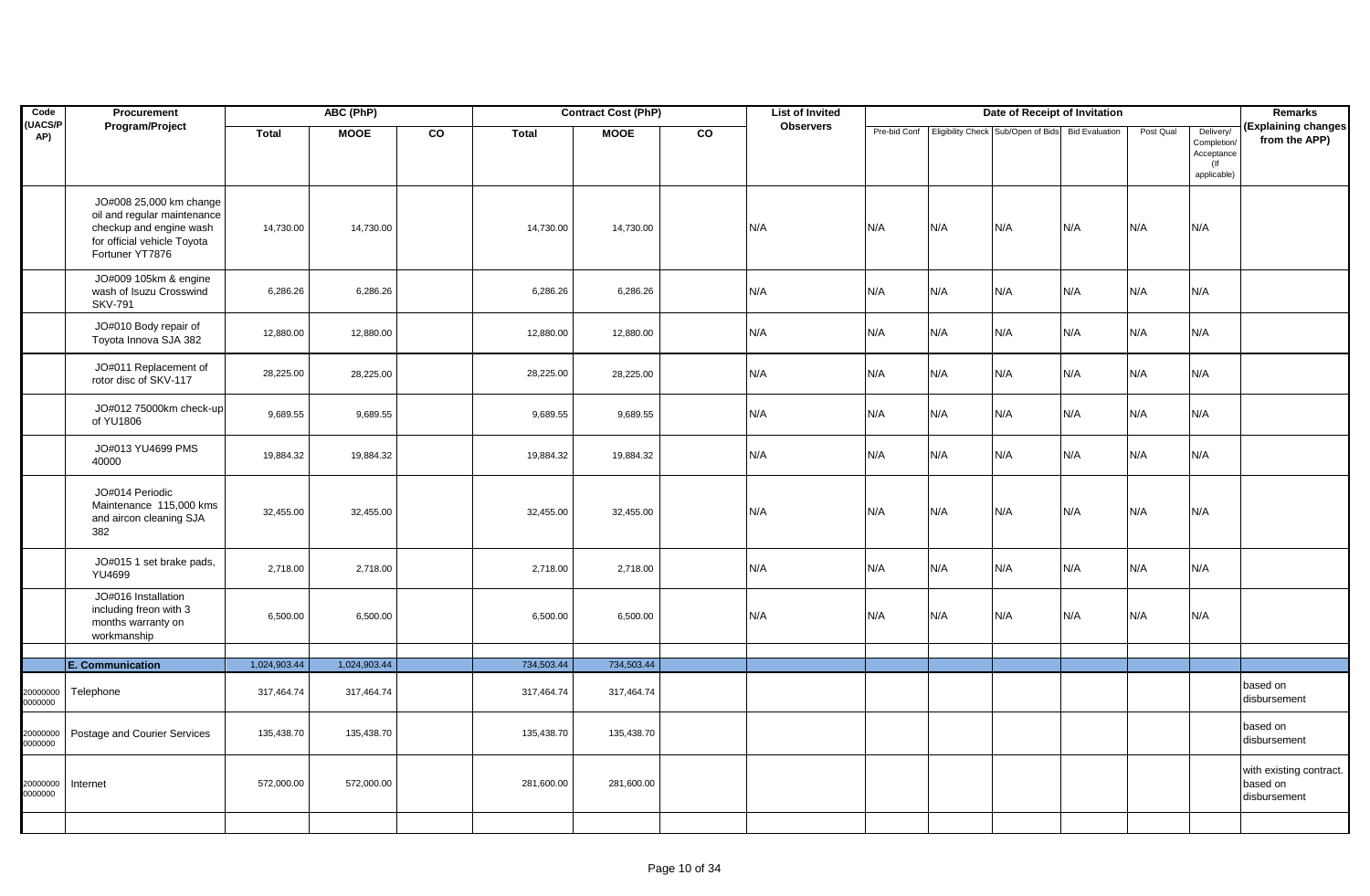| Code                | Procurement                                                                                               | PMO/                                       | Mode of                                 |                        |                                     |              |                      |              |                            | <b>Actual Procurement Activity</b> |                    |                     |                      |                         |                            | Source of    |
|---------------------|-----------------------------------------------------------------------------------------------------------|--------------------------------------------|-----------------------------------------|------------------------|-------------------------------------|--------------|----------------------|--------------|----------------------------|------------------------------------|--------------------|---------------------|----------------------|-------------------------|----------------------------|--------------|
| (UACS/P<br>AP)      | Program/Project                                                                                           | <b>End-User</b>                            | <b>Procurement</b>                      | Pre-Proc<br>Conference | Ads/Post of IB                      | Pre-bid Conf | Eligibility<br>Check | <b>Bids</b>  | Sub/Open of Bid Evaluation | Post Qual                          | Notice of<br>Award | Contract<br>Signing | Notice to<br>Proceed | Delivery/<br>Completion | Inspection &<br>Acceptance | <b>Funds</b> |
|                     | <b>F. Subscription</b>                                                                                    |                                            |                                         |                        |                                     |              |                      |              |                            |                                    |                    |                     |                      |                         |                            | <b>COB</b>   |
| 30000000<br>0000000 | <b>Subscription Expenses</b>                                                                              | <b>RES</b>                                 | NP-53.9 - Small<br>Value<br>Procurement |                        |                                     |              |                      |              |                            |                                    |                    |                     |                      |                         |                            |              |
|                     | PO#010 12 months<br>subscription to adobe<br>creative                                                     | <b>RID</b>                                 | NP-53.9 - Small<br>Value<br>Procurement | N/A                    | 12/18/19 N/A                        |              | N/A                  | N/A          | N/A                        | N/A                                | N/A                | 01/16/19 N/A        |                      | 01/22/19                | 01/22/19                   |              |
|                     | PO#025 ithenticate<br>subscription                                                                        |                                            | Direct Contracting N/A                  |                        | N/A                                 | N/A          | N/A                  | N/A          | N/A                        | N/A                                | N/A                | 03/25/19 N/A        |                      |                         |                            |              |
| 20000000<br>0000000 | Subscription (ICT Software, OS<br>Licenses, etc)                                                          | <b>MIS</b>                                 | NP-53.9 - Small<br>Value<br>Procurement |                        |                                     |              |                      |              |                            |                                    |                    |                     |                      |                         |                            |              |
|                     | PO#028 Back-up recovery<br>software                                                                       | <b>MIS</b>                                 | Direct Contracting N/A                  |                        | 3/13 &<br>27/2019                   | N/A          | N/A                  | 03/27/19 N/A |                            | N/A                                | N/A                | 04/15/19 N/A        |                      | 05/30/19                | 05/30/19                   |              |
|                     | Windows software APR-<br>NTD19-005147                                                                     | <b>MIS</b>                                 | NP53.5 Agency to<br>Agency              | N/A                    | 3/13 &<br>27/2019                   | N/A          | N/A                  | N/A          | N/A                        | N/A                                | N/A                | 03/27/19 N/A        |                      | 03/27/19                | 03/27/19                   |              |
| 20000000<br>0000000 | Subscriptions (Journals,<br>magazines, newspapers, books)                                                 | GASS, AFD,<br>RES, PASCN,<br>PSD, RID, MIS | NP-53.9 - Small<br>Value<br>Procurement |                        |                                     |              |                      |              |                            |                                    |                    |                     |                      |                         |                            |              |
|                     | PO#009 Inquirer<br>Newspaper                                                                              | OP                                         | NP-53.9 - Small<br>Value<br>Procurement | N/A                    | N/A                                 | N/A          | N/A                  | N/A          | N/A                        | N/A                                | N/A                | 01/15/19            |                      | 01/16/19                | 01/16/19                   |              |
|                     | PO#047 2pcs books                                                                                         | <b>RID</b>                                 | NP-53.9 - Small<br>Value<br>Procurement | N/A                    | 4/26-5/06 &<br>5/17-20/2019         | N/A          | N/A                  | N/A          | N/A                        | N/A                                | N/A                | 06/20/19            |                      |                         |                            |              |
|                     | PO#045 books with various<br>titles                                                                       | <b>RID</b>                                 | NP-53.9 - Small<br>Value<br>Procurement | N/A                    | 4/26-5/06 &<br>$5/17 - 20/2019$ N/A |              | N/A                  | N/A          | N/A                        | N/A                                | N/A                | 06/20/19            |                      |                         |                            |              |
|                     |                                                                                                           |                                            |                                         |                        |                                     |              |                      |              |                            |                                    |                    |                     |                      |                         |                            | <b>COB</b>   |
| 10000000<br>0000000 | <b>G. Utilities</b><br>Water                                                                              | GASS                                       | <b>GPPB Resolution</b><br>19-2006       |                        |                                     |              |                      |              |                            |                                    |                    |                     |                      |                         |                            |              |
| 10000000<br>0000000 | Electricity                                                                                               | GASS                                       | <b>GPPB Resolution</b><br>19-2006       |                        |                                     |              |                      |              |                            |                                    |                    |                     |                      |                         |                            |              |
|                     | H. Training & Travelling,<br><b>Seminars and Workshops,</b><br><b>Meetings</b>                            |                                            |                                         |                        |                                     |              |                      |              |                            |                                    |                    |                     |                      |                         |                            | <b>COB</b>   |
|                     | Travel costs (air, land travel,<br>and hotel accomodation) for<br>PIDS staff attending regional<br>events | GASS, AFD,<br>RES, PASCN,<br>PSD, RID, MIS | NP-53.9 - Small<br>Value<br>Procurement |                        |                                     |              |                      |              |                            |                                    |                    |                     |                      |                         |                            |              |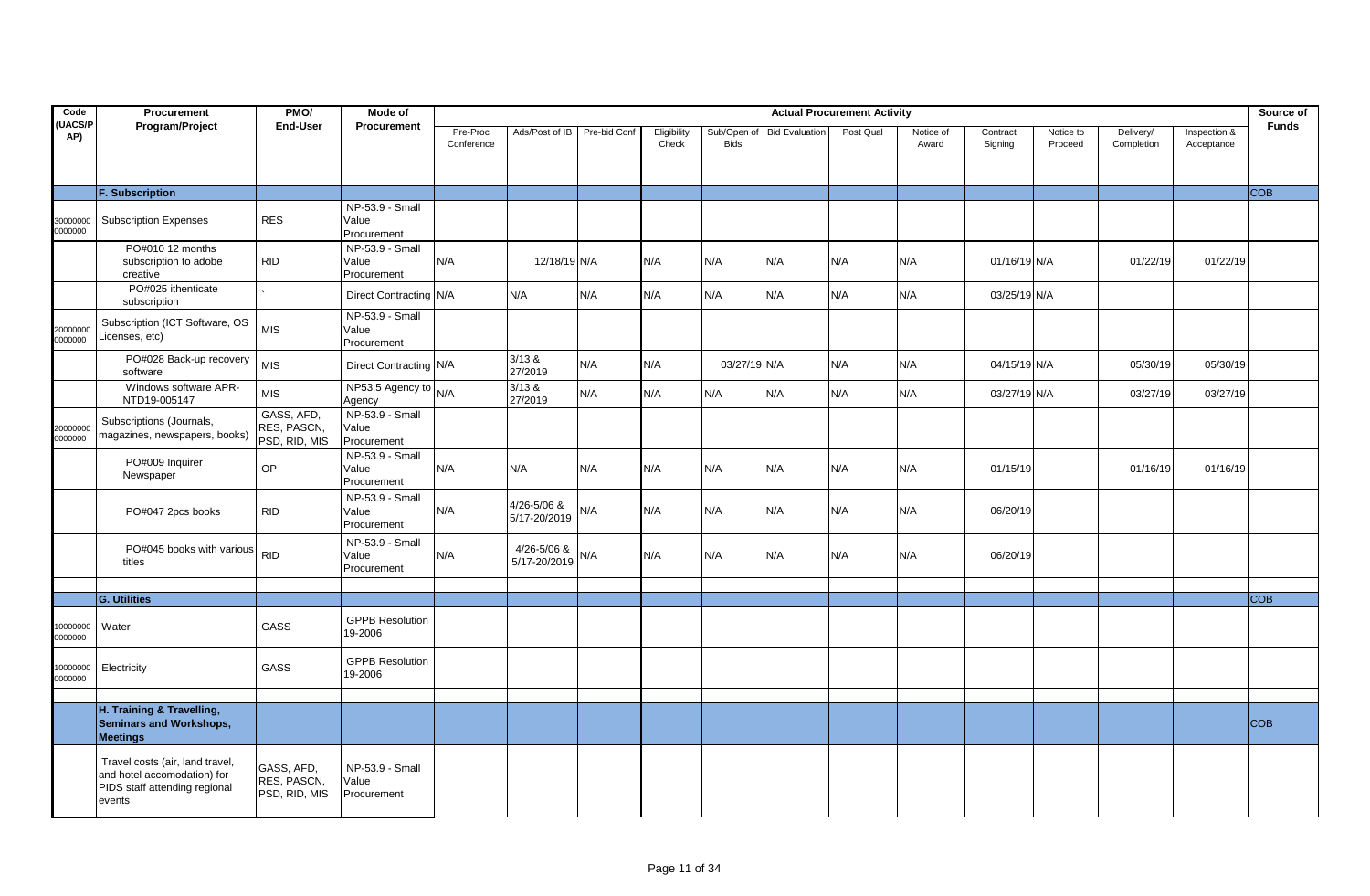| Code                | Procurement                                                                                               |              | ABC (PhP)    |    |              | <b>Contract Cost (PhP)</b> |    | <b>List of Invited</b> |     |     | Date of Receipt of Invitation                                  |     |           |                                                                 | <b>Remarks</b>                       |
|---------------------|-----------------------------------------------------------------------------------------------------------|--------------|--------------|----|--------------|----------------------------|----|------------------------|-----|-----|----------------------------------------------------------------|-----|-----------|-----------------------------------------------------------------|--------------------------------------|
| (UACS/P<br>AP)      | Program/Project                                                                                           | <b>Total</b> | <b>MOOE</b>  | CO | <b>Total</b> | <b>MOOE</b>                | CO | <b>Observers</b>       |     |     | Pre-bid Conf Eligibility Check Sub/Open of Bids Bid Evaluation |     | Post Qual | Delivery/<br>Completion/<br>Acceptance<br>$($ lf<br>applicable) | (Explaining changes<br>from the APP) |
|                     | <b>F. Subscription</b>                                                                                    | 1,159,364.35 | 1,159,364.35 |    | 1,159,364.35 | 1,159,364.35               |    |                        |     |     |                                                                |     |           |                                                                 |                                      |
| 30000000<br>0000000 | <b>Subscription Expenses</b>                                                                              |              |              |    |              |                            |    |                        |     |     |                                                                |     |           |                                                                 |                                      |
|                     | PO#010 12 months<br>subscription to adobe<br>creative                                                     | 157,500.00   | 157,500.00   |    | 157,500.00   | 157,500.00                 |    | N/A                    | N/A | N/A | N/A                                                            | N/A | N/A       | N/A                                                             |                                      |
|                     | PO#025 ithenticate<br>subscription                                                                        | 162,000.00   | 162,000.00   |    | 162,000.00   | 162,000.00                 |    | N/A                    | N/A | N/A | N/A                                                            | N/A | N/A       | N/A                                                             |                                      |
| 20000000<br>0000000 | Subscription (ICT Software, OS<br>Licenses, etc)                                                          |              |              |    |              |                            |    |                        |     |     |                                                                |     |           |                                                                 |                                      |
|                     | PO#028 Back-up recovery<br>software                                                                       | 190,000.00   | 190,000.00   |    | 190,000.00   | 190,000.00                 |    | N/A                    | N/A | N/A | N/A                                                            | N/A | N/A       | N/A                                                             |                                      |
|                     | Windows software APR-<br>NTD19-005147                                                                     | 573,077.35   | 573,077.35   |    | 573,077.35   | 573,077.35                 |    | N/A                    | N/A | N/A | N/A                                                            | N/A | N/A       | N/A                                                             |                                      |
| 20000000<br>0000000 | Subscriptions (Journals,<br>magazines, newspapers, books)                                                 |              |              |    |              |                            |    |                        |     |     |                                                                |     |           |                                                                 |                                      |
|                     | PO#009 Inquirer<br>Newspaper                                                                              | 5,800.00     | 5,800.00     |    | 5,800.00     | 5,800.00                   |    |                        | N/A | N/A | N/A                                                            | N/A | N/A       | N/A                                                             |                                      |
|                     | PO#047 2pcs books                                                                                         | 5,430.00     | 5,430.00     |    | 5,430.00     | 5,430.00                   |    |                        | N/A | N/A | N/A                                                            | N/A | N/A       | N/A                                                             |                                      |
|                     | PO#045 books with various<br>titles                                                                       | 65,557.00    | 65,557.00    |    | 65,557.00    | 65,557.00                  |    |                        | N/A | N/A | N/A                                                            | N/A | N/A       | N/A                                                             |                                      |
|                     |                                                                                                           |              |              |    |              |                            |    |                        |     |     |                                                                |     |           |                                                                 |                                      |
|                     | <b>G. Utilities</b>                                                                                       | 1,046,386.87 | 1,046,386.87 |    | 1,046,386.87 | 1,046,386.87               |    |                        |     |     |                                                                |     |           |                                                                 |                                      |
| 0000000<br>0000000  | Water                                                                                                     | 47,816.65    | 47,816.65    |    | 47,816.65    | 47,816.65                  |    |                        |     |     |                                                                |     |           |                                                                 | based on actual<br>consumption       |
| 0000000<br>0000000  | Electricity                                                                                               | 998,570.22   | 998,570.22   |    | 998,570.22   | 998,570.22                 |    |                        |     |     |                                                                |     |           |                                                                 | based on actual<br>consumption       |
|                     | H. Training & Travelling,<br><b>Seminars and Workshops,</b><br><b>Meetings</b>                            | 4,997,572.29 | 4,997,572.29 |    | 4,612,597.81 | 4,612,597.81               |    |                        |     |     |                                                                |     |           |                                                                 |                                      |
|                     | Travel costs (air, land travel,<br>and hotel accomodation) for<br>PIDS staff attending regional<br>events |              |              |    |              |                            |    |                        |     |     |                                                                |     |           |                                                                 |                                      |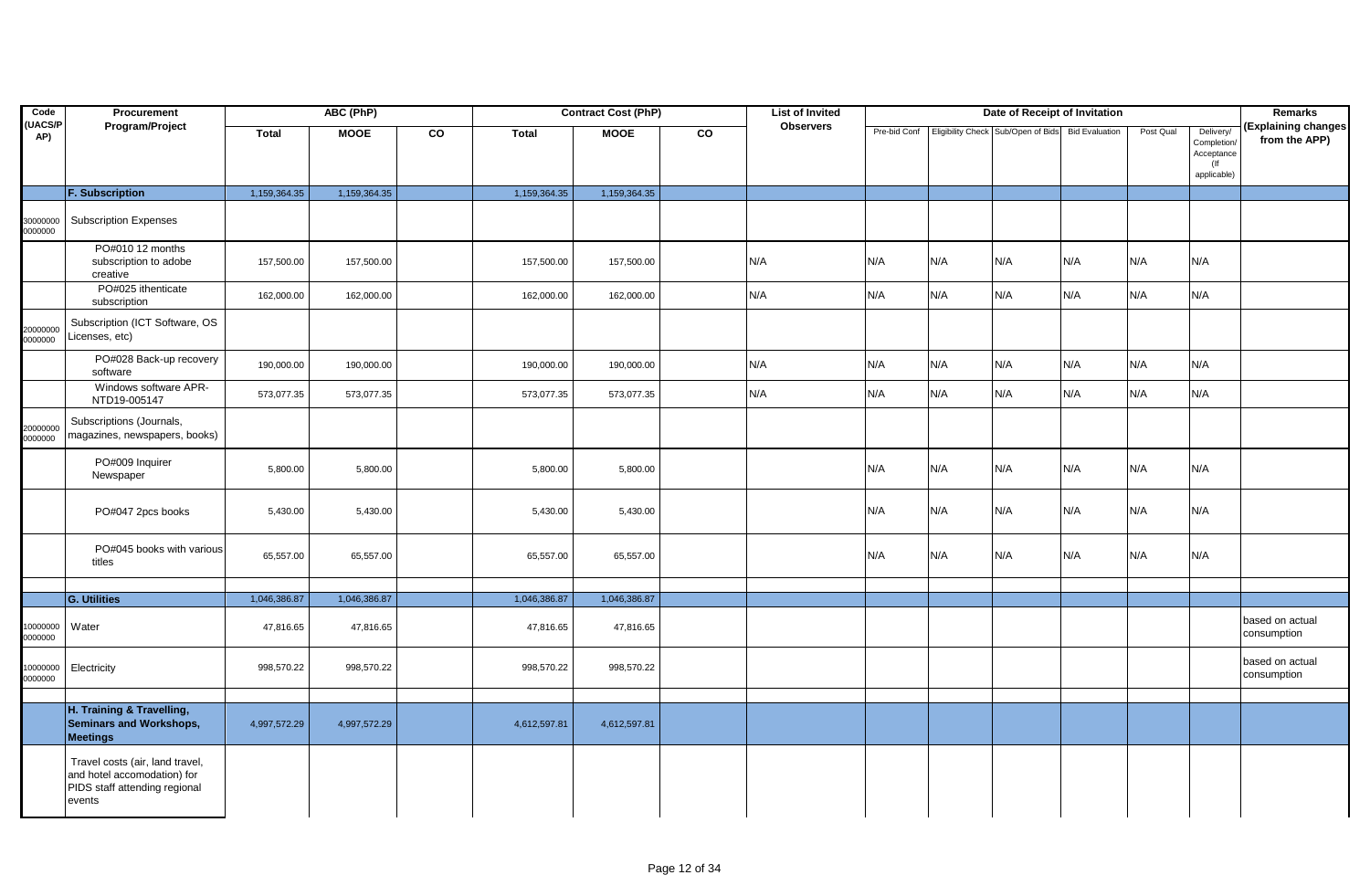| Procurement                                                                                                                                                 | PMO/                        | Mode of                                                                                                                          |                        |                |              |                                 |             |     |                            |                                                                              |                                    |                      |                                                                                                      |                            | Source of    |
|-------------------------------------------------------------------------------------------------------------------------------------------------------------|-----------------------------|----------------------------------------------------------------------------------------------------------------------------------|------------------------|----------------|--------------|---------------------------------|-------------|-----|----------------------------|------------------------------------------------------------------------------|------------------------------------|----------------------|------------------------------------------------------------------------------------------------------|----------------------------|--------------|
|                                                                                                                                                             |                             | Procurement                                                                                                                      | Pre-Proc<br>Conference | Ads/Post of IB | Pre-bid Conf | Eligibility<br>Check            | <b>Bids</b> |     | Post Qual                  | Notice of<br>Award                                                           | Contract<br>Signing                | Notice to<br>Proceed | Delivery/<br>Completion                                                                              | Inspection &<br>Acceptance | <b>Funds</b> |
| <b>Annual Public Policy</b><br>Conference                                                                                                                   | PA-RID                      | NP-53.10 Lease<br>of Real Property<br>and Venue                                                                                  |                        |                |              |                                 |             |     |                            |                                                                              |                                    |                      |                                                                                                      |                            |              |
|                                                                                                                                                             | GASS, AFD,<br>PSD, RID, MIS |                                                                                                                                  |                        |                |              |                                 |             |     |                            |                                                                              |                                    |                      |                                                                                                      |                            |              |
| Venue, food,<br>accommodation, and land<br>transfer for the conduct of<br>the 5th Annual Public Policy<br>Conference to be held on<br>September 19, 2019    | <b>RID</b>                  | NP-53.10 Lease<br>of Real Property<br>and Venue                                                                                  | N/A                    | N/A            |              |                                 | 06/19/19    |     |                            | N/A                                                                          |                                    |                      |                                                                                                      |                            |              |
| Provision of venue, food<br>and accommodation for the<br><b>Regional Consultation</b><br>VNR Report on the SDGs<br>to be held in Cebu on<br>March 15, 2019  |                             | NP-53.10 Lease<br>of Real Property<br>and Venue                                                                                  | N/A                    | N/A            |              |                                 | 03/12/19    |     |                            | N/A                                                                          |                                    |                      |                                                                                                      |                            |              |
| Provision of venue, food<br>and accommodation for the<br><b>Regional Consultation</b><br>VNR Report on the SDGs<br>to be held in Davao on<br>March 13, 2019 |                             | NP-53.10 Lease<br>of Real Property<br>and Venue                                                                                  | N/A                    | N/A            |              | N/A                             | 03/11/19    |     |                            | N/A                                                                          |                                    |                      |                                                                                                      |                            |              |
| <b>PIDS Teambuilding</b>                                                                                                                                    | GASS                        | NP-53.10 Lease<br>of Real Property<br>and Venue                                                                                  | N/A                    | N/A            |              | N/A                             | 05/06/19    |     |                            | N/A                                                                          |                                    |                      |                                                                                                      |                            |              |
| Provision of venue, food<br>and accommodation for the<br>PIDS Teambuilding on May<br>8-9, 2019 for 89 pax                                                   | GASS                        | NP-53.10 Lease<br>of Real Property<br>and Venue                                                                                  | N/A                    | N/A            |              | N/A                             | 05/06/19    |     |                            | N/A                                                                          |                                    |                      |                                                                                                      |                            |              |
| PO#029 Rental of Bus                                                                                                                                        | GASS                        | NP-53.9 - Small<br>Value<br>Procurement                                                                                          | N/A                    | N/A            | N/A          | N/A                             | N/A         | N/A | N/A                        | N/A                                                                          |                                    | N/A                  | 05/08/19                                                                                             | 05/10/19                   |              |
| PO#030 Rental of Van                                                                                                                                        | GASS                        | Value<br>Procurement                                                                                                             | N/A                    | N/A            | N/A          | N/A                             | N/A         | N/A | N/A                        | N/A                                                                          |                                    | N/A                  | 05/08/19                                                                                             | 05/10/19                   |              |
|                                                                                                                                                             | Program/Project             | <b>End-User</b><br>RES, PASCN,<br>Local and Forteign Travels<br>Workshop of the Draft 2019 RES<br>Workshop of the Draft 2019 RES | NP-53.9 - Small        |                |              | N/A<br>N/A<br>N/A<br>N/A<br>N/A | N/A<br>N/A  |     | Sub/Open of Bid Evaluation | 06/19/19 N/A<br>03/12/19 N/A<br>03/11/19 N/A<br>05/06/19 N/A<br>05/06/19 N/A | <b>Actual Procurement Activity</b> |                      | 06/27/19 N/A<br>03/12/19 N/A<br>03/11/19 N/A<br>05/06/19 N/A<br>05/06/19 N/A<br>05/07/19<br>05/07/19 |                            |              |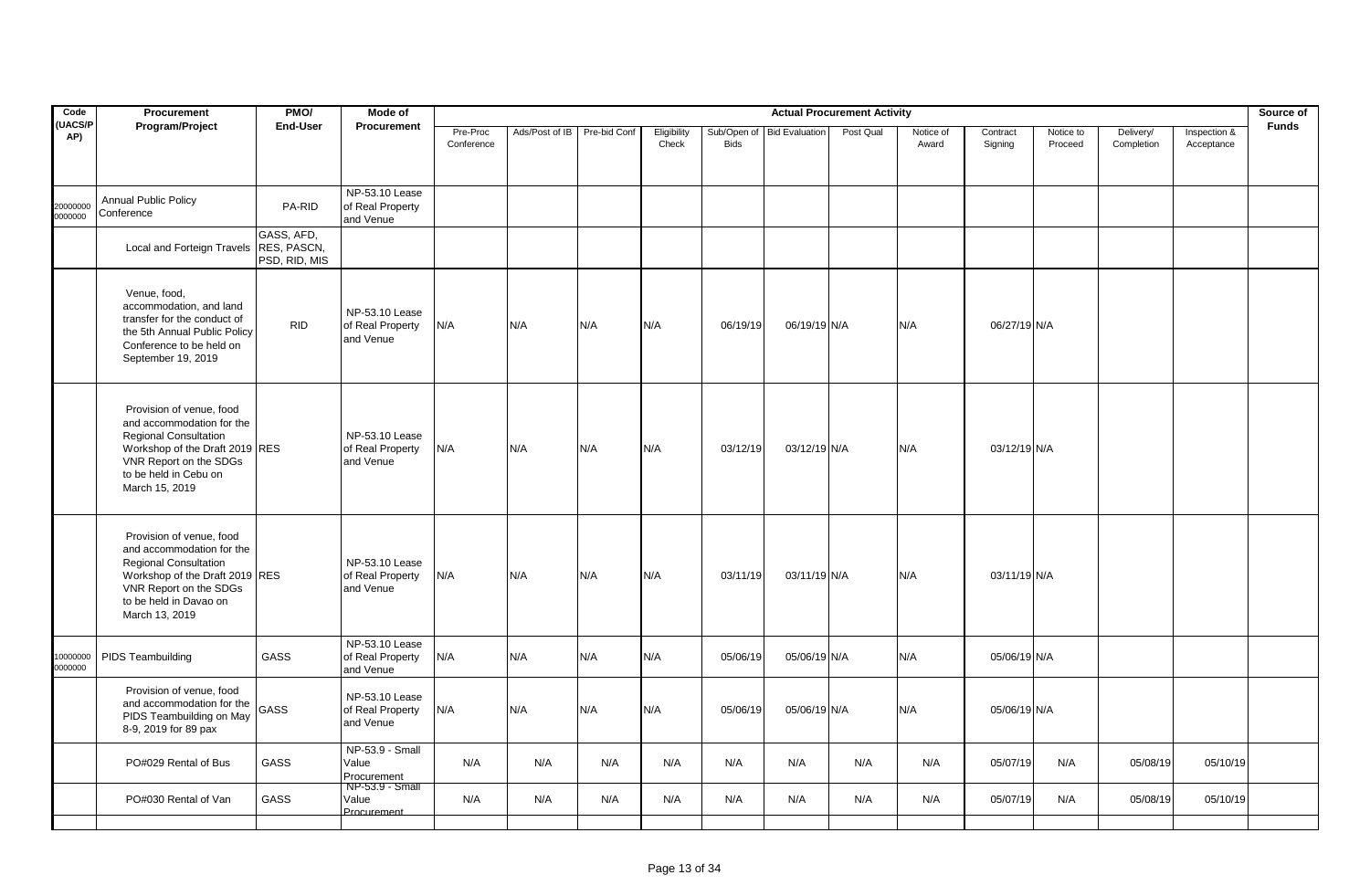| Code                              | Procurement                                                                                                                                                                               |              | ABC (PhP)    |    |              | <b>Contract Cost (PhP)</b> |    | <b>List of Invited</b> |     |     | Date of Receipt of Invitation                                  |     |           |                                                                 | Remarks                              |
|-----------------------------------|-------------------------------------------------------------------------------------------------------------------------------------------------------------------------------------------|--------------|--------------|----|--------------|----------------------------|----|------------------------|-----|-----|----------------------------------------------------------------|-----|-----------|-----------------------------------------------------------------|--------------------------------------|
| <b>UACS/P</b><br>AP)              | Program/Project                                                                                                                                                                           | <b>Total</b> | <b>MOOE</b>  | co | <b>Total</b> | <b>MOOE</b>                | CO | <b>Observers</b>       |     |     | Pre-bid Conf Eligibility Check Sub/Open of Bids Bid Evaluation |     | Post Qual | Delivery/<br>Completion/<br>Acceptance<br>$($ lf<br>applicable) | (Explaining changes<br>from the APP) |
| 20000000<br>Conference<br>0000000 | Annual Public Policy                                                                                                                                                                      |              |              |    |              |                            |    |                        |     |     |                                                                |     |           |                                                                 |                                      |
|                                   | Local and Forteign Travels                                                                                                                                                                | 560,972.29   | 560,972.29   |    | 560,972.29   | 560,972.29                 |    |                        |     |     |                                                                |     |           |                                                                 | LTO and FTO                          |
|                                   | Venue, food,<br>accommodation, and land<br>transfer for the conduct of<br>the 5th Annual Public Policy<br>Conference to be held on<br>September 19, 2019                                  | 2,300,000.00 | 2,300,000.00 |    | 2,244,005.52 | 2,244,005.52               |    | N/A                    | N/A | N/A | N/A                                                            | N/A | N/A       | N/A                                                             |                                      |
|                                   | Provision of venue, food<br>and accommodation for the<br><b>Regional Consultation</b><br>Workshop of the Draft 2019<br>VNR Report on the SDGs<br>to be held in Cebu on<br>March 15, 2019  | 70,000.00    | 70,000.00    |    | 66,000.00    | 66,000.00                  |    | N/A                    | N/A | N/A | N/A                                                            | N/A | N/A       | N/A                                                             |                                      |
|                                   | Provision of venue, food<br>and accommodation for the<br><b>Regional Consultation</b><br>Workshop of the Draft 2019<br>VNR Report on the SDGs<br>to be held in Davao on<br>March 13, 2019 | 150,000.00   | 150,000.00   |    | 147,900.00   | 147,900.00                 |    | N/A                    | N/A | N/A | N/A                                                            | N/A | N/A       | N/A                                                             |                                      |
| 10000000<br>0000000               | PIDS Teambuilding                                                                                                                                                                         | 307,040.00   | 307,040.00   |    |              |                            |    |                        |     |     |                                                                |     |           |                                                                 |                                      |
|                                   | Provision of venue, food<br>and accommodation for the<br>PIDS Teambuilding on May<br>8-9, 2019 for 89 pax                                                                                 | 350,000.00   | 350,000.00   |    | 334,160.00   | 334,160.00                 |    | N/A                    | N/A | N/A | N/A                                                            | N/A | N/A       | N/A                                                             |                                      |
|                                   | PO#029 Rental of Bus                                                                                                                                                                      | 34,000.00    | 34,000.00    |    | 34,000.00    | 34,000.00                  |    | N/A                    | N/A | N/A | N/A                                                            | N/A | N/A       | N/A                                                             |                                      |
|                                   | PO#030 Rental of Van                                                                                                                                                                      | 8,960.00     | 8,960.00     |    | 8,960.00     | 8,960.00                   |    | N/A                    | N/A | N/A | N/A                                                            | N/A | N/A       | N/A                                                             |                                      |
|                                   |                                                                                                                                                                                           |              |              |    |              |                            |    |                        |     |     |                                                                |     |           |                                                                 |                                      |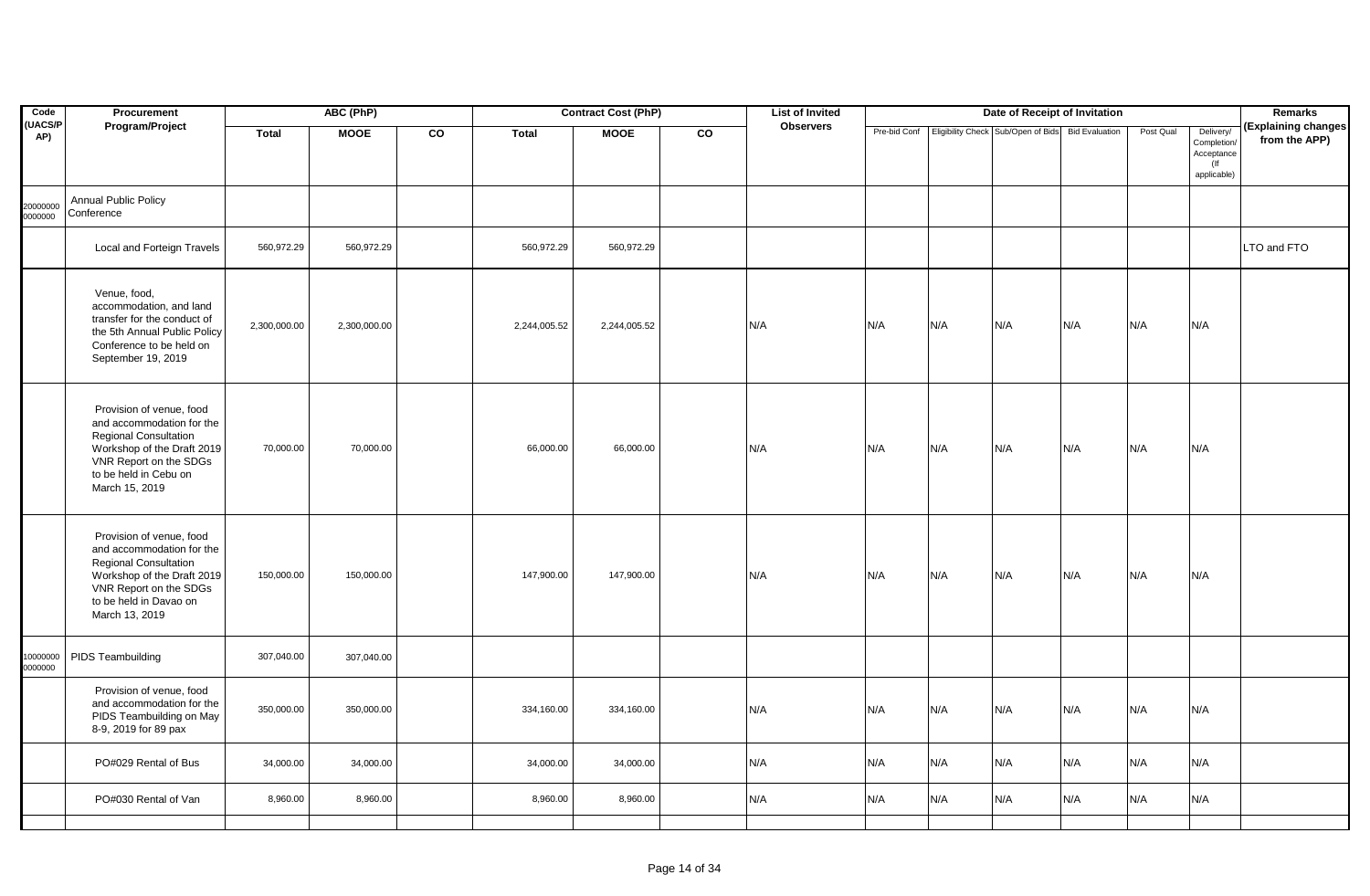| Code                 | Procurement                                                                                 | PMO/            | Mode of                                             |                        |                |              |                      |                            |                       | <b>Actual Procurement Activity</b> |                    |                     |                      |                         |                            | Source of    |
|----------------------|---------------------------------------------------------------------------------------------|-----------------|-----------------------------------------------------|------------------------|----------------|--------------|----------------------|----------------------------|-----------------------|------------------------------------|--------------------|---------------------|----------------------|-------------------------|----------------------------|--------------|
| <b>UACS/P</b><br>AP) | Program/Project                                                                             | <b>End-User</b> | Procurement                                         | Pre-Proc<br>Conference | Ads/Post of IB | Pre-bid Conf | Eligibility<br>Check | Sub/Open of<br><b>Bids</b> | <b>Bid Evaluation</b> | Post Qual                          | Notice of<br>Award | Contract<br>Signing | Notice to<br>Proceed | Delivery/<br>Completion | Inspection &<br>Acceptance | <b>Funds</b> |
| 10000000<br>0000000  | Other Training Seminars and<br>Workshops, Meetings                                          | GASS            | NP-53.10 Lease<br>of Real Property<br>and Venue/SVP |                        |                |              |                      |                            |                       |                                    |                    |                     |                      |                         |                            |              |
|                      | PO#001 Rental of LCD TV<br>display                                                          | <b>RID</b>      | NP-53.9 - Small<br>Value<br>Procurement             | N/A                    | N/A            | N/A          | N/A                  | N/A                        | N/A                   | N/A                                | N/A                | 01/07/19            | N/A                  | 01/18/19                | 01/18/19                   |              |
|                      | PO#002 laptop sleeves                                                                       | <b>RID</b>      | NP-53.9 - Small<br>Value<br>Procurement             | N/A                    | 12/20/18       | N/A          | N/A                  | N/A                        | N/A                   | N/A                                | N/A                | 01/07/19            | N/A                  | 01/16/19                | 01/16/19                   |              |
|                      | PO#004 Backdrop with<br>frame for Jan 18, 2019<br>seminar                                   | <b>RID</b>      | NP-53.9 - Small<br>Value<br>Procurement             | N/A                    | N/A            | N/A          | N/A                  | N/A                        | N/A                   | N/A                                | N/A                | 01/10/19            | N/A                  | 01/18/19                | 01/18/19                   |              |
|                      | PO#005 Rental of LCD TV<br>display for Jan. 18 seminar                                      | <b>RID</b>      | NP-53.9 - Small<br>Value<br>Procurement             | N/A                    | N/A            | N/A          | N/A                  | N/A                        | N/A                   | N/A                                | N/A                | 01/07/19            | N/A                  | 01/18/19                | 01/18/19                   |              |
|                      | Catering Services - April 3,<br>2019 . Global Economic<br>Symposium and GA-<br><b>PASCN</b> | <b>PASCN</b>    | NP-53.9 - Small<br>Value<br>Procurement             | N/A                    | N/A            | N/A          | N/A                  | N/A                        | N/A                   | N/A                                | N/A                | 03/28/19            | N/A                  | 04/03/19                | 04/03/19                   |              |
|                      | SDG Regional Symposium-<br>Davao - March 12 to 14,<br>2019                                  | SDG VNR         | NP-53.10 Lease<br>of Real Property<br>and Venue/SVP | N/A                    | N/A            | N/A          | N/A                  | N/A                        | N/A                   | N/A                                | N/A                | 03/11/19            | N/A                  | 03/14/19                | 03/14/19                   |              |
|                      | Seminar on GAD - March<br>13, 2019                                                          | <b>RID</b>      | NP-53.10 Lease<br>of Real Property<br>and Venue/SVP | N/A                    | N/A            | N/A          | N/A                  | N/A                        | N/A                   | N/A                                | N/A                | 03/13/19            | N/A                  | 03/14/19                | 03/14/19                   |              |
|                      | SDG Regional Symposium-<br>Cebu - March 15,2019-<br>Venue food and<br>accommodation         | <b>RID</b>      | NP-53.10 Lease<br>of Real Property<br>and Venue/SVP | N/A                    | N/A            | N/A          | N/A                  | N/A                        | N/A                   | N/A                                | N/A                | 03/11/19            | N/A                  | 03/15/19                | 03/15/19                   |              |
|                      | Public forum in Bohol<br>March 5 to 7, 2019                                                 | <b>RID</b>      | NP-53.10 Lease<br>of Real Property<br>and Venue/SVP | N/A                    | N/A            | N/A          | N/A                  | N/A                        | N/A                   | N/A                                | N/A                | 03/04/19            | N/A                  | 03/05/19                | 03/07/19                   |              |
|                      | SDG Regional Symposium-<br>Cebu - March 15,2019-<br>Venue food and<br>accommodation         | <b>RID</b>      | NP-53.10 Lease<br>of Real Property<br>and Venue/SVP | N/A                    | N/A            | N/A          | N/A                  | N/A                        | N/A                   | N/A                                | N/A                | 03/07/19            | N/A                  | 3/10-12/2019            | 03/12/19                   |              |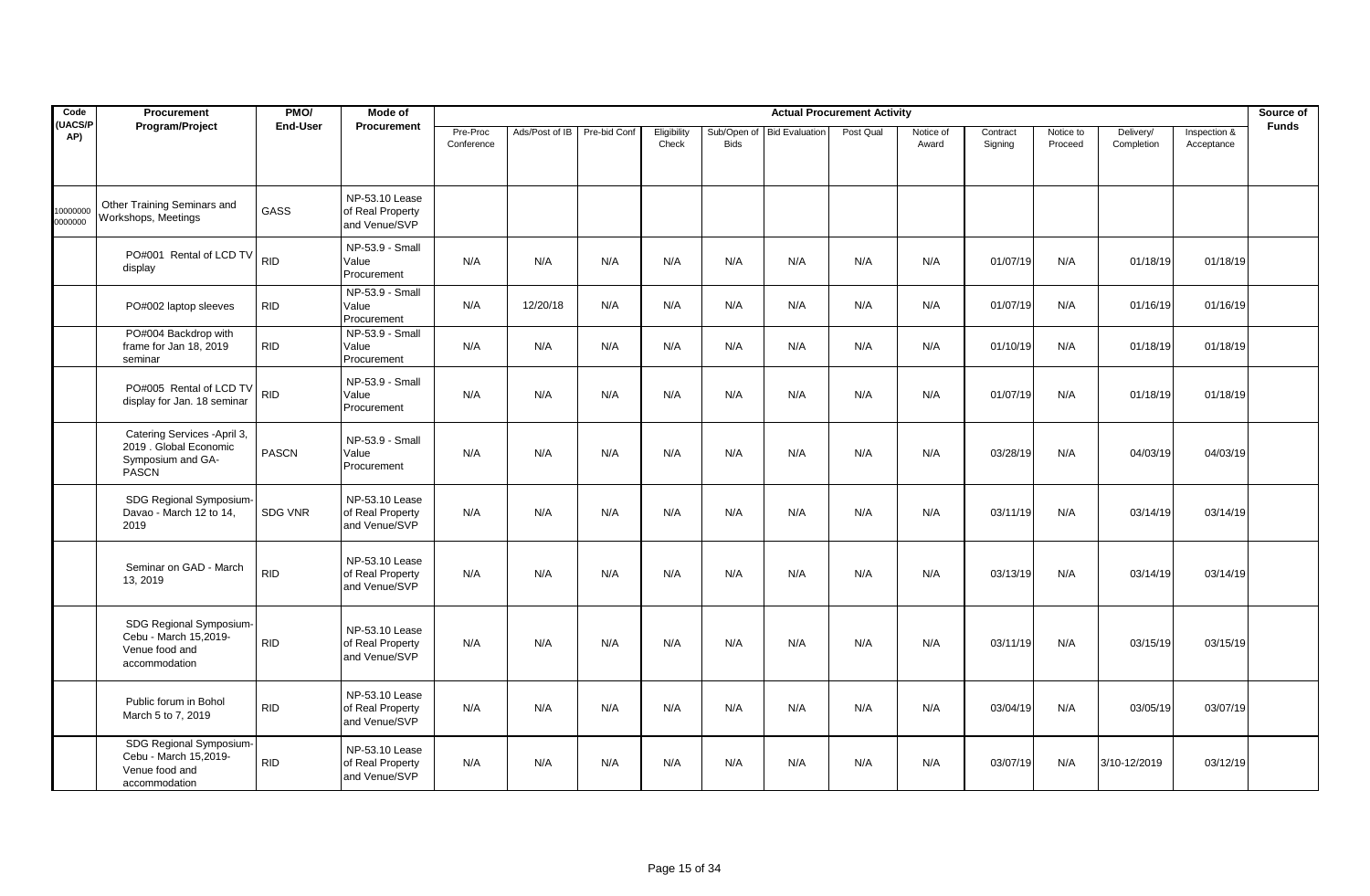| Code                 | Procurement                                                                          |              | ABC (PhP)   |                |              | <b>Contract Cost (PhP)</b> |                | <b>List of Invited</b> |     |     | Date of Receipt of Invitation                   |                       |           |                                                                 | Remarks                              |
|----------------------|--------------------------------------------------------------------------------------|--------------|-------------|----------------|--------------|----------------------------|----------------|------------------------|-----|-----|-------------------------------------------------|-----------------------|-----------|-----------------------------------------------------------------|--------------------------------------|
| <b>UACS/P</b><br>AP) | Program/Project                                                                      | <b>Total</b> | <b>MOOE</b> | $\overline{c}$ | <b>Total</b> | <b>MOOE</b>                | $\overline{c}$ | <b>Observers</b>       |     |     | Pre-bid Conf Eligibility Check Sub/Open of Bids | <b>Bid Evaluation</b> | Post Qual | Delivery/<br>Completion/<br>Acceptance<br>$($ lf<br>applicable) | (Explaining changes<br>from the APP) |
| 0000000<br>000000    | Other Training Seminars and<br>Workshops, Meetings                                   |              |             |                |              |                            |                |                        |     |     |                                                 |                       |           |                                                                 |                                      |
|                      | PO#001 Rental of LCD TV<br>display                                                   | 16,000.00    | 16,000.00   |                | 16,000.00    | 16,000.00                  |                | N/A                    | N/A | N/A | N/A                                             | N/A                   | N/A       | N/A                                                             |                                      |
|                      | PO#002 laptop sleeves                                                                | 66,000.00    | 66,000.00   |                | 66,000.00    | 66,000.00                  |                | N/A                    | N/A | N/A | N/A                                             | N/A                   | N/A       | N/A                                                             |                                      |
|                      | PO#004 Backdrop with<br>frame for Jan 18, 2019<br>seminar                            | 22,800.00    | 22,800.00   |                | 22,800.00    | 22,800.00                  |                | N/A                    | N/A | N/A | N/A                                             | N/A                   | N/A       | N/A                                                             |                                      |
|                      | PO#005 Rental of LCD TV<br>display for Jan. 18 seminar                               | 4,000.00     | 4,000.00    |                | 4,000.00     | 4,000.00                   |                | N/A                    | N/A | N/A | N/A                                             | N/A                   | N/A       | N/A                                                             |                                      |
|                      | Catering Services - April 3,<br>2019 . Global Economic<br>Symposium and GA-<br>PASCN | 28,750.00    | 28,750.00   |                | 28,750.00    | 28,750.00                  |                | N/A                    | N/A | N/A | N/A                                             | N/A                   | N/A       | N/A                                                             |                                      |
|                      | SDG Regional Symposium-<br>Davao - March 12 to 14,<br>2019                           | 147,900.00   | 147,900.00  |                | 147,900.00   | 147,900.00                 |                | N/A                    | N/A | N/A | N/A                                             | N/A                   | N/A       | N/A                                                             |                                      |
|                      | Seminar on GAD - March<br>13, 2019                                                   | 49,400.00    | 49,400.00   |                | 49,400.00    | 49,400.00                  |                | N/A                    | N/A | N/A | N/A                                             | N/A                   | N/A       | N/A                                                             |                                      |
|                      | SDG Regional Symposium-<br>Cebu - March 15,2019-<br>Venue food and<br>accommodation  | 66,000.00    | 66,000.00   |                | 66,000.00    | 66,000.00                  |                | N/A                    | N/A | N/A | N/A                                             | N/A                   | N/A       | N/A                                                             |                                      |
|                      | Public forum in Bohol<br>March 5 to 7, 2019                                          | 177,000.00   | 177,000.00  |                | 177,000.00   | 177,000.00                 |                | N/A                    | N/A | N/A | N/A                                             | N/A                   | N/A       | N/A                                                             |                                      |
|                      | SDG Regional Symposium-<br>Cebu - March 15,2019-<br>Venue food and<br>accommodation  | 113,000.00   | 113,000.00  |                | 113,000.00   | 113,000.00                 |                | N/A                    | N/A | N/A | N/A                                             | N/A                   | N/A       | N/A                                                             |                                      |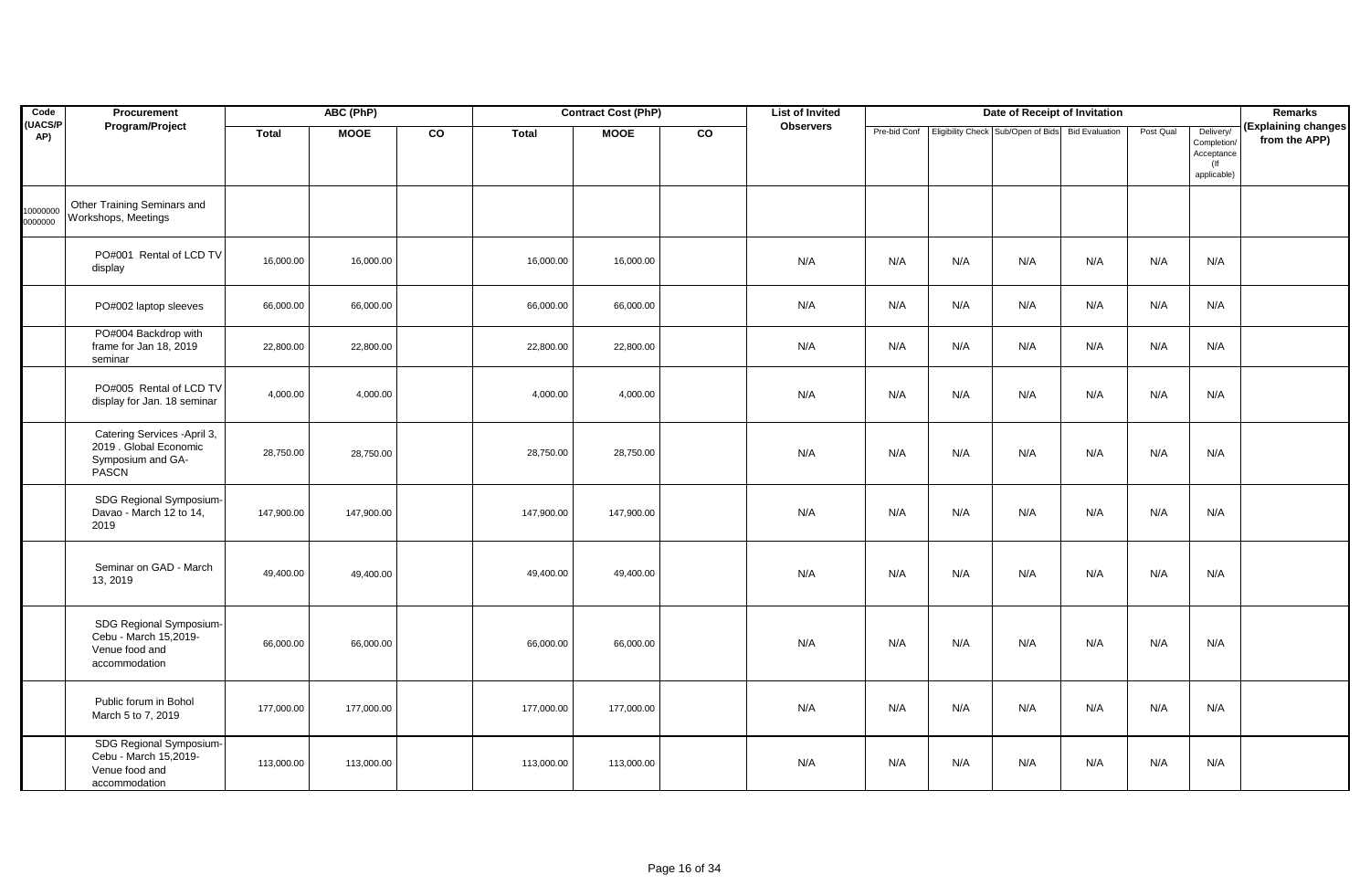| Code                 | Procurement                                                                                                                        | PMO/            | Mode of                                             |                        |                            |              |                      |                            |                       | <b>Actual Procurement Activity</b> |                    |                     |                      |                         |                            | Source of    |
|----------------------|------------------------------------------------------------------------------------------------------------------------------------|-----------------|-----------------------------------------------------|------------------------|----------------------------|--------------|----------------------|----------------------------|-----------------------|------------------------------------|--------------------|---------------------|----------------------|-------------------------|----------------------------|--------------|
| <b>UACS/P</b><br>AP) | Program/Project                                                                                                                    | <b>End-User</b> | Procurement                                         | Pre-Proc<br>Conference | Ads/Post of IB             | Pre-bid Conf | Eligibility<br>Check | Sub/Open of<br><b>Bids</b> | <b>Bid Evaluation</b> | Post Qual                          | Notice of<br>Award | Contract<br>Signing | Notice to<br>Proceed | Delivery/<br>Completion | Inspection &<br>Acceptance | <b>Funds</b> |
|                      | Seminar on Rethinking<br>Regulation in the ERA of<br>Fire on January 18, 20219                                                     | <b>RID</b>      | NP-53.10 Lease<br>of Real Property<br>and Venue/SVP | N/A                    | N/A                        | N/A          | N/A                  | N/A                        | N/A                   | N/A                                | N/A                | 01/08/19            | N/A                  | 01/18/19                | 01/18/19                   |              |
|                      | <b>General Services</b>                                                                                                            |                 |                                                     |                        |                            |              |                      |                            |                       |                                    |                    |                     |                      |                         |                            |              |
| 0000000<br>0000000   | <b>Janitorial Services</b>                                                                                                         | GASS            | Competitive<br>Bidding                              | 04/22/19               | 5/17/2019-<br>6/4/2019     | 05/23/19     | 06/04/19             | 06/04/19                   | 06/04/19              | 06/24/19                           | 06/24/19           |                     |                      |                         |                            |              |
| 0000000<br>0000000   | <b>Security Services</b>                                                                                                           | GASS            | Competitive<br>Bidding                              | 04/22/19               | 05/29/2019 to<br>6/18/2019 | 06/04/19     | 06/18/19             | 06/18/19                   | 06/18/19              | 06/18/19                           | 06/27/19           |                     |                      |                         |                            |              |
|                      | J. Rent                                                                                                                            |                 |                                                     |                        |                            |              |                      |                            |                       |                                    |                    |                     |                      |                         |                            | <b>COB</b>   |
| 0000000<br>0000000   | Rent of Office Space                                                                                                               | GASS            | NP-53.10 Lease<br>of Real Property<br>and Venue     |                        |                            |              |                      |                            |                       |                                    |                    |                     |                      |                         |                            |              |
|                      |                                                                                                                                    |                 |                                                     |                        |                            |              |                      |                            |                       |                                    |                    |                     |                      |                         |                            |              |
|                      | L. Professional/Consulting<br>Services (COB)                                                                                       |                 |                                                     |                        |                            |              |                      |                            |                       |                                    |                    |                     |                      |                         |                            | <b>COB</b>   |
|                      | <b>Auditing Services</b>                                                                                                           | <b>GASS</b>     | NP-53.5 Agency-<br>to-Agency                        |                        |                            |              |                      |                            |                       |                                    |                    |                     |                      |                         |                            |              |
| 0000000<br>0000000   | Technical Assistance for the<br>Continual Improvement of the<br>PIDS Compliance<br>to the CSC's PRIME-HRM                          | <b>GASS</b>     | NP-53.9 - Small<br>Value<br>Procurement             | N/A                    | 03/13/19 N/A               |              | N/A                  | 03/25/19                   | 03/25/19 N/A          |                                    | 03/27/19           | 04/01/19 N/A        |                      |                         |                            |              |
| 30000000             | Research Associate for the<br>Formulation of PIDS Research<br>Agenda 2020-2025                                                     | <b>RES</b>      | NP-53.9 - Small<br>Value<br>Procurement             | N/A                    | 01/12/19 N/A               |              | N/A                  | 01/15/19                   | 01/15/19 N/A          |                                    | 01/17/19           | 01/17/19 N/A        |                      |                         |                            |              |
| 0000000              | Logistics Assistant for the<br>Formulation of PIDS Research<br>Agenda 2020-2025                                                    | <b>RES</b>      | NP-53.9 - Small<br>Value<br>Procurement             | N/A                    | 02/05/19 N/A               |              | N/A                  | 02/11/19                   | 02/11/19 N/A          |                                    | 02/12/19           | 02/13/19 N/A        |                      |                         |                            |              |
| 30000000             | Co-Principal Investigator for the<br>Process Evaluation of the<br>Implementation of the<br>Performance-Based Bonus                 | <b>RES</b>      | NP-53.9 - Small<br>Value<br>Procurement             | N/A                    | 02/05/19 N/A               |              | N/A                  | 03/28/19                   | 03/28/19 N/A          |                                    | 04/15/19           | 04/30/19 N/A        |                      |                         |                            |              |
| 0000000              | <b>Cluster Consultant for</b><br>the Evaluation of the<br>Performance-Based Bonus<br>(PBB) - Year 1 (Cluster 1)                    | <b>RES</b>      | NP-53.9 - Small<br>Value<br>Procurement             | N/A                    | 04/26/19 N/A               |              | N/A                  | 05/14/19                   | 05/14/19 N/A          |                                    | 05/16/19           | 05/20/19 N/A        |                      |                         |                            |              |
| 30000000             | <b>Cluster Consultant for</b><br>the Evaluation of the<br>Performance-Based Bonus<br>(PBB) - Year 1 (Cluster 2 -<br>DepEd Schools) | <b>RES</b>      | NP-53.9 - Small<br>Value<br>Procurement             | N/A                    | 03/14/19 N/A               |              | N/A                  | 03/18/19                   | 03/18/19 N/A          |                                    | 03/20/19           | 04/04/19 N/A        |                      |                         |                            |              |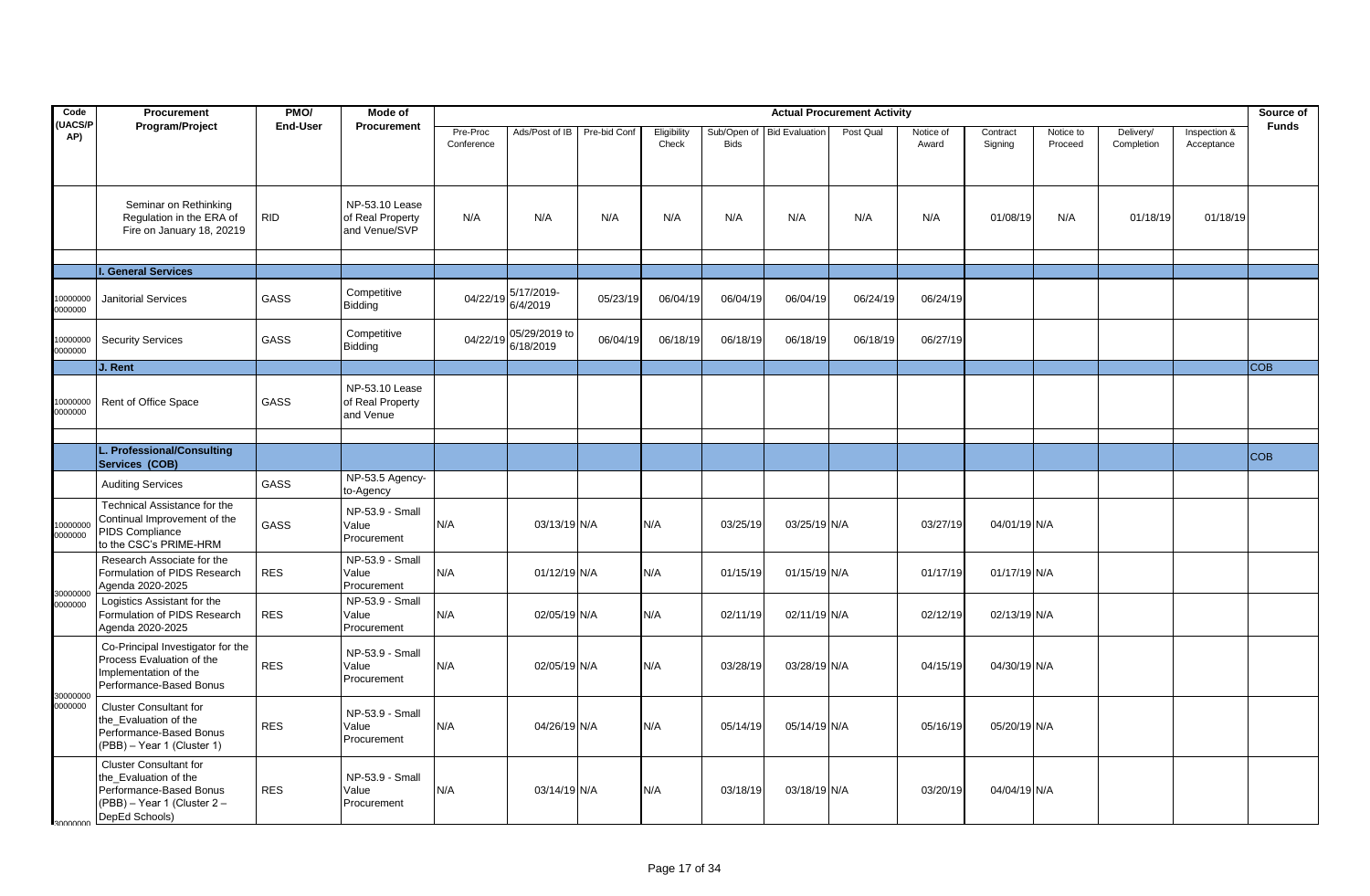| Code                 | Procurement                                                                                                                        |               | ABC (PhP)     |    |              | <b>Contract Cost (PhP)</b> |    | <b>List of Invited</b>                           |              |          | Date of Receipt of Invitation      |                       |           |                                                                 | Remarks                                               |
|----------------------|------------------------------------------------------------------------------------------------------------------------------------|---------------|---------------|----|--------------|----------------------------|----|--------------------------------------------------|--------------|----------|------------------------------------|-----------------------|-----------|-----------------------------------------------------------------|-------------------------------------------------------|
| <b>UACS/P</b><br>AP) | Program/Project                                                                                                                    | <b>Total</b>  | <b>MOOE</b>   | CO | <b>Total</b> | <b>MOOE</b>                | CO | <b>Observers</b>                                 | Pre-bid Conf |          | Eligibility Check Sub/Open of Bids | <b>Bid Evaluation</b> | Post Qual | Delivery/<br>Completion/<br>Acceptance<br>$($ lf<br>applicable) | (Explaining changes<br>from the APP)                  |
|                      | Seminar on Rethinking<br>Regulation in the ERA of<br>Fire on January 18, 20219                                                     | 525,750.00    | 525,750.00    |    | 525,750.00   | 525,750.00                 |    | N/A                                              | N/A          | N/A      | N/A                                | N/A                   | N/A       | N/A                                                             |                                                       |
|                      |                                                                                                                                    |               |               |    |              |                            |    |                                                  |              |          |                                    |                       |           |                                                                 |                                                       |
|                      | <b>I. General Services</b>                                                                                                         | 2,849,000.00  | 2,849,000.00  |    | 2,187,017.64 | 2,187,017.64               |    |                                                  |              |          |                                    |                       |           |                                                                 |                                                       |
| 0000000<br>0000000   | <b>Janitorial Services</b>                                                                                                         | 1,040,000.00  | 1,040,000.00  |    | 913,460.88   | 913,460.88                 |    | COA/PCCI/Phil.Institute<br>for Supply Management | 05/16/19     | 05/16/19 | 05/16/19                           | 05/16/19              | 05/16/19  |                                                                 |                                                       |
| 0000000<br>0000000   | <b>Security Services</b>                                                                                                           | 1,809,000.00  | 1,809,000.00  |    | 1,273,556.76 | 1,273,556.76               |    | COA/PCCI/Phil.Institute<br>for Supply Management | 05/29/19     | 05/29/19 | 05/29/19                           | 05/29/19              | 05/29/19  |                                                                 |                                                       |
|                      | J. Rent                                                                                                                            | 31,000,000.00 | 31,000,000.00 |    | 9,446,145.22 | 9,446,145.22               |    |                                                  |              |          |                                    |                       |           |                                                                 |                                                       |
| 10000000<br>0000000  | Rent of Office Space                                                                                                               | 31,000,000.00 | 31,000,000.00 |    | 9,446,145.22 | 9,446,145.22               |    |                                                  |              |          |                                    |                       |           |                                                                 | With existing contract.<br>Based on<br>disbursements. |
|                      |                                                                                                                                    |               |               |    |              |                            |    |                                                  |              |          |                                    |                       |           |                                                                 |                                                       |
|                      | L. Professional/Consulting<br>Services (COB)                                                                                       | 4,945,619.82  | 4,945,619.82  |    | 4,943,619.82 | 4,943,619.82               |    |                                                  |              |          |                                    |                       |           |                                                                 |                                                       |
|                      | <b>Auditing Services</b>                                                                                                           | 1,353,119.82  | 1,353,119.82  |    | 1,353,119.82 | 1,353,119.82               |    |                                                  |              |          |                                    |                       |           |                                                                 | Based on<br>disbursements.                            |
| 0000000<br>0000000   | Technical Assistance for the<br>Continual Improvement of the<br><b>PIDS Compliance</b><br>to the CSC's PRIME-HRM                   | 450,000.00    | 450,000.00    |    | 448,000.00   | 448,000.00                 |    | N/A                                              | N/A          | N/A      | N/A                                | N/A                   | N/A       | N/A                                                             |                                                       |
|                      | Research Associate for the<br>Formulation of PIDS Research<br>Agenda 2020-2025                                                     | 300,000.00    | 300,000.00    |    | 300,000.00   | 300,000.00                 |    | N/A                                              | N/A          | N/A      | N/A                                | N/A                   | N/A       | N/A                                                             |                                                       |
| 30000000<br>0000000  | Logistics Assistant for the<br>Formulation of PIDS Research<br>Agenda 2020-2025                                                    | 150,000.00    | 150,000.00    |    | 150,000.00   | 150,000.00                 |    | N/A                                              | N/A          | N/A      | N/A                                | N/A                   | N/A       | N/A                                                             |                                                       |
| 30000000             | Co-Principal Investigator for the<br>Process Evaluation of the<br>Implementation of the<br>Performance-Based Bonus                 | 450,000.00    | 450,000.00    |    | 450,000.00   | 450,000.00                 |    | N/A                                              | N/A          | N/A      | N/A                                | N/A                   | N/A       | N/A                                                             |                                                       |
| 0000000              | <b>Cluster Consultant for</b><br>the Evaluation of the<br>Performance-Based Bonus<br>(PBB) - Year 1 (Cluster 1)                    | 315,000.00    | 315,000.00    |    | 315,000.00   | 315,000.00                 |    | N/A                                              | N/A          | N/A      | N/A                                | N/A                   | N/A       | N/A                                                             |                                                       |
| 30000000             | <b>Cluster Consultant for</b><br>the Evaluation of the<br>Performance-Based Bonus<br>(PBB) - Year 1 (Cluster 2 -<br>DepEd Schools) | 315,000.00    | 315,000.00    |    | 315,000.00   | 315,000.00                 |    | N/A                                              | N/A          | N/A      | N/A                                | N/A                   | N/A       | N/A                                                             |                                                       |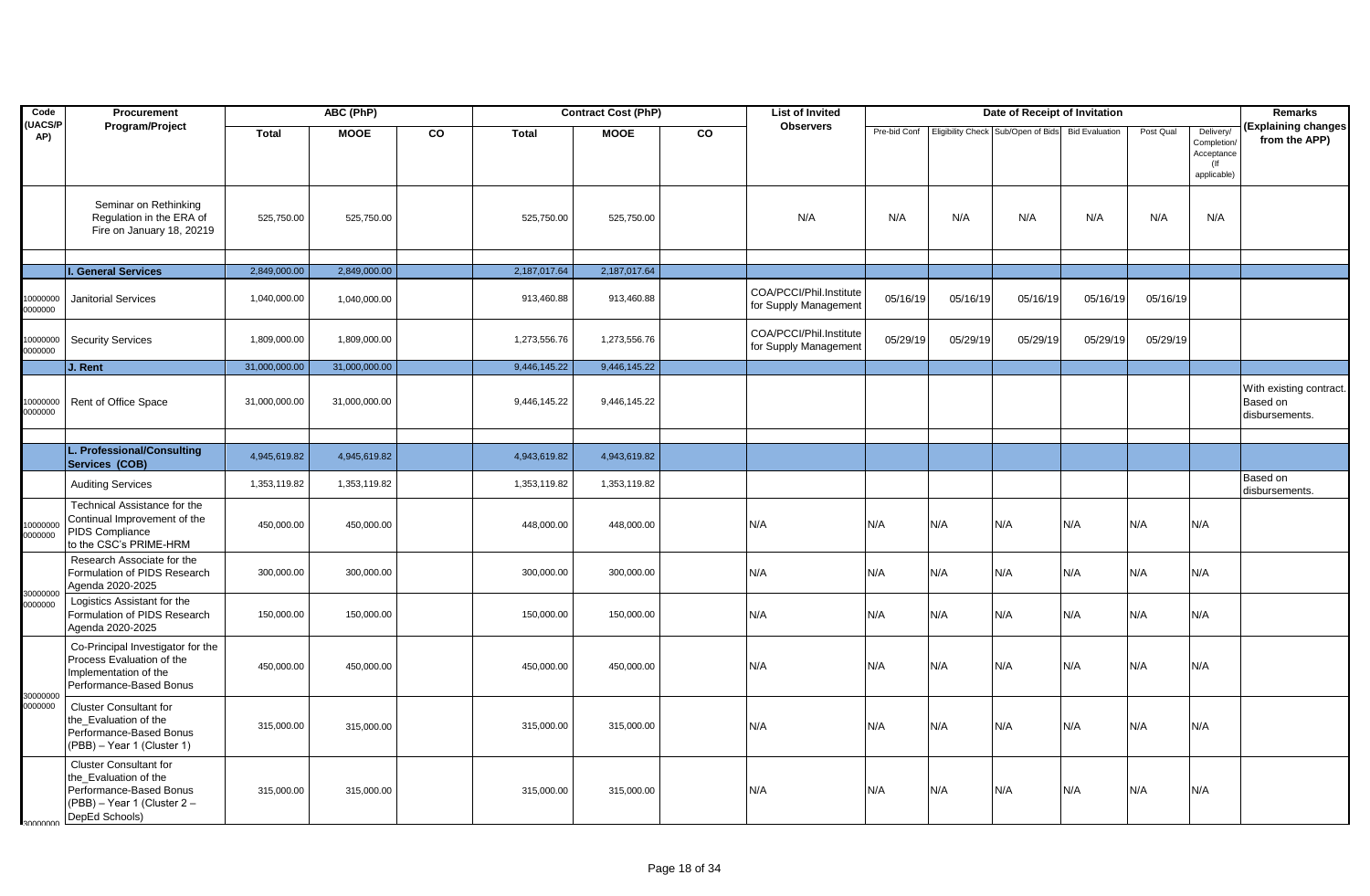| Code                | Procurement                                                                                                                                               | PMO/            | Mode of                                 |                        |                |              |                      |             |                            | <b>Actual Procurement Activity</b> |                    |                     |                      |                         |                            | Source of    |
|---------------------|-----------------------------------------------------------------------------------------------------------------------------------------------------------|-----------------|-----------------------------------------|------------------------|----------------|--------------|----------------------|-------------|----------------------------|------------------------------------|--------------------|---------------------|----------------------|-------------------------|----------------------------|--------------|
| (UACS/P<br>AP)      | Program/Project                                                                                                                                           | <b>End-User</b> | Procurement                             | Pre-Proc<br>Conference | Ads/Post of IB | Pre-bid Conf | Eligibility<br>Check | <b>Bids</b> | Sub/Open of Bid Evaluation | Post Qual                          | Notice of<br>Award | Contract<br>Signing | Notice to<br>Proceed | Delivery/<br>Completion | Inspection &<br>Acceptance | <b>Funds</b> |
| 0000000             | Research Associate for the<br>study<br>Answering Critical Questions on<br>Mining in the Philippines: Phase                                                | <b>RES</b>      | NP-53.9 - Small<br>Value<br>Procurement | N/A                    | 04/10/19 N/A   |              | N/A                  | 04/15/19    | 04/15/19 N/A               |                                    | 04/25/19           | 05/06/19 N/A        |                      |                         |                            |              |
| 30000000<br>0000000 | Assessment of the Land<br>Records Digitalization Program<br>of the DENR and LRA                                                                           | <b>RES</b>      | NP-53.9 - Small<br>Value<br>Procurement | N/A                    | 04/10/19 N/A   |              | N/A                  | 04/15/19    | 04/15/19 N/A               |                                    | 05/07/19           | 05/14/19 N/A        |                      |                         |                            |              |
|                     | <b>Cluster Consultant for</b><br>the Evaluation of the<br>Performance-Based Bonus<br>(PBB) - Year 1 (Cluster 3 - State<br>Universities and Colleges/SUCs) | <b>RES</b>      | NP-53.9 - Small<br>Value<br>Procurement | N/A                    | 04/26/19 N/A   |              | N/A                  | 05/07/19    | 05/07/19 N/A               |                                    | 05/16/19           | 05/20/19 N/A        |                      |                         |                            |              |
| 30000000<br>0000000 | Research Associate for Analysis<br>of the 2014 Graduate Tracer<br>Survey (including Research<br>Assistance)                                               | <b>RES</b>      | NP-53.9 - Small<br>Value<br>Procurement | N/A                    | 05/02/19 N/A   |              | N/A                  | 05/14/19    | 05/14/19 N/A               |                                    | 05/20/19           | 05/22/19 N/A        |                      |                         |                            |              |
|                     | M. Professional/Consulting                                                                                                                                |                 |                                         |                        |                |              |                      |             |                            |                                    |                    |                     |                      |                         |                            |              |
|                     | Services (External Fund)                                                                                                                                  |                 |                                         |                        |                |              |                      |             |                            |                                    |                    |                     |                      |                         |                            |              |
| 20000000<br>0000000 | Conduct of a Baseline Survey<br>for the Impact Evaluation of the<br>ConVERGE Project                                                                      | <b>RES</b>      | Competitive<br>Bidding                  | 03/26/19               | 03/28/19       | 04/15/19     | 04/04/19             | 04/29/19    | 04/30/19                   | 05/02/19                           | 05/07/19           | 06/13/19            | 06/17/19             |                         |                            | <b>DAR</b>   |
| 20000000<br>0000000 | Private Sector Consultant for the<br>conduct of the study "Future S&T<br>Human Resource Requirements<br>in the Philippines: A Labor<br>Market Analysis"   | <b>RES</b>      | NP-53.9 - Small<br>Value<br>Procurement | N/A                    | 03/22/19 N/A   |              | N/A                  | 03/25/19    | 03/25/19 N/A               |                                    | 04/15/19           | 04/30/19 N/A        |                      |                         |                            | <b>DOST</b>  |
|                     |                                                                                                                                                           |                 |                                         |                        |                |              |                      |             |                            |                                    |                    |                     |                      |                         |                            |              |
|                     | <b>Total Alloted Budget of</b><br><b>Procurement Activities</b>                                                                                           |                 |                                         |                        |                |              |                      |             |                            |                                    |                    |                     |                      |                         |                            |              |
| <b>Conducted</b>    | <b>Total Contract Price of</b><br><b>Procurement Actitvites</b>                                                                                           |                 |                                         |                        |                |              |                      |             |                            |                                    |                    |                     |                      |                         |                            |              |
|                     | <b>Total Unutilized (Total</b><br><b>Alloted Budget - Total</b><br><b>Contract Price)</b>                                                                 |                 |                                         |                        |                |              |                      |             |                            |                                    |                    |                     |                      |                         |                            |              |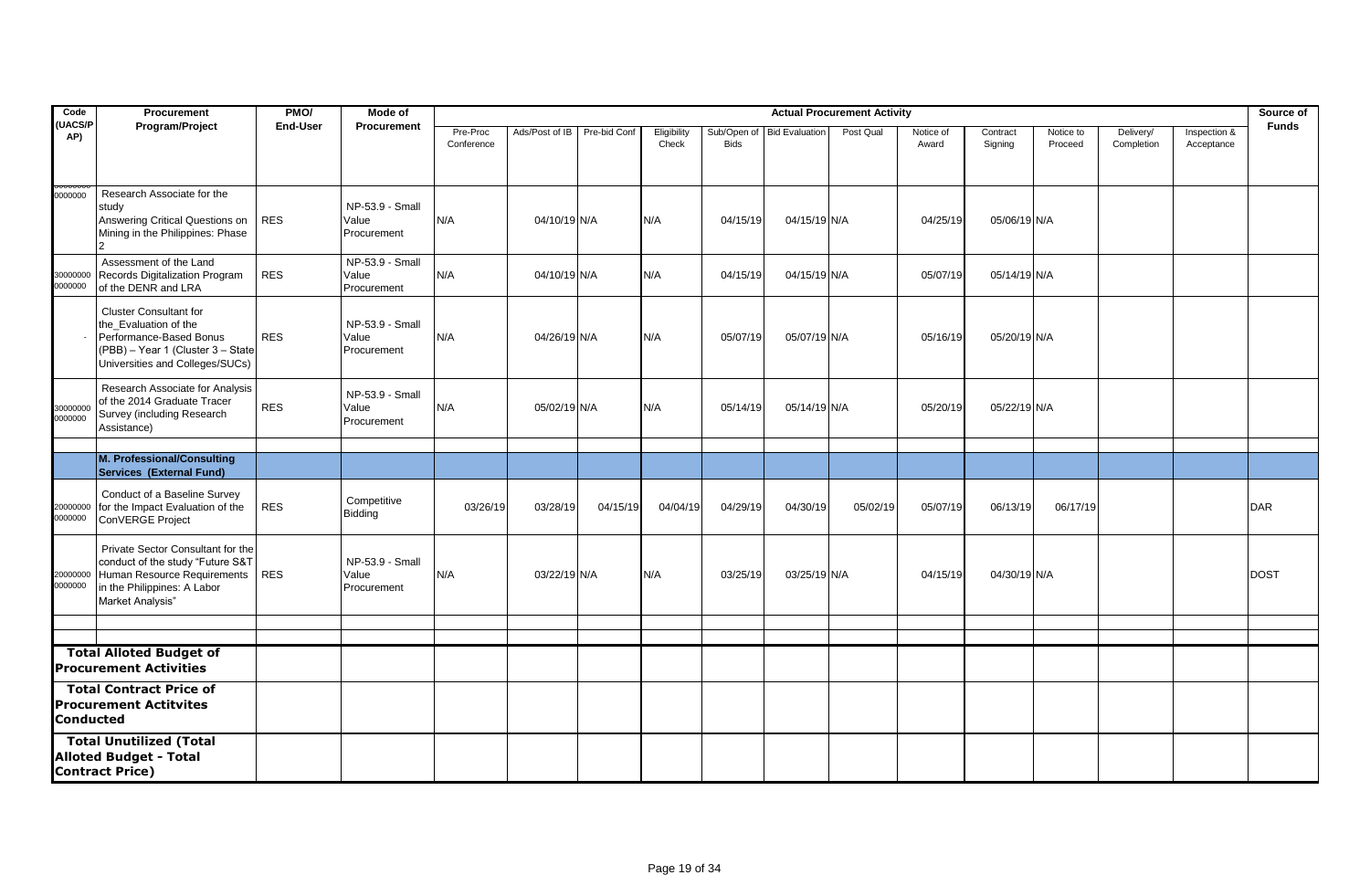| Code                | Procurement                                                                                                                                               |               | ABC (PhP)     |              |               | <b>Contract Cost (PhP)</b> |              | <b>List of Invited</b>                             |          |          | Date of Receipt of Invitation                                  |          |              |                                                                 | Remarks                              |
|---------------------|-----------------------------------------------------------------------------------------------------------------------------------------------------------|---------------|---------------|--------------|---------------|----------------------------|--------------|----------------------------------------------------|----------|----------|----------------------------------------------------------------|----------|--------------|-----------------------------------------------------------------|--------------------------------------|
| (UACS/P<br>AP)      | Program/Project                                                                                                                                           | <b>Total</b>  | <b>MOOE</b>   | CO           | <b>Total</b>  | <b>MOOE</b>                | <b>CO</b>    | <b>Observers</b>                                   |          |          | Pre-bid Conf Eligibility Check Sub/Open of Bids Bid Evaluation |          | Post Qual    | Delivery/<br>Completion/<br>Acceptance<br>$($ If<br>applicable) | (Explaining changes<br>from the APP) |
| 0000000             | Research Associate for the<br>study<br>Answering Critical Questions on<br>Mining in the Philippines: Phase                                                | 450,000.00    | 450,000.00    |              | 450,000.00    | 450,000.00                 |              | N/A                                                | N/A      | N/A      | N/A                                                            | N/A      | N/A          | N/A                                                             |                                      |
| 30000000<br>0000000 | Assessment of the Land<br>Records Digitalization Program<br>of the DENR and LRA                                                                           | 540,000.00    | 540,000.00    |              | 540,000.00    | 540,000.00                 |              | N/A                                                | N/A      | N/A      | N/A                                                            | N/A      | N/A          | N/A                                                             |                                      |
|                     | <b>Cluster Consultant for</b><br>the_Evaluation of the<br>Performance-Based Bonus<br>(PBB) - Year 1 (Cluster 3 - State<br>Universities and Colleges/SUCs) | 210,000.00    | 210,000.00    |              | 210,000.00    | 210,000.00                 |              | N/A                                                | N/A      | N/A      | N/A                                                            | N/A      | N/A          | N/A                                                             |                                      |
| 30000000<br>0000000 | Research Associate for Analysis<br>of the 2014 Graduate Tracer<br>Survey (including Research<br>Assistance)                                               | 412,500.00    | 412,500.00    |              | 412,500.00    | 412,500.00                 |              | N/A                                                | N/A      | N/A      | N/A                                                            | N/A      | N/A          | N/A                                                             |                                      |
|                     |                                                                                                                                                           |               |               |              |               |                            |              |                                                    |          |          |                                                                |          |              |                                                                 |                                      |
|                     | M. Professional/Consulting<br>Services (External Fund)                                                                                                    | 2,841,350.00  | 2,841,350.00  |              | 2,513,000.00  | 2,513,000.00               |              |                                                    |          |          |                                                                |          |              |                                                                 |                                      |
| 20000000<br>0000000 | Conduct of a Baseline Survey<br>for the Impact Evaluation of the<br>ConVERGE Project                                                                      | 2,616,350.00  | 2,616,350.00  |              | 2,288,000.00  | 2,288,000.00               |              | <b>COA/Coalition Against</b><br>Corruption/COFILCO | 03/27/19 | 03/27/19 | 03/27/19                                                       | 03/27/19 | 03/27/19 n/a |                                                                 | *Actual ABC is<br>2,288,000.00       |
| 20000000<br>0000000 | Private Sector Consultant for the<br>conduct of the study "Future S&T<br>Human Resource Requirements<br>in the Philippines: A Labor<br>Market Analysis"   | 225,000.00    | 225,000.00    |              | 225,000.00    | 225,000.00                 |              | N/A                                                | N/A      | N/A      | N/A                                                            | N/A      | N/A          | N/A                                                             |                                      |
|                     |                                                                                                                                                           |               |               |              |               |                            |              |                                                    |          |          |                                                                |          |              |                                                                 |                                      |
|                     | <b>Total Alloted Budget of</b><br><b>Procurement Activities</b>                                                                                           | 55,220,080.04 | 51,720,080.04 | 3,500,000.00 |               |                            |              |                                                    |          |          |                                                                |          |              |                                                                 |                                      |
| Conducted           | <b>Total Contract Price of</b><br><b>Procurement Actitvites</b>                                                                                           |               |               |              | 31,603,125.68 | 28,170,365.68              | 3,432,760.00 |                                                    |          |          |                                                                |          |              |                                                                 |                                      |
|                     | <b>Total Unutilized (Total</b><br><b>Alloted Budget - Total</b><br><b>Contract Price)</b>                                                                 |               |               |              | 23,616,954.36 |                            |              |                                                    |          |          |                                                                |          |              |                                                                 |                                      |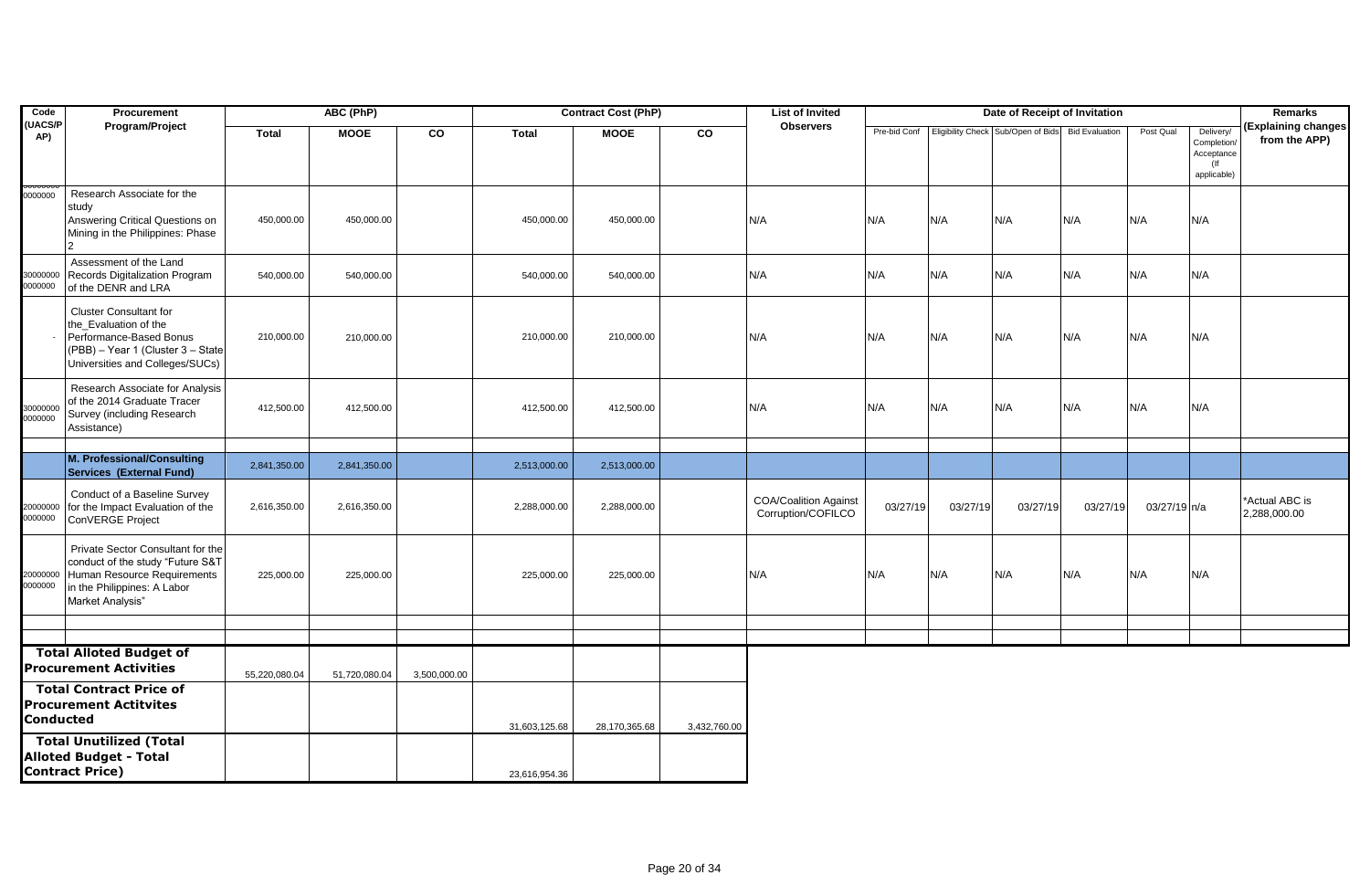| Code                  | Procurement                                   | PMO/                        | Mode of                                 |                        |                |              |                      |                            |                       | <b>Actual Procurement Activity</b> |                    |                     |                      |                         |                            | Source of    |
|-----------------------|-----------------------------------------------|-----------------------------|-----------------------------------------|------------------------|----------------|--------------|----------------------|----------------------------|-----------------------|------------------------------------|--------------------|---------------------|----------------------|-------------------------|----------------------------|--------------|
| <b>(UACS/P</b><br>AP) | Program/Project                               | <b>End-User</b>             | Procurement                             | Pre-Proc<br>Conference | Ads/Post of IB | Pre-bid Conf | Eligibility<br>Check | Sub/Open of<br><b>Bids</b> | <b>Bid Evaluation</b> | Post Qual                          | Notice of<br>Award | Contract<br>Signing | Notice to<br>Proceed | Delivery/<br>Completion | Inspection &<br>Acceptance | <b>Funds</b> |
|                       | <b>ON-GOING PROCUREMENT ACTIVITIES</b>        |                             |                                         |                        |                |              |                      |                            |                       |                                    |                    |                     |                      |                         |                            |              |
|                       | A. Capital Outlay                             |                             |                                         |                        |                |              |                      |                            |                       |                                    |                    |                     |                      |                         |                            | <b>COB</b>   |
| 0000000<br>0000000    | Motor Vehicle                                 | GASS                        | Competitive<br>Bidding                  |                        |                |              |                      |                            |                       |                                    |                    |                     |                      |                         |                            |              |
| 20000000<br>0000000   | Server rack mounted                           | <b>MIS</b>                  | NP-53.9 - Small<br>Value<br>Procurement | N/A                    |                |              |                      |                            |                       |                                    |                    |                     |                      |                         |                            |              |
| 20000000<br>0000000   | Server Grade UPS                              | <b>MIS</b>                  | NP-53.9 - Small<br>Value<br>Procurement | N/A                    |                |              |                      |                            |                       |                                    |                    |                     |                      |                         |                            |              |
| 20000000<br>0000000   | <b>KVM High Density Switch</b>                | <b>MIS</b>                  | NP-53.9 - Small<br>Value<br>Procurement | N/A                    |                |              |                      |                            |                       |                                    |                    |                     |                      |                         |                            |              |
| 20000000<br>0000000   | Network Switch                                | MIS                         | Shopping                                | N/A                    |                |              |                      |                            |                       |                                    |                    |                     |                      |                         |                            |              |
| 20000000<br>0000000   | <b>Wireless Router</b>                        | MIS                         | Shopping                                | N/A                    |                |              |                      |                            |                       |                                    |                    |                     |                      |                         |                            |              |
| 20000000<br>0000000   | Laserjet Printer, Color                       | RID-PA                      | Shopping                                | N/A                    |                |              |                      |                            |                       |                                    |                    |                     |                      |                         |                            |              |
| 20000000<br>0000000   | Network Laserjet Printer<br>Enterprise, big   | Res, RID-Pub,<br><b>AFD</b> | Shopping                                | N/A                    |                |              |                      |                            |                       |                                    |                    |                     |                      |                         |                            |              |
| 20000000<br>0000000   | Network Laserjet Printer<br>Enterprise, small | Res, PSD                    | Shopping                                | N/A                    |                |              |                      |                            |                       |                                    |                    |                     |                      |                         |                            |              |
| 20000000<br>0000000   | Document Scanner                              | Res, AFD                    | Shopping                                | N/A                    |                |              |                      |                            |                       |                                    |                    |                     |                      |                         |                            |              |
| 20000000<br>0000000   | Potable Tablets                               | Res                         | Shopping                                | N/A                    |                |              |                      |                            |                       |                                    |                    |                     |                      |                         |                            |              |
| 20000000<br>0000000   | Office Licenses                               | Res                         | NP-53.5 Agency-to-N/A<br>Agency         |                        |                |              |                      |                            |                       |                                    |                    |                     |                      |                         |                            |              |
| 20000000<br>0000000   | <b>External Storage</b>                       | <b>MIS</b>                  | Shopping                                | N/A                    |                |              |                      |                            |                       |                                    |                    |                     |                      |                         |                            |              |
| 20000000<br>0000000   | <b>VOIP Phone/PBX Handset</b>                 | GASS, RID-PA                | NP-53.9 - Small<br>Value<br>Procurement | N/A                    |                |              |                      |                            |                       |                                    |                    |                     |                      |                         |                            |              |
| 20000000<br>0000000   | Teleconference System                         | <b>MIS</b>                  | NP-53.9 - Small<br>Value<br>Procurement | N/A                    |                |              |                      |                            |                       |                                    |                    |                     |                      |                         |                            |              |
| 20000000<br>0000000   | DSLR body (fullframe)                         | RID-PA                      | NP-53.9 - Small<br>Value<br>Procurement | N/A                    |                |              |                      |                            |                       |                                    |                    |                     |                      |                         |                            |              |
| 20000000<br>0000000   | Livestreamig equipment storage<br>cases       | RID-PA                      | NP-53.9 - Small<br>Value<br>Procurement | N/A                    |                |              |                      |                            |                       |                                    |                    |                     |                      |                         |                            |              |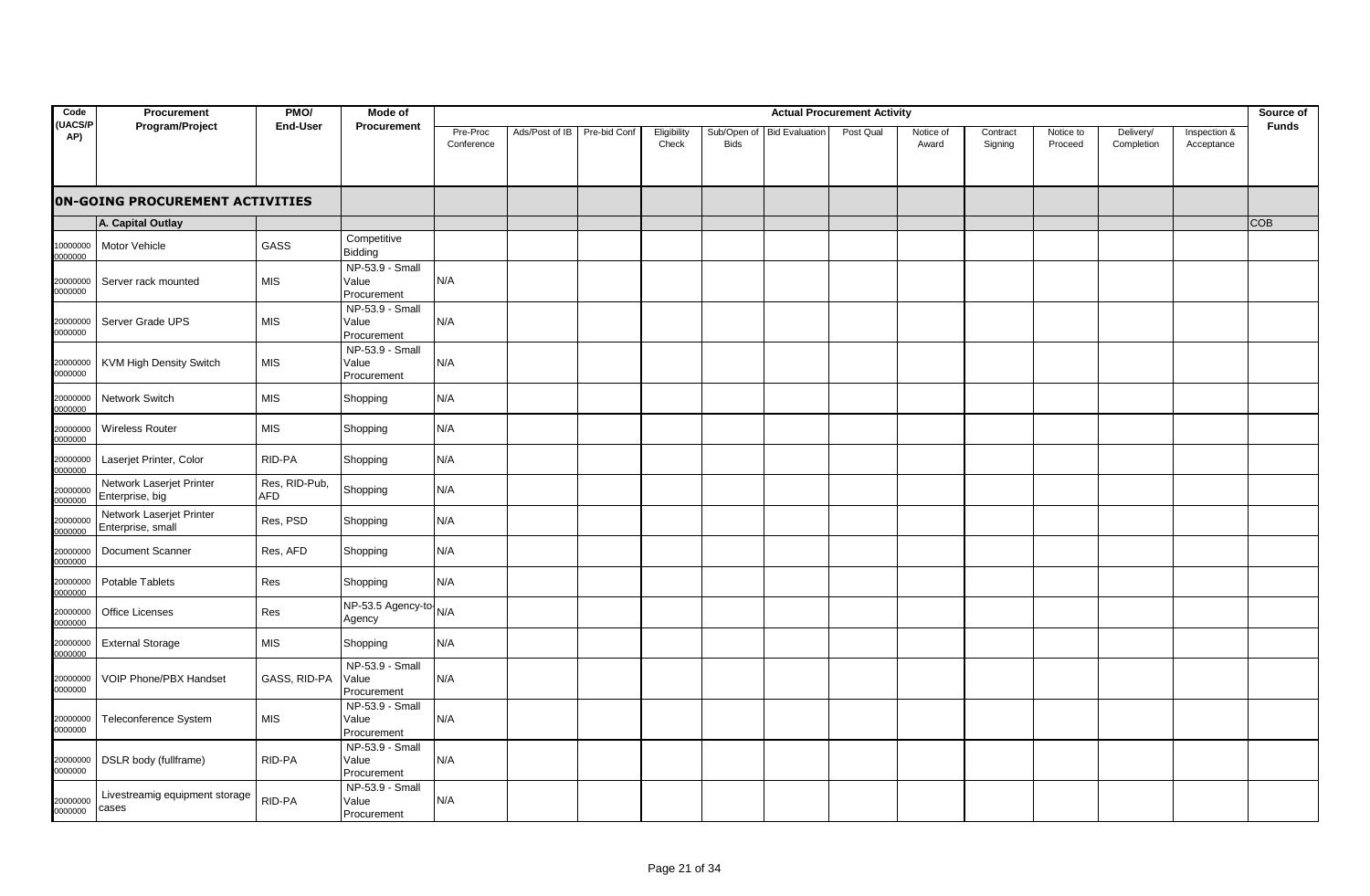| Code                | Procurement                                   |              | ABC (PhP)   |              |              | <b>Contract Cost (PhP)</b> |    | <b>List of Invited</b> |              | Date of Receipt of Invitation      |                       |           |                                                                 | <b>Remarks</b>                       |
|---------------------|-----------------------------------------------|--------------|-------------|--------------|--------------|----------------------------|----|------------------------|--------------|------------------------------------|-----------------------|-----------|-----------------------------------------------------------------|--------------------------------------|
| (UACS/P<br>AP)      | Program/Project                               | <b>Total</b> | <b>MOOE</b> | CO           | <b>Total</b> | <b>MOOE</b>                | CO | <b>Observers</b>       | Pre-bid Conf | Eligibility Check Sub/Open of Bids | <b>Bid Evaluation</b> | Post Qual | Delivery/<br>Completion/<br>Acceptance<br>$($ If<br>applicable) | (Explaining changes<br>from the APP) |
|                     | <b>ON-GOING PROCUREMENT ACT</b>               |              |             |              |              |                            |    |                        |              |                                    |                       |           |                                                                 |                                      |
|                     | A. Capital Outlay                             | 5,396,300.00 |             | 5,396,300.00 |              |                            |    |                        |              |                                    |                       |           |                                                                 |                                      |
| 0000000<br>0000000  | <b>Motor Vehicle</b>                          | 2,000,000.00 |             | 2,000,000.00 |              |                            |    |                        |              |                                    |                       |           |                                                                 |                                      |
| 20000000<br>0000000 | Server rack mounted                           | 350,000.00   |             | 350,000.00   |              |                            |    |                        |              |                                    |                       |           |                                                                 |                                      |
| 20000000<br>0000000 | Server Grade UPS                              | 120,000.00   |             | 120,000.00   |              |                            |    |                        |              |                                    |                       |           |                                                                 |                                      |
| 20000000<br>0000000 | <b>KVM High Density Switch</b>                | 250,000.00   |             | 250,000.00   |              |                            |    |                        |              |                                    |                       |           |                                                                 |                                      |
| 20000000<br>0000000 | Network Switch                                | 50,000.00    |             | 50,000.00    |              |                            |    |                        |              |                                    |                       |           |                                                                 |                                      |
| 20000000<br>0000000 | <b>Wireless Router</b>                        | 30,000.00    |             | 30,000.00    |              |                            |    |                        |              |                                    |                       |           |                                                                 |                                      |
| 20000000<br>0000000 | Laserjet Printer, Color                       | 300,000.00   |             | 300,000.00   |              |                            |    |                        |              |                                    |                       |           |                                                                 |                                      |
| 20000000<br>0000000 | Network Laserjet Printer<br>Enterprise, big   | 450,000.00   |             | 450,000.00   |              |                            |    |                        |              |                                    |                       |           |                                                                 |                                      |
| 20000000<br>0000000 | Network Laserjet Printer<br>Enterprise, small | 200,000.00   |             | 200,000.00   |              |                            |    |                        |              |                                    |                       |           |                                                                 |                                      |
| 20000000<br>0000000 | <b>Document Scanner</b>                       | 100,000.00   |             | 100,000.00   |              |                            |    |                        |              |                                    |                       |           |                                                                 |                                      |
| 20000000<br>0000000 | <b>Potable Tablets</b>                        | 400,000.00   |             | 400,000.00   |              |                            |    |                        |              |                                    |                       |           |                                                                 |                                      |
| 20000000<br>0000000 | Office Licenses                               | 300,000.00   |             | 300,000.00   |              |                            |    |                        |              |                                    |                       |           |                                                                 |                                      |
| 20000000<br>0000000 | <b>External Storage</b>                       | 80,000.00    |             | 80,000.00    |              |                            |    |                        |              |                                    |                       |           |                                                                 |                                      |
| 20000000<br>0000000 | VOIP Phone/PBX Handset                        | 80,000.00    |             | 80,000.00    |              |                            |    |                        |              |                                    |                       |           |                                                                 |                                      |
| 20000000<br>0000000 | Teleconference System                         | 75,000.00    |             | 75,000.00    |              |                            |    |                        |              |                                    |                       |           |                                                                 |                                      |
| 20000000<br>0000000 | DSLR body (fullframe)                         | 220,000.00   |             | 220,000.00   |              |                            |    |                        |              |                                    |                       |           |                                                                 |                                      |
| 20000000<br>0000000 | Livestreamig equipment storage<br>cases       | 80,000.00    |             | 80,000.00    |              |                            |    |                        |              |                                    |                       |           |                                                                 |                                      |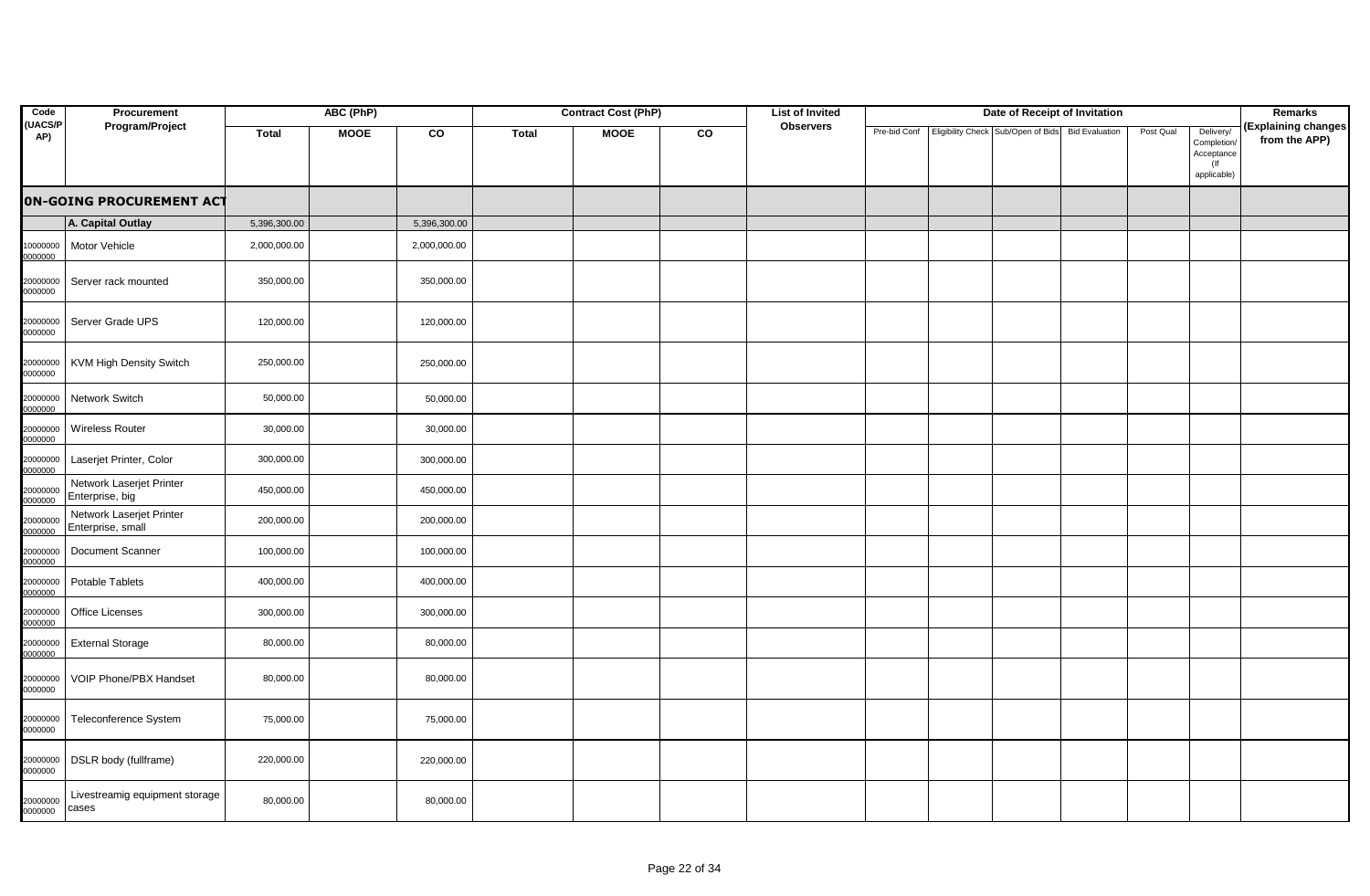| Code                | Procurement                                                                                  | PMO/                                       | Mode of                                           |                        |                |              |                      |             |                            | <b>Actual Procurement Activity</b> |                    |                     |                      |                         |                            | Source of    |
|---------------------|----------------------------------------------------------------------------------------------|--------------------------------------------|---------------------------------------------------|------------------------|----------------|--------------|----------------------|-------------|----------------------------|------------------------------------|--------------------|---------------------|----------------------|-------------------------|----------------------------|--------------|
| (UACS/P<br>AP)      | Program/Project                                                                              | <b>End-User</b>                            | Procurement                                       | Pre-Proc<br>Conference | Ads/Post of IB | Pre-bid Conf | Eligibility<br>Check | <b>Bids</b> | Sub/Open of Bid Evaluation | Post Qual                          | Notice of<br>Award | Contract<br>Signing | Notice to<br>Proceed | Delivery/<br>Completion | Inspection &<br>Acceptance | <b>Funds</b> |
| 20000000<br>0000000 | Wireless Communication set                                                                   | RID-PA                                     | NP-53.9 - Small<br>Value<br>Procurement           | N/A                    |                |              |                      |             |                            |                                    |                    |                     |                      |                         |                            |              |
| 20000000<br>0000000 | Cabinet, all fire proof                                                                      | RID-PA                                     | Shopping                                          | N/A                    |                |              |                      |             |                            |                                    |                    |                     |                      |                         |                            |              |
| 20000000<br>0000000 | Leasehold improvement                                                                        | GASS                                       | NP-53.9 - Small<br>Value<br>Procurement           | N/A                    |                |              |                      |             |                            |                                    |                    |                     |                      |                         |                            |              |
|                     | B. Supplies, Materials, and<br>Semi-Expendable Equipment                                     |                                            |                                                   |                        |                |              |                      |             |                            |                                    |                    |                     |                      |                         |                            | COB          |
|                     | <b>Office Supplies</b>                                                                       | GASS, AFD,<br>RES, PASCN,<br>PSD, RID, MIS | NP-53.5 Agency-<br>to-<br>Agency;SVP/Shop<br>ping | N/A                    |                |              |                      |             |                            |                                    |                    |                     |                      |                         |                            |              |
| 20000000<br>0000000 | Semi-Expendable Equipment                                                                    | GASS, AFD,<br>RES, PASCN,<br>PSD, RID, MIS | Shopping                                          | N/A                    |                |              |                      |             |                            |                                    |                    |                     |                      |                         |                            |              |
| 20000000<br>0000000 | IT Hardware and Software<br>Maintenance (IT-related<br>software, maintenance<br>support,etc) | PSD, MIS, RID,<br><b>RES</b>               | Shopping                                          | N/A                    |                |              |                      |             |                            |                                    |                    |                     |                      |                         |                            |              |
| 20000000<br>0000000 | IT Equipment (software license)                                                              | <b>MIS</b>                                 | NP-53.9 - Small<br>Value<br>Procurement           | N/A                    |                |              |                      |             |                            |                                    |                    |                     |                      |                         |                            |              |
|                     | C. Printing, Lay-outing,<br><b>Binding, &amp; Publication</b>                                |                                            |                                                   |                        |                |              |                      |             |                            |                                    |                    |                     |                      |                         |                            | <b>COB</b>   |
| 20000000<br>0000000 | <b>Policy Notes</b>                                                                          | PCD-RID                                    | NP-53.9 - Small<br>Value<br>Procurement           | N/A                    |                |              |                      |             |                            |                                    |                    |                     |                      |                         |                            |              |
| 20000000<br>0000000 | Development Research News                                                                    | PCD-RID                                    | NP-53.9 - Small<br>Value<br>Procurement           | N/A                    |                |              |                      |             |                            |                                    |                    |                     |                      |                         |                            |              |
| 20000000<br>0000000 | Research Papers                                                                              | PCD-RID                                    | NP-53.9 - Small<br>Value<br>Procurement           | N/A                    |                |              |                      |             |                            |                                    |                    |                     |                      |                         |                            |              |
| 20000000<br>0000000 | Other Printing and Publications                                                              | GASS, AFD,<br>RES, PASCN,<br>PSD, RID, MIS | NP-53.9 - Small<br>Value<br>Procurement           | N/A                    |                |              |                      |             |                            |                                    |                    |                     |                      |                         |                            |              |
| 20000000<br>0000000 | <b>Economic Policy Monitor</b>                                                               | PCD-RID                                    | NP-53.9 - Small<br>Value<br>Procurement           | N/A                    |                |              |                      |             |                            |                                    |                    |                     |                      |                         |                            |              |
| 20000000<br>0000000 | Philippine Journal of<br>Development                                                         | PCD-RID                                    | NP-53.9 - Small<br>Value<br>Procurement           | N/A                    |                |              |                      |             |                            |                                    |                    |                     |                      |                         |                            |              |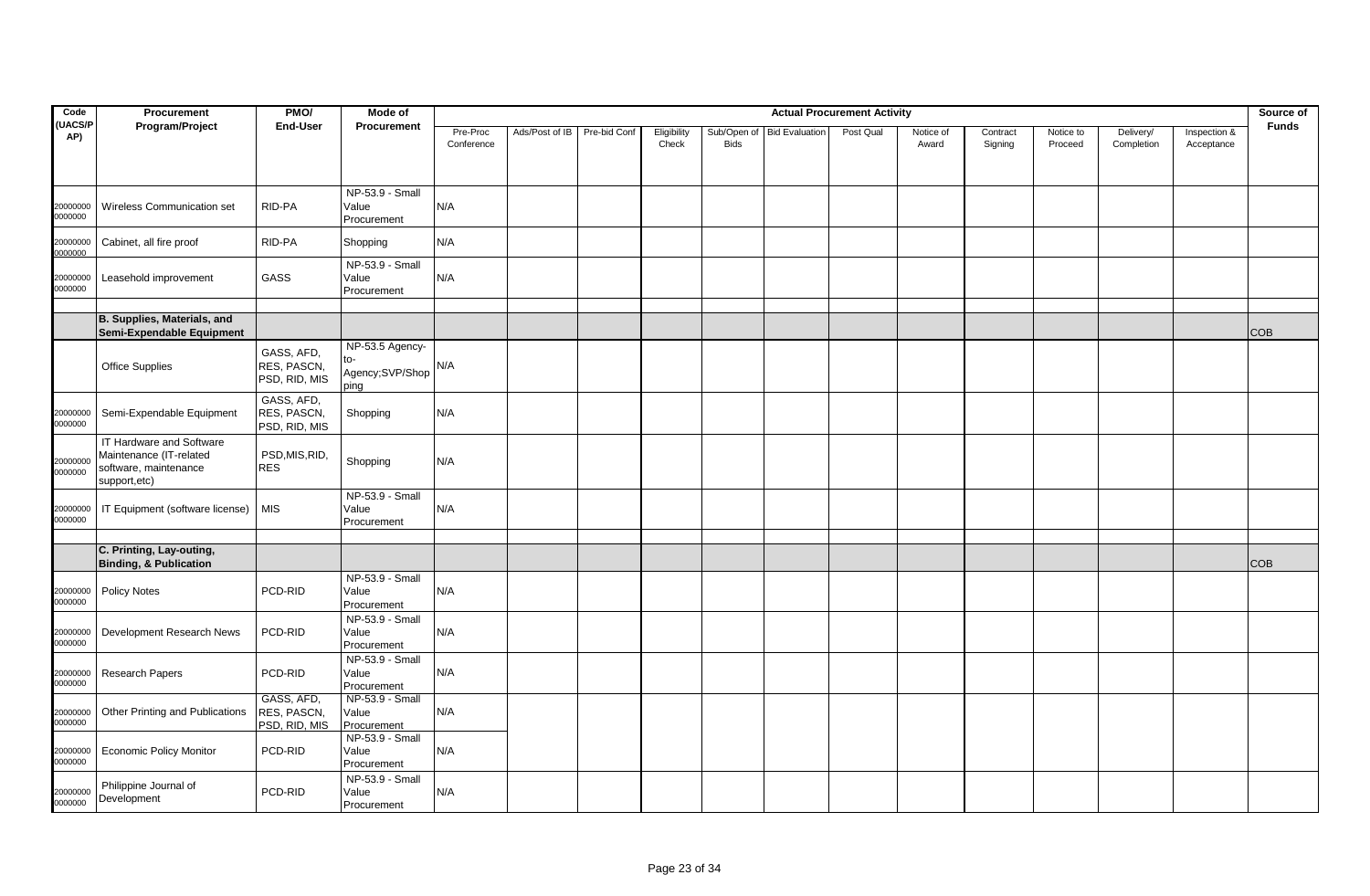| Code                | Procurement                                                                                  |              | ABC (PhP)    |            |              | <b>Contract Cost (PhP)</b> |             | <b>List of Invited</b> |  | Date of Receipt of Invitation                                  |           |                                                                 | Remarks                              |
|---------------------|----------------------------------------------------------------------------------------------|--------------|--------------|------------|--------------|----------------------------|-------------|------------------------|--|----------------------------------------------------------------|-----------|-----------------------------------------------------------------|--------------------------------------|
| (UACS/P<br>AP)      | Program/Project                                                                              | <b>Total</b> | <b>MOOE</b>  | CO         | <b>Total</b> | <b>MOOE</b>                | $_{\rm co}$ | <b>Observers</b>       |  | Pre-bid Conf Eligibility Check Sub/Open of Bids Bid Evaluation | Post Qual | Delivery/<br>Completion/<br>Acceptance<br>$($ lf<br>applicable) | (Explaining changes<br>from the APP) |
| 20000000<br>0000000 | Wireless Communication set                                                                   | 100,000.00   |              | 100,000.00 |              |                            |             |                        |  |                                                                |           |                                                                 |                                      |
| 20000000<br>000000  | Cabinet, all fire proof                                                                      | 111,300.00   |              | 111,300.00 |              |                            |             |                        |  |                                                                |           |                                                                 |                                      |
| 20000000<br>0000000 | Leasehold improvement                                                                        | 100,000.00   |              | 100,000.00 |              |                            |             |                        |  |                                                                |           |                                                                 |                                      |
|                     | B. Supplies, Materials, and<br>Semi-Expendable Equipment                                     | 1,285,693.80 | 1,285,693.80 |            |              |                            |             |                        |  |                                                                |           |                                                                 |                                      |
|                     | <b>Office Supplies</b>                                                                       | 743,787.80   | 743,787.80   |            |              |                            |             |                        |  |                                                                |           |                                                                 |                                      |
| 20000000<br>0000000 | Semi-Expendable Equipment                                                                    | 291,906.00   | 291,906.00   |            |              |                            |             |                        |  |                                                                |           |                                                                 |                                      |
| 20000000<br>0000000 | IT Hardware and Software<br>Maintenance (IT-related<br>software, maintenance<br>support,etc) | 200,000.00   | 200,000.00   |            |              |                            |             |                        |  |                                                                |           |                                                                 |                                      |
| 0000000             | 20000000   IT Equipment (software license)                                                   | 50,000.00    | 50,000.00    |            |              |                            |             |                        |  |                                                                |           |                                                                 |                                      |
|                     |                                                                                              |              |              |            |              |                            |             |                        |  |                                                                |           |                                                                 |                                      |
|                     | C. Printing, Lay-outing,<br>Binding, & Publication                                           | 1,621,394.00 | 1,621,394.00 |            |              |                            |             |                        |  |                                                                |           |                                                                 |                                      |
| 20000000<br>0000000 | <b>Policy Notes</b>                                                                          | 106,900.00   | 106,900.00   |            |              |                            |             |                        |  |                                                                |           |                                                                 |                                      |
| 20000000<br>0000000 | Development Research News                                                                    | 12,000.00    | 12,000.00    |            |              |                            |             |                        |  |                                                                |           |                                                                 |                                      |
| 20000000<br>0000000 | Research Papers                                                                              | 41,896.00    | 41,896.00    |            |              |                            |             |                        |  |                                                                |           |                                                                 |                                      |
| 20000000<br>0000000 | Other Printing and Publications                                                              | 630,598.00   | 630,598.00   |            |              |                            |             |                        |  |                                                                |           |                                                                 |                                      |
| 20000000<br>0000000 | <b>Economic Policy Monitor</b>                                                               |              |              |            |              |                            |             |                        |  |                                                                |           |                                                                 |                                      |
| 20000000<br>0000000 | Philippine Journal of<br>Development                                                         | 180,000.00   | 180,000.00   |            |              |                            |             |                        |  |                                                                |           |                                                                 |                                      |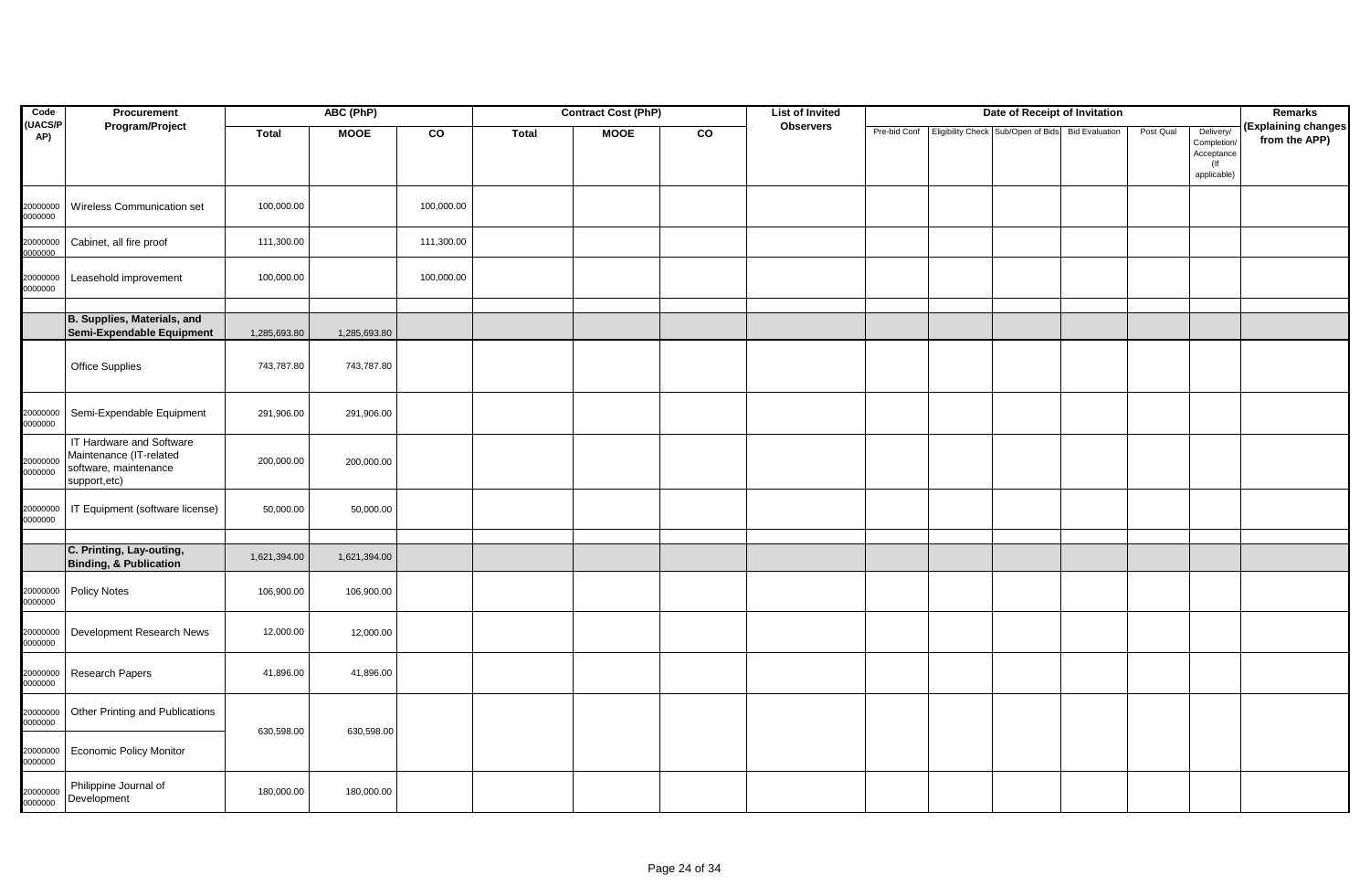| Code                 | Procurement                                               | PMO/                                       | Mode of                                 |                        |                |              |                      |                            |                       | <b>Actual Procurement Activity</b> |                    |                     |                      |                         |                            | Source of    |
|----------------------|-----------------------------------------------------------|--------------------------------------------|-----------------------------------------|------------------------|----------------|--------------|----------------------|----------------------------|-----------------------|------------------------------------|--------------------|---------------------|----------------------|-------------------------|----------------------------|--------------|
| <b>UACS/P</b><br>AP) | Program/Project                                           | End-User                                   | Procurement                             | Pre-Proc<br>Conference | Ads/Post of IB | Pre-bid Conf | Eligibility<br>Check | Sub/Open of<br><b>Bids</b> | <b>Bid Evaluation</b> | Post Qual                          | Notice of<br>Award | Contract<br>Signing | Notice to<br>Proceed | Delivery/<br>Completion | Inspection &<br>Acceptance | <b>Funds</b> |
| 20000000<br>0000000  | <b>Books</b>                                              | PCD-RID                                    | NP-53.9 - Small<br>Value<br>Procurement | N/A                    |                |              |                      |                            |                       |                                    |                    |                     |                      |                         |                            |              |
| 20000000<br>0000000  | <b>APPC Proceedings</b>                                   | PCD-RID                                    | NP-53.9 - Small<br>Value<br>Procurement | N/A                    |                |              |                      |                            |                       |                                    |                    |                     |                      |                         |                            |              |
| 20000000<br>0000000  | <b>Annual Report</b>                                      | PCD-RID                                    | NP-53.9 - Small<br>Value<br>Procurement | N/A                    |                |              |                      |                            |                       |                                    |                    |                     |                      |                         |                            |              |
| 20000000<br>0000000  | PIDS Flyer                                                | PCD-RID                                    | NP-53.9 - Small<br>Value<br>Procurement | N/A                    |                |              |                      |                            |                       |                                    |                    |                     |                      |                         |                            |              |
|                      |                                                           |                                            |                                         |                        |                |              |                      |                            |                       |                                    |                    |                     |                      |                         |                            |              |
| 20000000<br>0000000  | D. Repairs and Maintenance<br>Machinery & Equipment       | GASS, AFD,<br>RES, PASCN,<br>PSD, RID, MIS | NP-53.9 - Small<br>Value<br>Procurement | N/A                    |                |              |                      |                            |                       |                                    |                    |                     |                      |                         |                            | <b>COB</b>   |
| 20000000<br>0000000  | <b>Transportation Equuipment</b><br>(Motor Vehicles)      | GASS, AFD,<br>RES, PASCN,<br>PSD, RID, MIS | NP-53.9 - Small<br>Value<br>Procurement | N/A                    |                |              |                      |                            |                       |                                    |                    |                     |                      |                         |                            |              |
| 20000000<br>0000000  | <b>Furniture and Fixtures</b>                             | GASS, AFD,<br>RES, PASCN,<br>PSD, RID, MIS | NP-53.9 - Small<br>Value<br>Procurement | N/A                    |                |              |                      |                            |                       |                                    |                    |                     |                      |                         |                            |              |
| 20000000<br>0000000  | Leased Assets Improvements                                | GASS, AFD,<br>RES, PASCN,<br>PSD, RID, MIS | NP-53.9 - Small<br>Value<br>Procurement | N/A                    |                |              |                      |                            |                       |                                    |                    |                     |                      |                         |                            |              |
|                      |                                                           |                                            |                                         |                        |                |              |                      |                            |                       |                                    |                    |                     |                      |                         |                            |              |
| 20000000<br>0000000  | <b>E. Communication</b><br>Telephone                      | GASS, AFD,<br>RES, PASCN,<br>PSD, RID, MIS | <b>GPPB Resolution</b><br>19-2006       |                        |                |              |                      |                            |                       |                                    |                    |                     |                      |                         |                            | <b>COB</b>   |
| 20000000<br>0000000  | Postage and Courier Services                              | GASS, AFD,<br>RES, PASCN,<br>PSD, RID, MIS | NP-53.5 Agency-<br>to-Agency            |                        |                |              |                      |                            |                       |                                    |                    |                     |                      |                         |                            |              |
|                      |                                                           |                                            |                                         |                        |                |              |                      |                            |                       |                                    |                    |                     |                      |                         |                            |              |
|                      | F. Subscription                                           |                                            |                                         |                        |                |              |                      |                            |                       |                                    |                    |                     |                      |                         |                            | <b>COB</b>   |
| 30000000<br>0000000  | <b>Subscription Expenses</b>                              | <b>RES</b>                                 | NP-53.9 - Small<br>Value<br>Procurement | N/A                    |                |              |                      |                            |                       |                                    |                    |                     |                      |                         |                            |              |
| 20000000<br>0000000  | Subscription (ICT Software, OS<br>Licenses, etc)          | <b>MIS</b>                                 | NP-53.9 - Small<br>Value<br>Procurement | N/A                    |                |              |                      |                            |                       |                                    |                    |                     |                      |                         |                            |              |
| 20000000<br>0000000  | Subscriptions (Journals,<br>magazines, newspapers, books) | GASS, AFD,<br>RES, PASCN,<br>PSD, RID, MIS | NP-53.9 - Small<br>Value<br>Procurement | N/A                    |                |              |                      |                            |                       |                                    |                    |                     |                      |                         |                            |              |
|                      |                                                           |                                            |                                         |                        |                |              |                      |                            |                       |                                    |                    |                     |                      |                         |                            |              |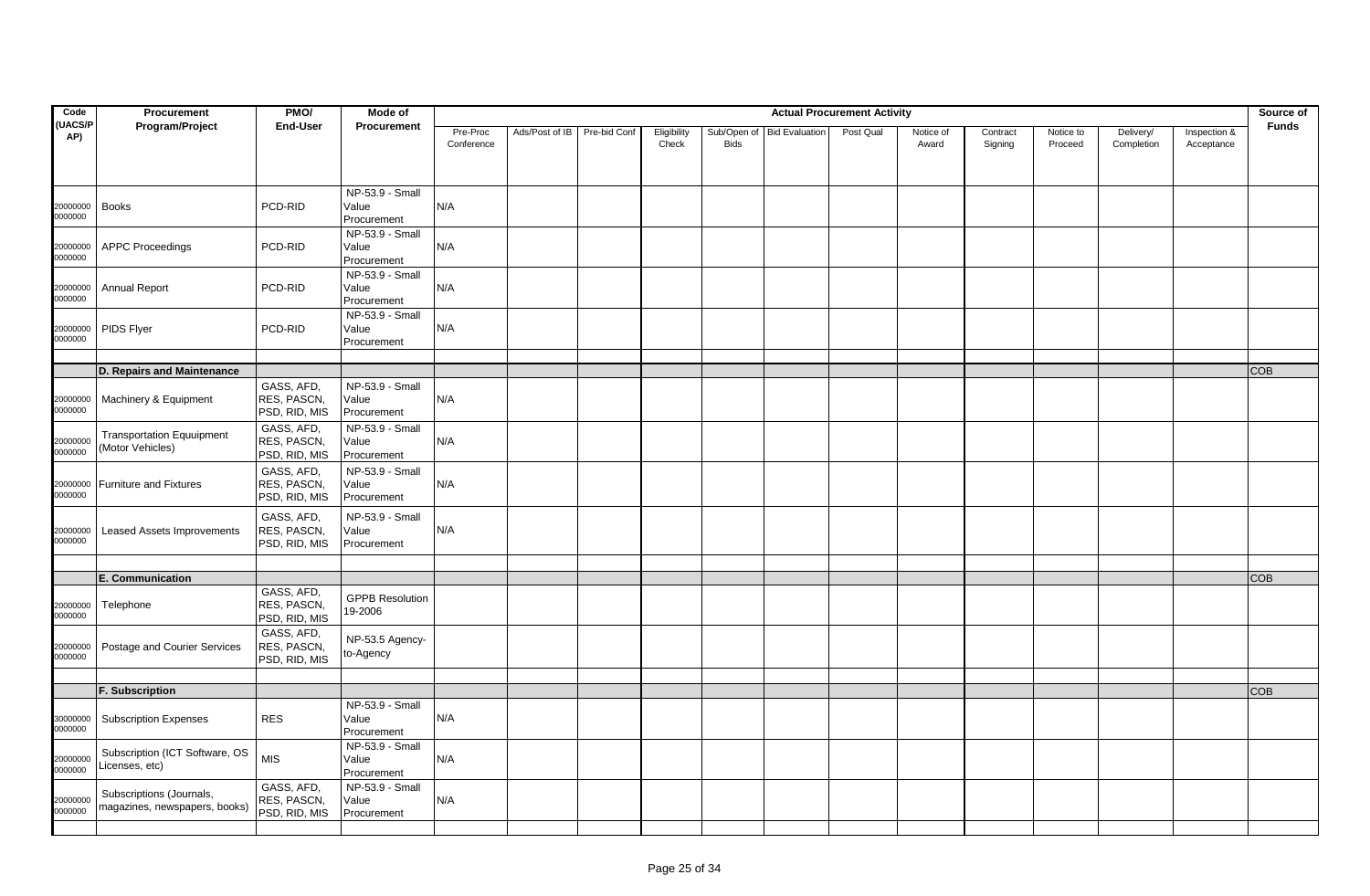| Code                | Procurement                                               |              | ABC (PhP)    |    |              | <b>Contract Cost (PhP)</b> |    | <b>List of Invited</b> |  | Date of Receipt of Invitation                                  |           |                                                  | Remarks                              |
|---------------------|-----------------------------------------------------------|--------------|--------------|----|--------------|----------------------------|----|------------------------|--|----------------------------------------------------------------|-----------|--------------------------------------------------|--------------------------------------|
| (UACS/P<br>AP)      | Program/Project                                           | <b>Total</b> | <b>MOOE</b>  | CO | <b>Total</b> | <b>MOOE</b>                | CO | <b>Observers</b>       |  | Pre-bid Conf Eligibility Check Sub/Open of Bids Bid Evaluation | Post Qual | Delivery/<br>Completion/<br>Acceptance<br>$($ lf | (Explaining changes<br>from the APP) |
|                     |                                                           |              |              |    |              |                            |    |                        |  |                                                                |           | applicable)                                      |                                      |
| 20000000<br>0000000 | <b>Books</b>                                              | 250,000.00   | 250,000.00   |    |              |                            |    |                        |  |                                                                |           |                                                  |                                      |
| 20000000<br>0000000 | <b>APPC Proceedings</b>                                   | 200,000.00   | 200,000.00   |    |              |                            |    |                        |  |                                                                |           |                                                  |                                      |
| 20000000<br>0000000 | <b>Annual Report</b>                                      | 180,000.00   | 180,000.00   |    |              |                            |    |                        |  |                                                                |           |                                                  |                                      |
| 20000000<br>0000000 | PIDS Flyer                                                | 20,000.00    | 20,000.00    |    |              |                            |    |                        |  |                                                                |           |                                                  |                                      |
|                     |                                                           |              |              |    |              |                            |    |                        |  |                                                                |           |                                                  |                                      |
|                     | D. Repairs and Maintenance                                | 1,594,028.93 | 1,594,028.93 |    |              |                            |    |                        |  |                                                                |           |                                                  |                                      |
| 20000000<br>0000000 | Machinery & Equipment                                     | 456,436.98   | 456,436.98   |    |              |                            |    |                        |  |                                                                |           |                                                  |                                      |
| 20000000<br>0000000 | <b>Transportation Equuipment</b><br>(Motor Vehicles)      | 367,591.95   | 367,591.95   |    |              |                            |    |                        |  |                                                                |           |                                                  |                                      |
| 20000000<br>0000000 | <b>Furniture and Fixtures</b>                             | 270,000.00   | 270,000.00   |    |              |                            |    |                        |  |                                                                |           |                                                  |                                      |
| 20000000<br>0000000 | Leased Assets Improvements                                | 500,000.00   | 500,000.00   |    |              |                            |    |                        |  |                                                                |           |                                                  |                                      |
|                     |                                                           |              |              |    |              |                            |    |                        |  |                                                                |           |                                                  |                                      |
|                     | E. Communication                                          | 708,096.56   | 708,096.56   |    |              |                            |    |                        |  |                                                                |           |                                                  |                                      |
| 20000000<br>0000000 | Telephone                                                 | 431,535.26   | 431,535.26   |    |              |                            |    |                        |  |                                                                |           |                                                  |                                      |
| 20000000<br>0000000 | Postage and Courier Services                              | 276,561.30   | 276,561.30   |    |              |                            |    |                        |  |                                                                |           |                                                  |                                      |
|                     |                                                           |              |              |    |              |                            |    |                        |  |                                                                |           |                                                  |                                      |
|                     | <b>F. Subscription</b>                                    | 2,206,635.65 | 2,206,635.65 |    |              |                            |    |                        |  |                                                                |           |                                                  |                                      |
| 30000000<br>0000000 | <b>Subscription Expenses</b>                              | 963,500.00   | 963,500.00   |    |              |                            |    |                        |  |                                                                |           |                                                  |                                      |
| 20000000<br>0000000 | Subscription (ICT Software, OS<br>Licenses, etc)          | 836,922.65   | 836,922.65   |    |              |                            |    |                        |  |                                                                |           |                                                  |                                      |
| 20000000<br>0000000 | Subscriptions (Journals,<br>magazines, newspapers, books) | 406,213.00   | 406,213.00   |    |              |                            |    |                        |  |                                                                |           |                                                  |                                      |
|                     |                                                           |              |              |    |              |                            |    |                        |  |                                                                |           |                                                  |                                      |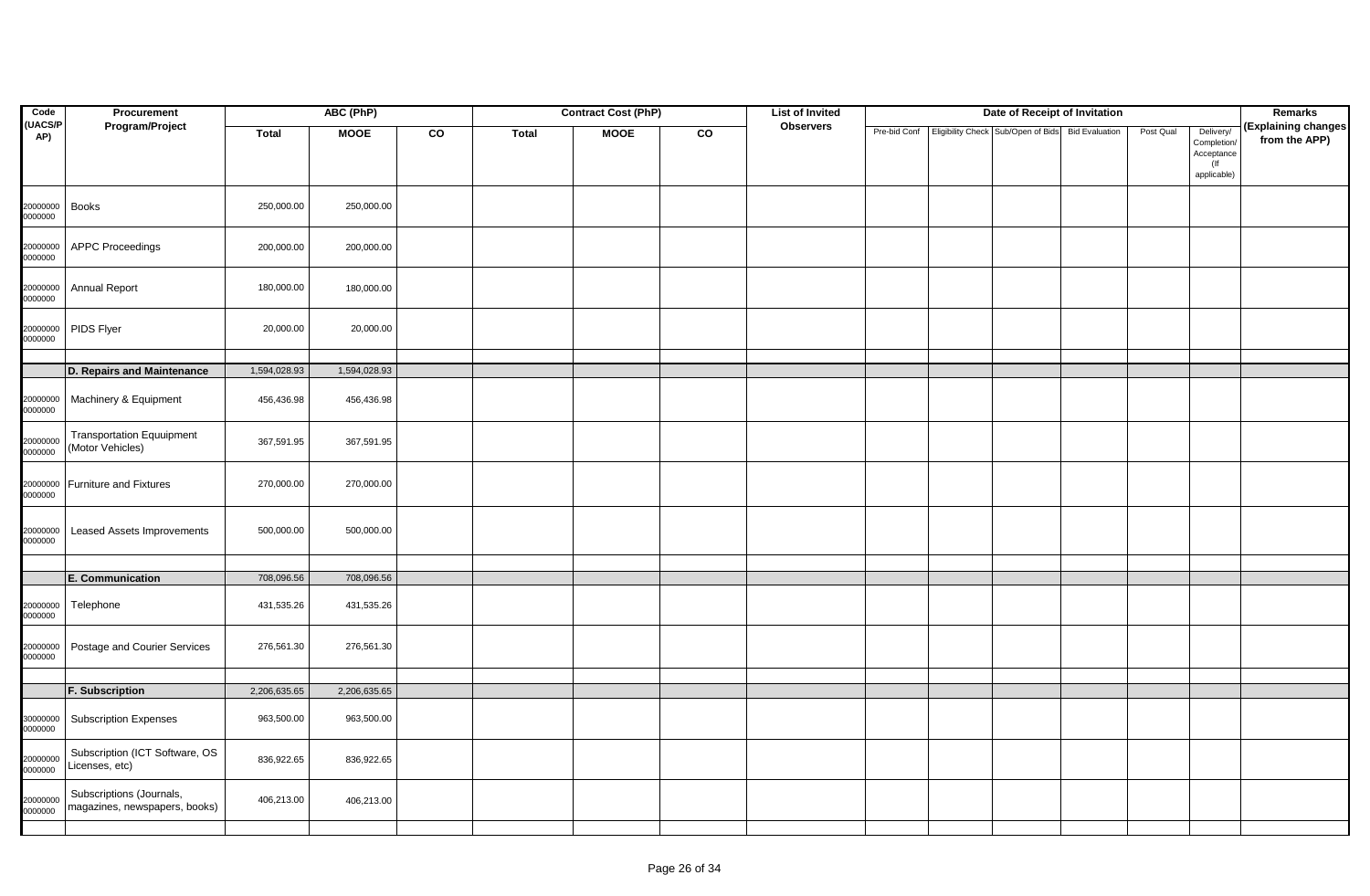| Code                 | Procurement                                                                                               | PMO/                                       | Mode of                                                             |                        |                             |                      |                            |                       | <b>Actual Procurement Activity</b> |                    |                     |                      |                         |                            | Source of    |
|----------------------|-----------------------------------------------------------------------------------------------------------|--------------------------------------------|---------------------------------------------------------------------|------------------------|-----------------------------|----------------------|----------------------------|-----------------------|------------------------------------|--------------------|---------------------|----------------------|-------------------------|----------------------------|--------------|
| <b>UACS/P</b><br>AP) | Program/Project                                                                                           | End-User                                   | Procurement                                                         | Pre-Proc<br>Conference | Ads/Post of IB Pre-bid Conf | Eligibility<br>Check | Sub/Open of<br><b>Bids</b> | <b>Bid Evaluation</b> | Post Qual                          | Notice of<br>Award | Contract<br>Signing | Notice to<br>Proceed | Delivery/<br>Completion | Inspection &<br>Acceptance | <b>Funds</b> |
|                      | <b>G. Utilities</b>                                                                                       |                                            |                                                                     |                        |                             |                      |                            |                       |                                    |                    |                     |                      |                         |                            | <b>COB</b>   |
| 10000000<br>0000000  | Water                                                                                                     | GASS                                       | <b>GPPB Resolution</b><br>19-2006                                   |                        |                             |                      |                            |                       |                                    |                    |                     |                      |                         |                            |              |
| 0000000<br>0000000   | Electricity                                                                                               | GASS                                       | <b>GPPB Resolution</b><br>19-2006                                   |                        |                             |                      |                            |                       |                                    |                    |                     |                      |                         |                            |              |
|                      | H. Training & Travelling,<br><b>Seminars and Workshops,</b><br><b>Meetings</b>                            |                                            |                                                                     |                        |                             |                      |                            |                       |                                    |                    |                     |                      |                         |                            | <b>COB</b>   |
|                      | Travel costs (air, land travel,<br>and hotel accomodation) for<br>PIDS staff attending regional<br>events | GASS, AFD,<br>RES, PASCN,<br>PSD, RID, MIS | NP-53.9 - Small<br>Value<br>Procurement                             | N/A                    |                             |                      |                            |                       |                                    |                    |                     |                      |                         |                            |              |
| 20000000<br>0000000  | <b>Annual Public Policy</b><br>Conference                                                                 | PA-RID                                     | $\overline{\text{NP-53.10}}$ Lease<br>of Real Property<br>and Venue |                        |                             |                      |                            |                       |                                    |                    |                     |                      |                         |                            |              |
| 10000000<br>0000000  | Other Training Seminars and<br>Workshops, Meetings                                                        | GASS                                       | NP-53.10 Lease<br>of Real Property<br>and Venue/SVP                 | N/A                    |                             |                      |                            |                       |                                    |                    |                     |                      |                         |                            |              |
| 20000000<br>0000000  | <b>PIDS Seminar Series</b>                                                                                |                                            | NP-53.9 - Small<br>Value<br>Procurement                             | N/A                    |                             |                      |                            |                       |                                    |                    |                     |                      |                         |                            |              |
| 20000000<br>0000000  | PIDS-CPBRB Legislators Forum<br>Series & PIDS -SEPO                                                       | PA-RID                                     | NP-53.9 - Small<br>Value<br>Procurement                             | N/A                    |                             |                      |                            |                       |                                    |                    |                     |                      |                         |                            |              |
| 20000000<br>0000000  | PIDS-MinDA Policy Forum                                                                                   | PA-RID                                     | NP-53.9 - Small<br>Value<br>Procurement                             | N/A                    |                             |                      |                            |                       |                                    |                    |                     |                      |                         |                            |              |
| 20000000<br>0000000  | Regional seminars with press<br>conferences                                                               | PA-RID                                     | NP-53.9 - Small<br>Value<br>Procurement                             | N/A                    |                             |                      |                            |                       |                                    |                    |                     |                      |                         |                            |              |
| 20000000<br>0000000  | Press Conferences (kickoff)                                                                               | PA-RID                                     | NP-53.9 - Small<br>Value<br>Procurement                             | N/A                    |                             |                      |                            |                       |                                    |                    |                     |                      |                         |                            |              |
| 20000000<br>0000000  | Media guesting                                                                                            | PA-RID                                     | NP-53.9 - Small<br>Value<br>Procurement                             | N/A                    |                             |                      |                            |                       |                                    |                    |                     |                      |                         |                            |              |
| 20000000<br>0000000  | PIDS Corner                                                                                               | PA-RID                                     | NP-53.9 - Small<br>Value<br>Procurement                             | N/A                    |                             |                      |                            |                       |                                    |                    |                     |                      |                         |                            |              |
| 10000000<br>0000000  | Training, Staff development,<br>Skills enhancement                                                        | PA-RID                                     | NP-53.9 - Small<br>Value<br>Procurement                             | N/A                    |                             |                      |                            |                       |                                    |                    |                     |                      |                         |                            |              |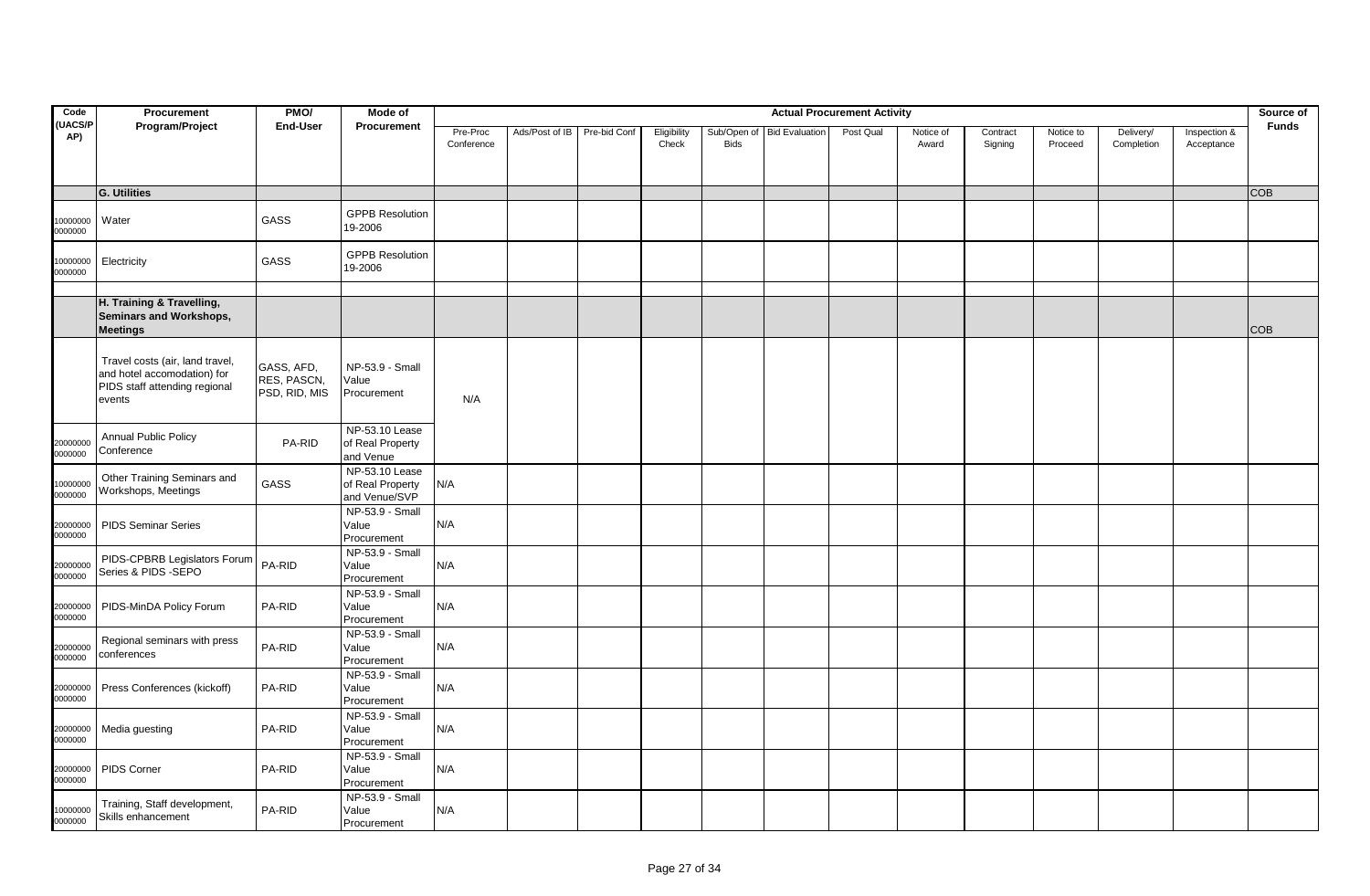| Code                | Procurement                                                                                               |               | ABC (PhP)     |    |       | <b>Contract Cost (PhP)</b> |    | <b>List of Invited</b> |  | Date of Receipt of Invitation                                  |           |                                                                 | <b>Remarks</b>                       |
|---------------------|-----------------------------------------------------------------------------------------------------------|---------------|---------------|----|-------|----------------------------|----|------------------------|--|----------------------------------------------------------------|-----------|-----------------------------------------------------------------|--------------------------------------|
| (UACS/P<br>AP)      | Program/Project<br>G. Utilities                                                                           | <b>Total</b>  | <b>MOOE</b>   | CO | Total | <b>MOOE</b>                | CO | <b>Observers</b>       |  | Pre-bid Conf Eligibility Check Sub/Open of Bids Bid Evaluation | Post Qual | Delivery/<br>Completion/<br>Acceptance<br>$($ lf<br>applicable) | (Explaining changes<br>from the APP) |
|                     |                                                                                                           | 1,553,613.13  | 1,553,613.13  |    |       |                            |    |                        |  |                                                                |           |                                                                 |                                      |
| 10000000<br>0000000 | Water                                                                                                     | 352,183.35    | 352,183.35    |    |       |                            |    |                        |  |                                                                |           |                                                                 |                                      |
| 10000000<br>0000000 | Electricity                                                                                               | 1,201,429.78  | 1,201,429.78  |    |       |                            |    |                        |  |                                                                |           |                                                                 |                                      |
|                     | H. Training & Travelling,<br>Seminars and Workshops,                                                      | 13,119,427.71 | 13,119,427.71 |    |       |                            |    |                        |  |                                                                |           |                                                                 |                                      |
|                     | <b>Meetings</b>                                                                                           |               |               |    |       |                            |    |                        |  |                                                                |           |                                                                 |                                      |
|                     | Travel costs (air, land travel,<br>and hotel accomodation) for<br>PIDS staff attending regional<br>events | 9,697,027.71  | 9,697,027.71  |    |       |                            |    |                        |  |                                                                |           |                                                                 |                                      |
| 20000000<br>0000000 | Annual Public Policy<br>Conference                                                                        |               |               |    |       |                            |    |                        |  |                                                                |           |                                                                 |                                      |
| 10000000<br>0000000 | Other Training Seminars and<br>Workshops, Meetings                                                        | 1,580,400.00  | 1,580,400.00  |    |       |                            |    |                        |  |                                                                |           |                                                                 |                                      |
| 20000000<br>0000000 | <b>PIDS Seminar Series</b>                                                                                | 96,000.00     | 96,000.00     |    |       |                            |    |                        |  |                                                                |           |                                                                 |                                      |
| 20000000<br>0000000 | PIDS-CPBRB Legislators Forum<br>Series & PIDS -SEPO                                                       | 60,000.00     | 60,000.00     |    |       |                            |    |                        |  |                                                                |           |                                                                 |                                      |
| 20000000<br>0000000 | PIDS-MinDA Policy Forum                                                                                   | 40,000.00     | 40,000.00     |    |       |                            |    |                        |  |                                                                |           |                                                                 |                                      |
| 20000000<br>0000000 | Regional seminars with press<br>conferences                                                               | 126,000.00    | 126,000.00    |    |       |                            |    |                        |  |                                                                |           |                                                                 |                                      |
| 20000000<br>0000000 | Press Conferences (kickoff)                                                                               | 75,000.00     | 75,000.00     |    |       |                            |    |                        |  |                                                                |           |                                                                 |                                      |
| 20000000<br>0000000 | Media guesting                                                                                            | 15,000.00     | 15,000.00     |    |       |                            |    |                        |  |                                                                |           |                                                                 |                                      |
| 20000000<br>0000000 | PIDS Corner                                                                                               | 24,500.00     | 24,500.00     |    |       |                            |    |                        |  |                                                                |           |                                                                 |                                      |
| 10000000<br>0000000 | Training, Staff development,<br>Skills enhancement                                                        | 1,105,500.00  | 1,105,500.00  |    |       |                            |    |                        |  |                                                                |           |                                                                 |                                      |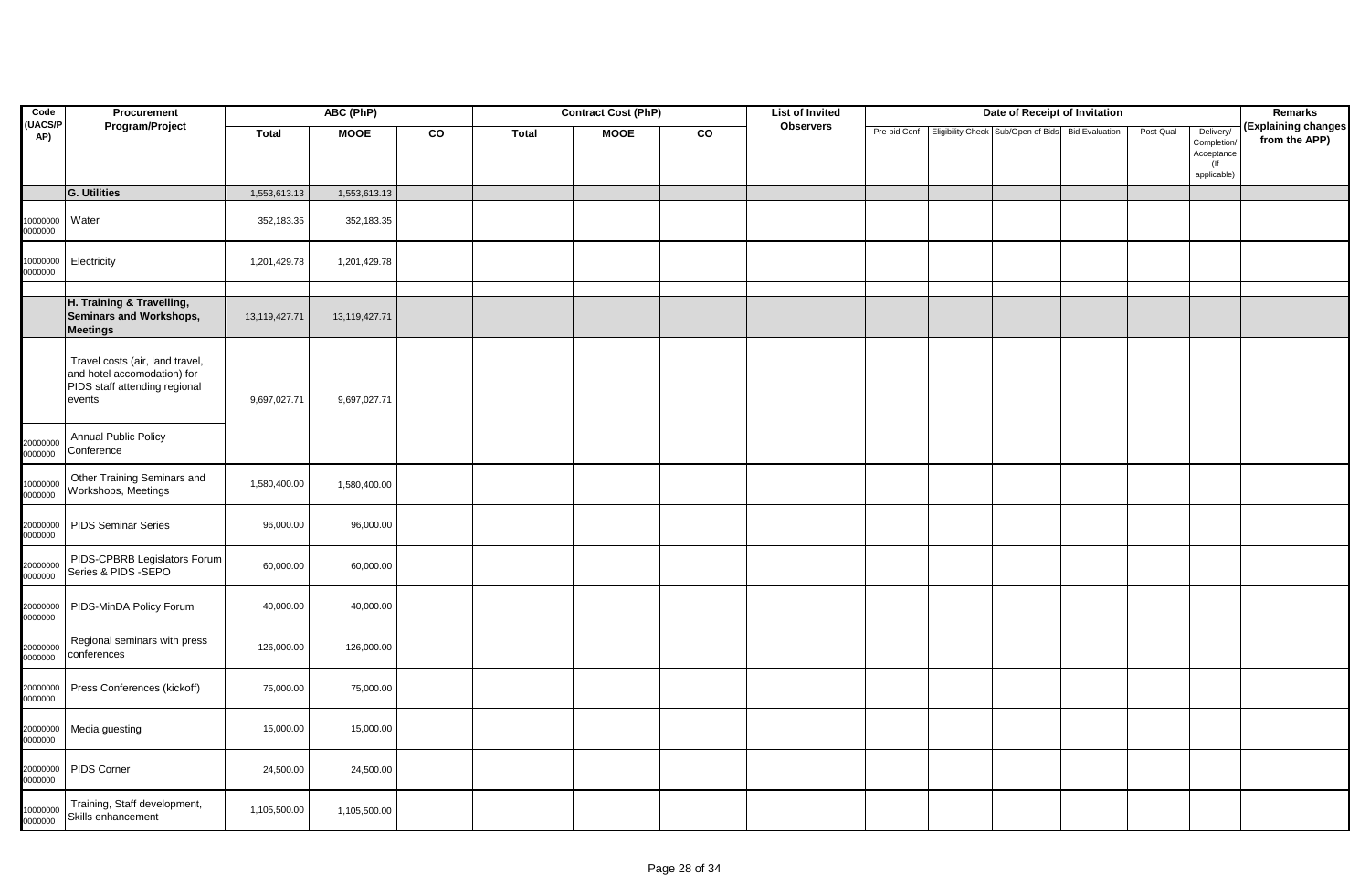| Code                 | Procurement                                                                                                                                                           | PMO/                                      | Mode of<br><b>Actual Procurement Activity</b><br><b>Procurement</b> |                        |                |              |                      |             |                            |           |                    |                     |                      |                         |                            | Source of    |
|----------------------|-----------------------------------------------------------------------------------------------------------------------------------------------------------------------|-------------------------------------------|---------------------------------------------------------------------|------------------------|----------------|--------------|----------------------|-------------|----------------------------|-----------|--------------------|---------------------|----------------------|-------------------------|----------------------------|--------------|
| <b>UACS/P</b><br>AP) | Program/Project                                                                                                                                                       | End-User                                  |                                                                     | Pre-Proc<br>Conference | Ads/Post of IB | Pre-bid Conf | Eligibility<br>Check | <b>Bids</b> | Sub/Open of Bid Evaluation | Post Qual | Notice of<br>Award | Contract<br>Signing | Notice to<br>Proceed | Delivery/<br>Completion | Inspection &<br>Acceptance | <b>Funds</b> |
| 10000000<br>0000000  | Major Events<br>(Anniv/Parangal/Testimonial/Yea RES, PASCN,<br>rend)                                                                                                  | GASS. AFD.<br>PSD, RID, MIS               | NP-53.9 - Small<br>Value<br>Procurement                             | N/A                    |                |              |                      |             |                            |           |                    |                     |                      |                         |                            |              |
|                      | K. Other Expenses                                                                                                                                                     |                                           |                                                                     |                        |                |              |                      |             |                            |           |                    |                     |                      |                         |                            | <b>COB</b>   |
|                      | L. Professional/Consulting<br>Services (COB)                                                                                                                          |                                           |                                                                     |                        |                |              |                      |             |                            |           |                    |                     |                      |                         |                            | <b>COB</b>   |
| 20000000<br>0000000  | <b>Consultancy Services &amp;</b><br>Professinal fees (Reviewers,<br>Editors, etc.),                                                                                  | <b>RES</b>                                | Competitive<br>Bidding<br>NP-53.9 - Small<br>Value<br>Procurement   | N/A                    |                |              |                      |             |                            |           |                    |                     |                      |                         |                            |              |
| 10000000<br>0000000  | <b>Legal Services</b>                                                                                                                                                 | GASS                                      | NP-53.5 Agency-<br>to-Agency                                        | N/A                    |                |              |                      |             |                            |           |                    |                     |                      |                         |                            |              |
| 20000000<br>0000000  | <b>Other Professional Fees</b>                                                                                                                                        | AFD, PASCN,<br>GASS, RES,<br><b>PASCN</b> | NP-53.9 - Small<br>Value<br>Procurement                             | N/A                    |                |              |                      |             |                            |           |                    |                     |                      |                         |                            |              |
| 20000000<br>0000000  | <b>Editorial Assistant for the</b><br>Philippine Journal of<br>Development (PJD) and other<br>PIDS publications                                                       | <b>RID</b>                                | NP-53.9 - Small<br>Value<br>Procurement                             | N/A                    |                |              |                      |             |                            |           |                    |                     |                      |                         |                            |              |
|                      | Consultant for the study "The<br>Impact of DSWD's Sustainable<br>Livelihood Program (SLP)<br>Implementation Strategies on<br>Beneficiaries' Employment and<br>Income" | <b>RES</b>                                | NP-53.9 - Small<br>Value<br>Procurement                             | N/A                    |                |              |                      |             |                            |           |                    |                     |                      |                         |                            |              |
|                      | A Review of Senior High School<br>Implementation and Initial Impact<br>(Co-Principal Investigator)                                                                    | <b>RES</b>                                | NP-53.9 - Small<br>Value<br>Procurement                             | N/A                    |                |              |                      |             |                            |           |                    |                     |                      |                         |                            |              |
| 30000000             | A Review of Senior High School<br>Implementation and Initial Impact   RES<br>(Research Associate)                                                                     |                                           | NP-53.9 - Small<br>Value<br>Procurement                             | N/A                    |                |              |                      |             |                            |           |                    |                     |                      |                         |                            |              |
| 0000000              | A Review of Senior High School<br>Implementation and Initial Impact   RES<br>(Research Assistant)                                                                     |                                           | NP-53.9 - Small<br>Value<br>Procurement                             | N/A                    |                |              |                      |             |                            |           |                    |                     |                      |                         |                            |              |
|                      | A Review of Senior High School<br>Implementation and Initial Impact<br>(Survey Firm)                                                                                  | <b>RES</b>                                | Competitive<br>Bidding                                              |                        |                |              |                      |             |                            |           |                    |                     |                      |                         |                            |              |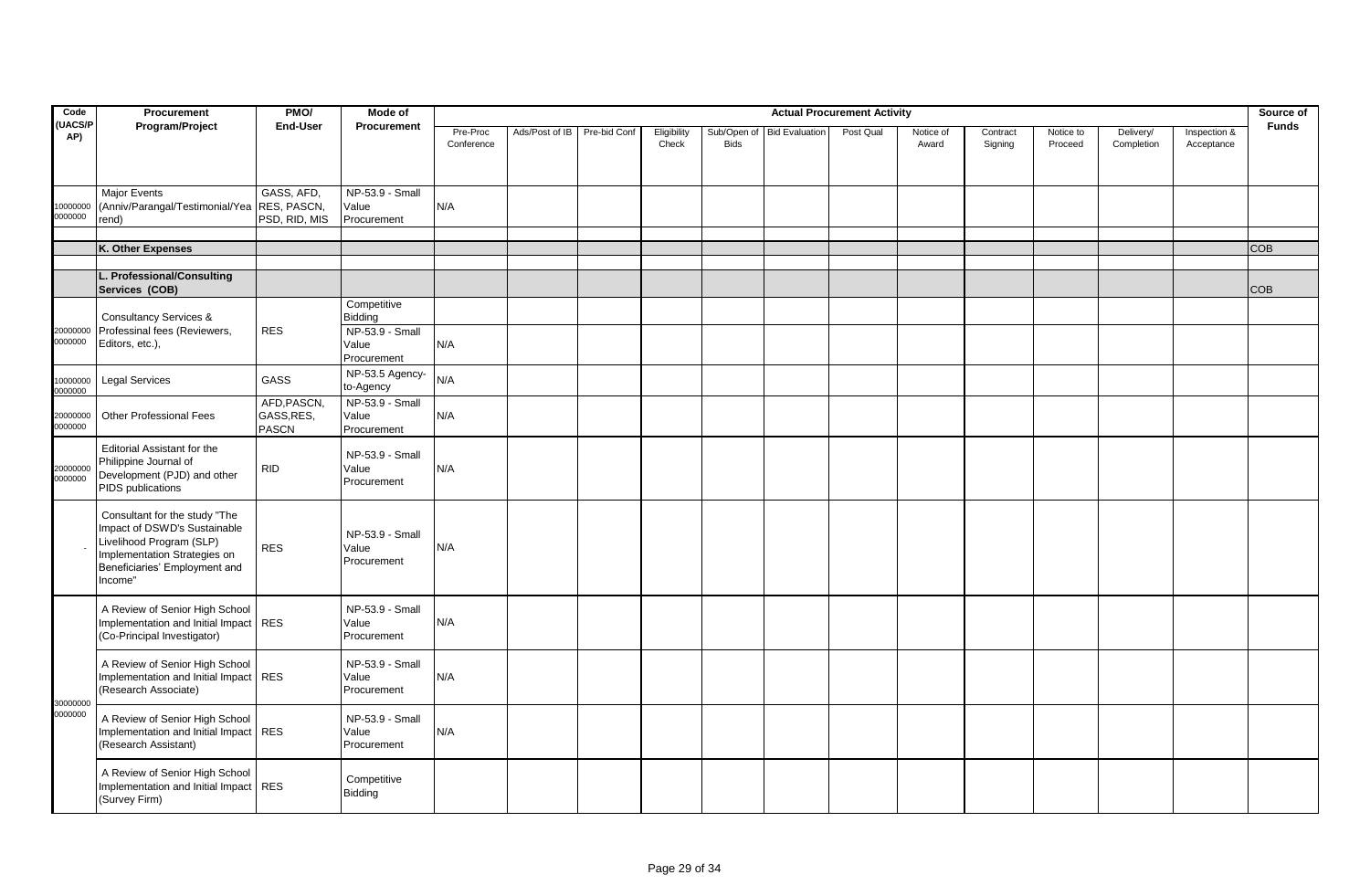| Code                 | Procurement<br>ABC (PhP)<br>Program/Project                                                                                                                           |               |               |        | <b>Contract Cost (PhP)</b> |             | <b>List of Invited</b> |                  | Date of Receipt of Invitation |                                                     |                       |           | Remarks                                                         |                                      |
|----------------------|-----------------------------------------------------------------------------------------------------------------------------------------------------------------------|---------------|---------------|--------|----------------------------|-------------|------------------------|------------------|-------------------------------|-----------------------------------------------------|-----------------------|-----------|-----------------------------------------------------------------|--------------------------------------|
| <b>UACS/P</b><br>AP) | <b>Major Events</b>                                                                                                                                                   | <b>Total</b>  | <b>MOOE</b>   | CO     | <b>Total</b>               | <b>MOOE</b> | CO                     | <b>Observers</b> |                               | Pre-bid Conf   Eligibility Check   Sub/Open of Bids | <b>Bid Evaluation</b> | Post Qual | Delivery/<br>Completion/<br>Acceptance<br>$($ lf<br>applicable) | (Explaining changes<br>from the APP) |
| 0000000<br>0000000   | (Anniv/Parangal/Testimonial/Yea<br>rend)                                                                                                                              | 300,000.00    | 300,000.00    |        |                            |             |                        |                  |                               |                                                     |                       |           |                                                                 |                                      |
|                      | K. Other Expenses                                                                                                                                                     | 4,855,000.00  | 4,855,000.00  | $\sim$ |                            |             |                        |                  |                               |                                                     |                       |           |                                                                 |                                      |
|                      |                                                                                                                                                                       |               |               |        |                            |             |                        |                  |                               |                                                     |                       |           |                                                                 |                                      |
|                      | L. Professional/Consulting<br>Services (COB)                                                                                                                          | 26,594,380.18 | 26,594,380.18 |        |                            |             |                        |                  |                               |                                                     |                       |           |                                                                 |                                      |
| 20000000<br>0000000  | <b>Consultancy Services &amp;</b><br>Professinal fees (Reviewers,<br>Editors, etc.),                                                                                  | 11,833,880.18 | 11,833,880.18 |        |                            |             |                        |                  |                               |                                                     |                       |           |                                                                 |                                      |
| 10000000<br>0000000  | <b>Legal Services</b>                                                                                                                                                 | 300,000.00    | 300,000.00    |        |                            |             |                        |                  |                               |                                                     |                       |           |                                                                 |                                      |
| 20000000<br>0000000  | <b>Other Professional Fees</b>                                                                                                                                        | 888,000.00    | 888,000.00    |        |                            |             |                        |                  |                               |                                                     |                       |           |                                                                 |                                      |
| 20000000<br>0000000  | <b>Editorial Assistant for the</b><br>Philippine Journal of<br>Development (PJD) and other<br>PIDS publications                                                       | 250,000.00    | 250,000.00    |        |                            |             |                        |                  |                               |                                                     |                       |           |                                                                 |                                      |
|                      | Consultant for the study "The<br>Impact of DSWD's Sustainable<br>Livelihood Program (SLP)<br>Implementation Strategies on<br>Beneficiaries' Employment and<br>Income" | 420,000.00    | 420,000.00    |        |                            |             |                        |                  |                               |                                                     |                       |           |                                                                 |                                      |
|                      | A Review of Senior High School<br>Implementation and Initial Impact<br>(Co-Principal Investigator)                                                                    | 450,000.00    | 450,000.00    |        |                            |             |                        |                  |                               |                                                     |                       |           |                                                                 |                                      |
|                      | A Review of Senior High School<br>Implementation and Initial Impact<br>(Research Associate)                                                                           | 420,000.00    | 420,000.00    |        |                            |             |                        |                  |                               |                                                     |                       |           |                                                                 |                                      |
| 30000000<br>0000000  | A Review of Senior High School<br>Implementation and Initial Impact<br>(Research Assistant)                                                                           | 240,000.00    | 240,000.00    |        |                            |             |                        |                  |                               |                                                     |                       |           |                                                                 |                                      |
|                      | A Review of Senior High School<br>Implementation and Initial Impact<br>(Survey Firm)                                                                                  | 5,100,000.00  | 5,100,000.00  |        |                            |             |                        |                  |                               |                                                     |                       |           |                                                                 |                                      |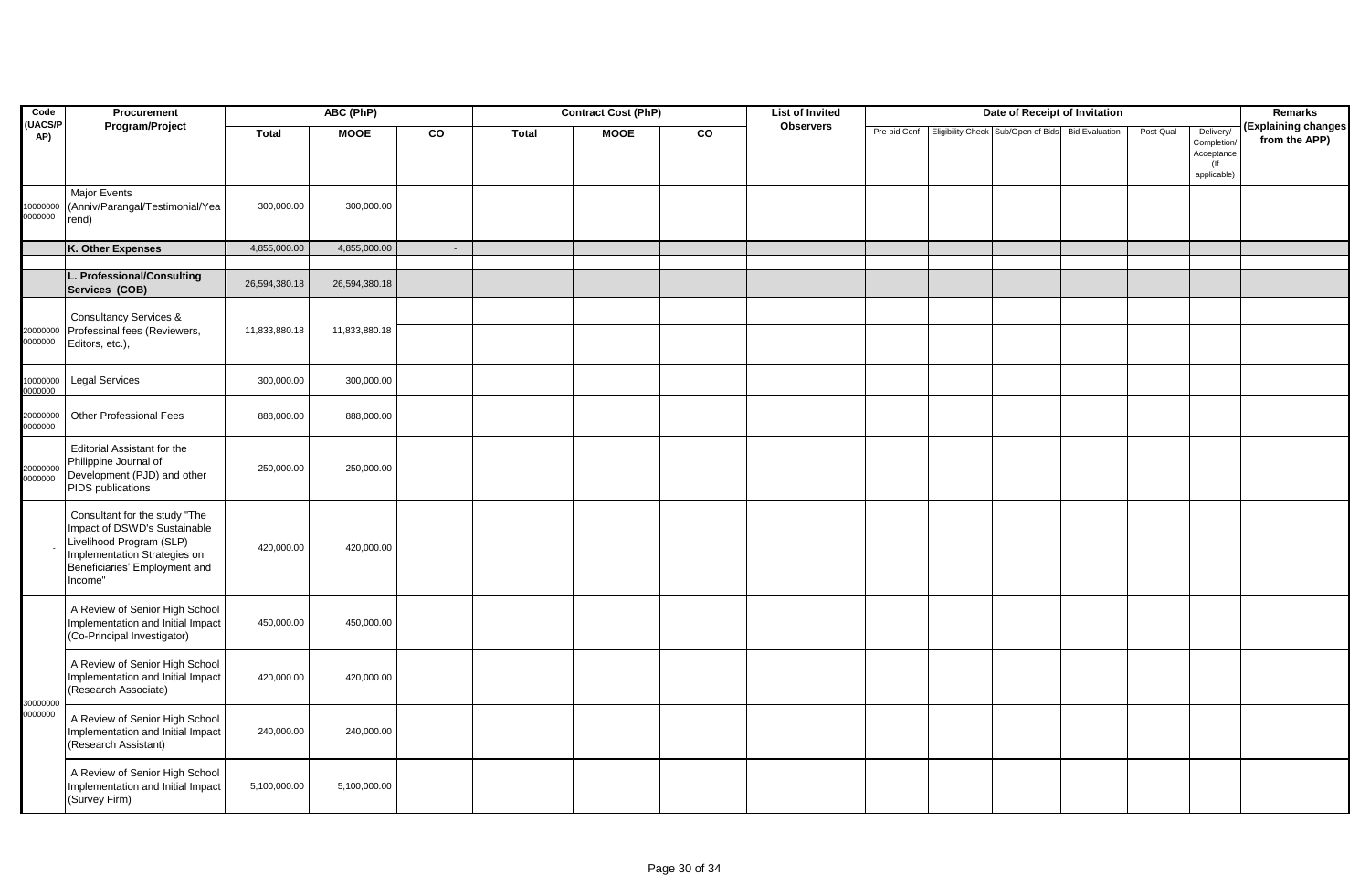| Code                | Procurement                                                                                                                                                       | PMO/         | <b>Actual Procurement Activity</b><br>Mode of |                        |                |              |                      |                            |  |           |                    |                     |                      |                         |                            | Source of    |
|---------------------|-------------------------------------------------------------------------------------------------------------------------------------------------------------------|--------------|-----------------------------------------------|------------------------|----------------|--------------|----------------------|----------------------------|--|-----------|--------------------|---------------------|----------------------|-------------------------|----------------------------|--------------|
| (UACS/P<br>AP)      | Program/Project                                                                                                                                                   | End-User     | Procurement                                   | Pre-Proc<br>Conference | Ads/Post of IB | Pre-bid Conf | Eligibility<br>Check | <b>Bids</b>                |  | Post Qual | Notice of<br>Award | Contract<br>Signing | Notice to<br>Proceed | Delivery/<br>Completion | Inspection &<br>Acceptance | <b>Funds</b> |
|                     | Impact of Mother Tongue-Base<br>Multilingual Education (MTB-<br>MLE) on Learning Outcomes<br>(Co-Principal Investigator)                                          | <b>RES</b>   | NP-53.9 - Small<br>Value<br>Procurement       | N/A                    |                |              |                      |                            |  |           |                    |                     |                      |                         |                            |              |
|                     | Impact of Mother Tongue-Base<br>Multilingual Education (MTB-<br>MLE) on Learning Outcomes<br>(Research Associate)                                                 | <b>RES</b>   | NP-53.9 - Small<br>Value<br>Procurement       | N/A                    |                |              |                      | Sub/Open of Bid Evaluation |  |           |                    |                     |                      |                         |                            |              |
| 30000000<br>0000000 | Impact of Mother Tongue-Base<br>Multilingual Education (MTB-<br>MLE) on Learning Outcomes<br>(Research Assistant)                                                 | <b>RES</b>   | NP-53.9 - Small<br>Value<br>Procurement       | N/A                    |                |              |                      |                            |  |           |                    |                     |                      |                         |                            |              |
|                     | Impact of Mother Tongue-Base<br>Multilingual Education (MTB-<br>MLE) on Learning Outcomes<br>(Survey Firm)                                                        | <b>RES</b>   | Competitive<br>Bidding                        |                        |                |              |                      |                            |  |           |                    |                     |                      |                         |                            |              |
| 20000000<br>0000000 | <b>Consultancy Services</b><br>(Research/TDAP grants)*                                                                                                            | <b>PASCN</b> | NP-53.9 - Small<br>Value<br>Procurement       | N/A                    |                |              |                      |                            |  |           |                    |                     |                      |                         |                            |              |
|                     |                                                                                                                                                                   |              |                                               |                        |                |              |                      |                            |  |           |                    |                     |                      |                         |                            |              |
|                     | M. Professional/Consulting<br>Services (External Fund)                                                                                                            |              |                                               |                        |                |              |                      |                            |  |           |                    |                     |                      |                         |                            |              |
| 20000000<br>0000000 | Sector Expert for the<br>Conduct of a Baseline Survey for<br>the Impact Evaluation of the<br>ConVERGE Project                                                     | <b>RES</b>   | NP-53.9 - Small<br>Value<br>Procurement       | N/A                    |                |              |                      |                            |  |           |                    |                     |                      |                         |                            | <b>DAR</b>   |
| 20000000<br>0000000 | Co-Principal Investigator for the<br>conduct of the study "Future S&T<br>Human Resource Requirements<br>in the Philippines: A Labor<br>Market Analysis"           | <b>RES</b>   | NP-53.9 - Small<br>Value<br>Procurement       | N/A                    |                |              |                      |                            |  |           |                    |                     |                      |                         |                            | <b>DOST</b>  |
| 20000000<br>0000000 | <b>Government Sector Consultant</b><br>for the conduct of the study<br>"Future S&T Human Resource<br>Requirements in the Philippines:<br>A Labor Market Analysis" | <b>RES</b>   | NP-53.9 - Small<br>Value<br>Procurement       | N/A                    |                |              |                      |                            |  |           |                    |                     |                      |                         |                            | <b>DOST</b>  |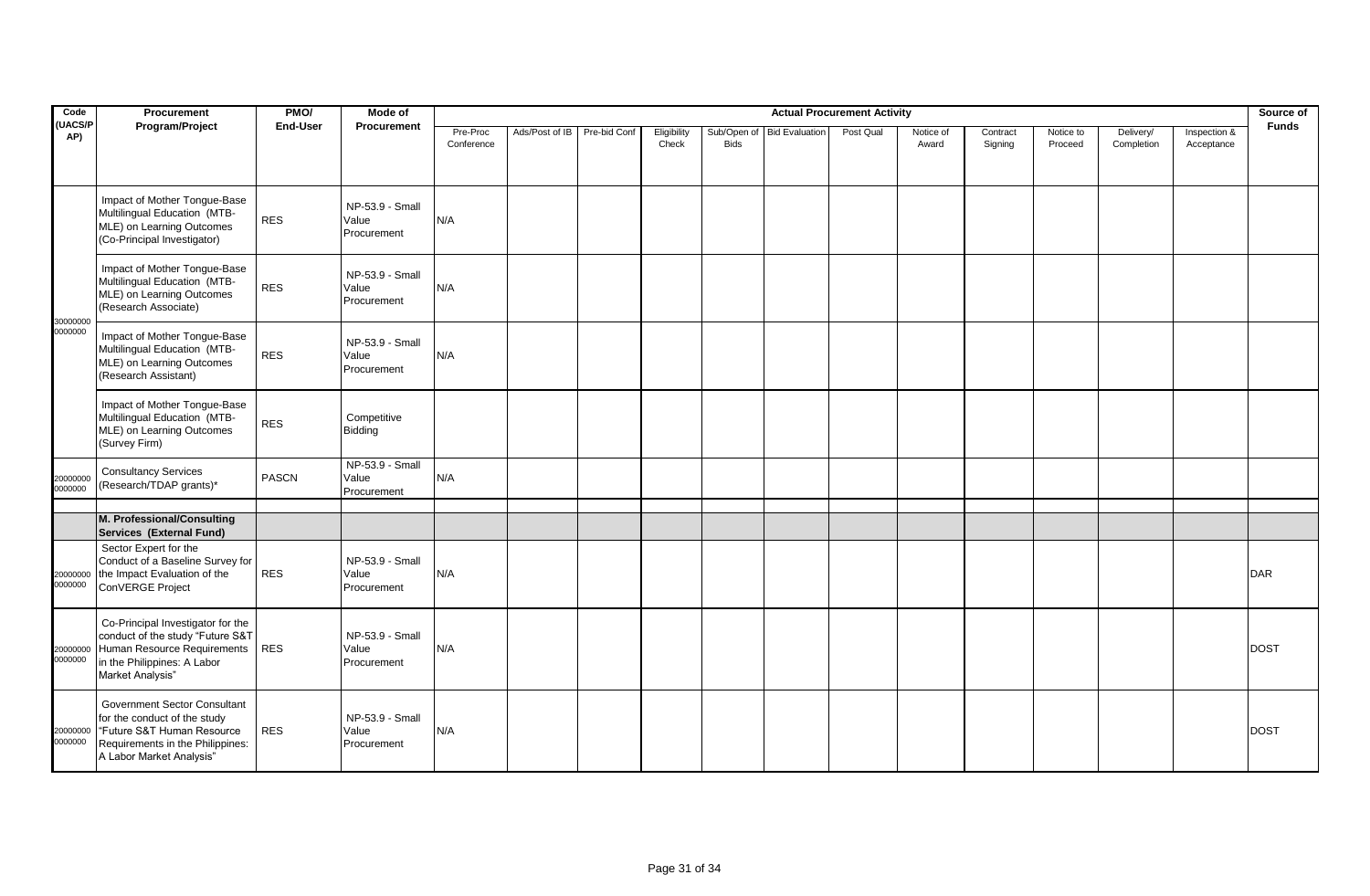| Code                 | Procurement                                                                                                                                                       |              | ABC (PhP)    |    |              | <b>Contract Cost (PhP)</b> |    | <b>List of Invited</b> |  | Date of Receipt of Invitation                                  |           |                                                  | Remarks                              |
|----------------------|-------------------------------------------------------------------------------------------------------------------------------------------------------------------|--------------|--------------|----|--------------|----------------------------|----|------------------------|--|----------------------------------------------------------------|-----------|--------------------------------------------------|--------------------------------------|
| <b>UACS/P</b><br>AP) | Program/Project                                                                                                                                                   | <b>Total</b> | <b>MOOE</b>  | co | <b>Total</b> | <b>MOOE</b>                | co | <b>Observers</b>       |  | Pre-bid Conf Eligibility Check Sub/Open of Bids Bid Evaluation | Post Qual | Delivery/<br>Completion/<br>Acceptance<br>$($ lf | (Explaining changes<br>from the APP) |
|                      | Impact of Mother Tongue-Base<br>Multilingual Education (MTB-<br>MLE) on Learning Outcomes<br>(Co-Principal Investigator)                                          | 450,000.00   | 450,000.00   |    |              |                            |    |                        |  |                                                                |           | applicable)                                      |                                      |
| 30000000             | Impact of Mother Tongue-Base<br>Multilingual Education (MTB-<br>MLE) on Learning Outcomes<br>(Research Associate)                                                 | 472,500.00   | 472,500.00   |    |              |                            |    |                        |  |                                                                |           |                                                  |                                      |
| 0000000              | Impact of Mother Tongue-Base<br>Multilingual Education (MTB-<br>MLE) on Learning Outcomes<br>(Research Assistant)                                                 | 270,000.00   | 270,000.00   |    |              |                            |    |                        |  |                                                                |           |                                                  |                                      |
|                      | Impact of Mother Tongue-Base<br>Multilingual Education (MTB-<br>MLE) on Learning Outcomes<br>(Survey Firm)                                                        | 5,100,000.00 | 5,100,000.00 |    |              |                            |    |                        |  |                                                                |           |                                                  |                                      |
| 20000000<br>0000000  | <b>Consultancy Services</b><br>(Research/TDAP grants)*                                                                                                            | 400,000.00   | 400,000.00   |    |              |                            |    |                        |  |                                                                |           |                                                  |                                      |
|                      |                                                                                                                                                                   |              |              |    |              |                            |    |                        |  |                                                                |           |                                                  |                                      |
|                      | M. Professional/Consulting<br>Services (External Fund)                                                                                                            | 1,417,350.00 | 1,417,350.00 |    |              |                            |    |                        |  |                                                                |           |                                                  |                                      |
| 0000000              | Sector Expert for the<br>Conduct of a Baseline Survey for<br>20000000 the Impact Evaluation of the<br>ConVERGE Project                                            | 778,350.00   | 778,350.00   |    |              |                            |    |                        |  |                                                                |           |                                                  |                                      |
| 20000000<br>0000000  | Co-Principal Investigator for the<br>conduct of the study "Future S&T<br>Human Resource Requirements<br>in the Philippines: A Labor<br>Market Analysis"           | 225,000.00   | 225,000.00   |    |              |                            |    |                        |  |                                                                |           |                                                  |                                      |
| 20000000<br>0000000  | <b>Government Sector Consultant</b><br>for the conduct of the study<br>"Future S&T Human Resource<br>Requirements in the Philippines:<br>A Labor Market Analysis" | 225,000.00   | 225,000.00   |    |              |                            |    |                        |  |                                                                |           |                                                  |                                      |